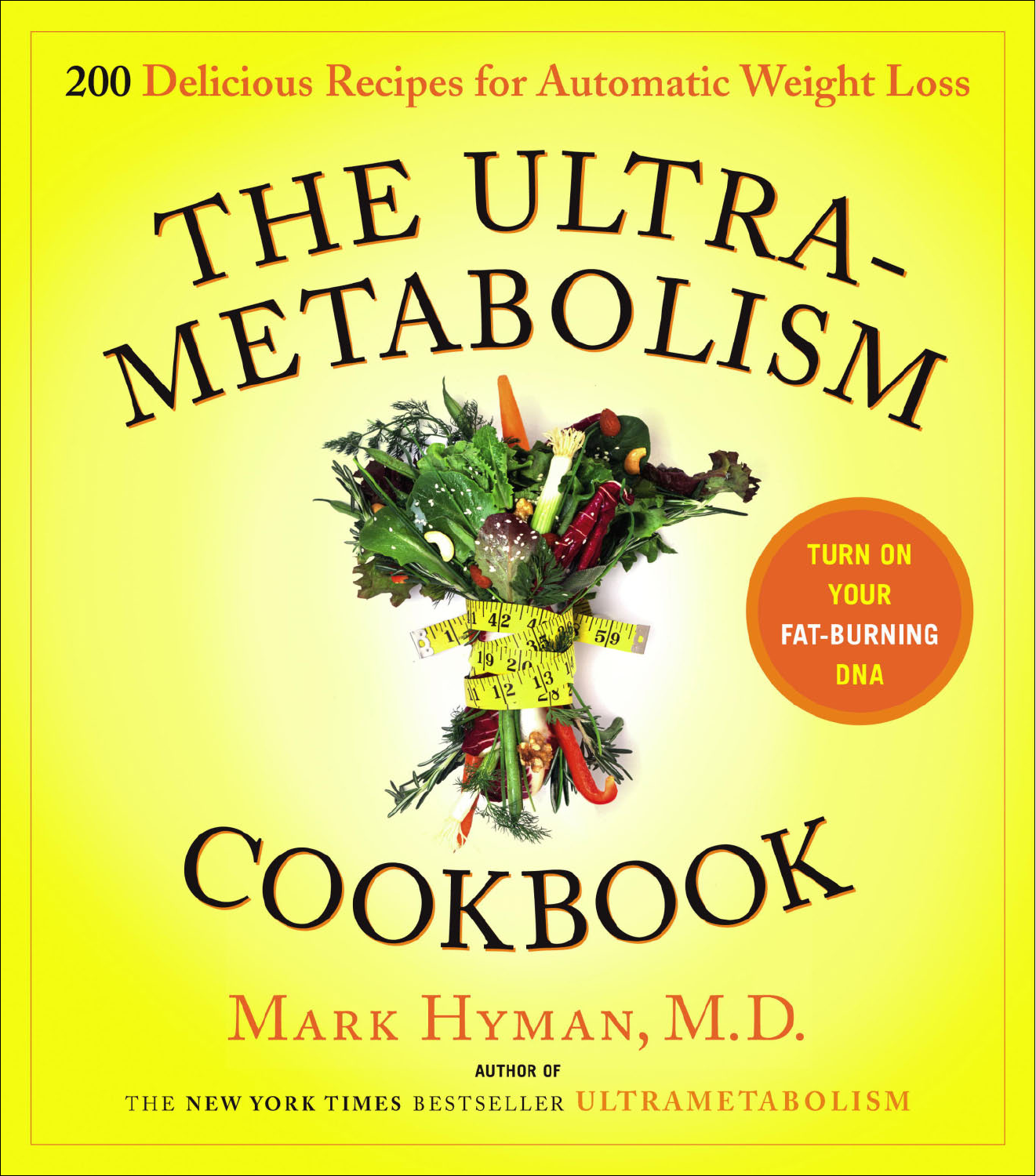# THE ULTRAMETABOLISM C OOKBOOK C OMPANION GUIDE

B Y

MARK HYMAN, M.D.

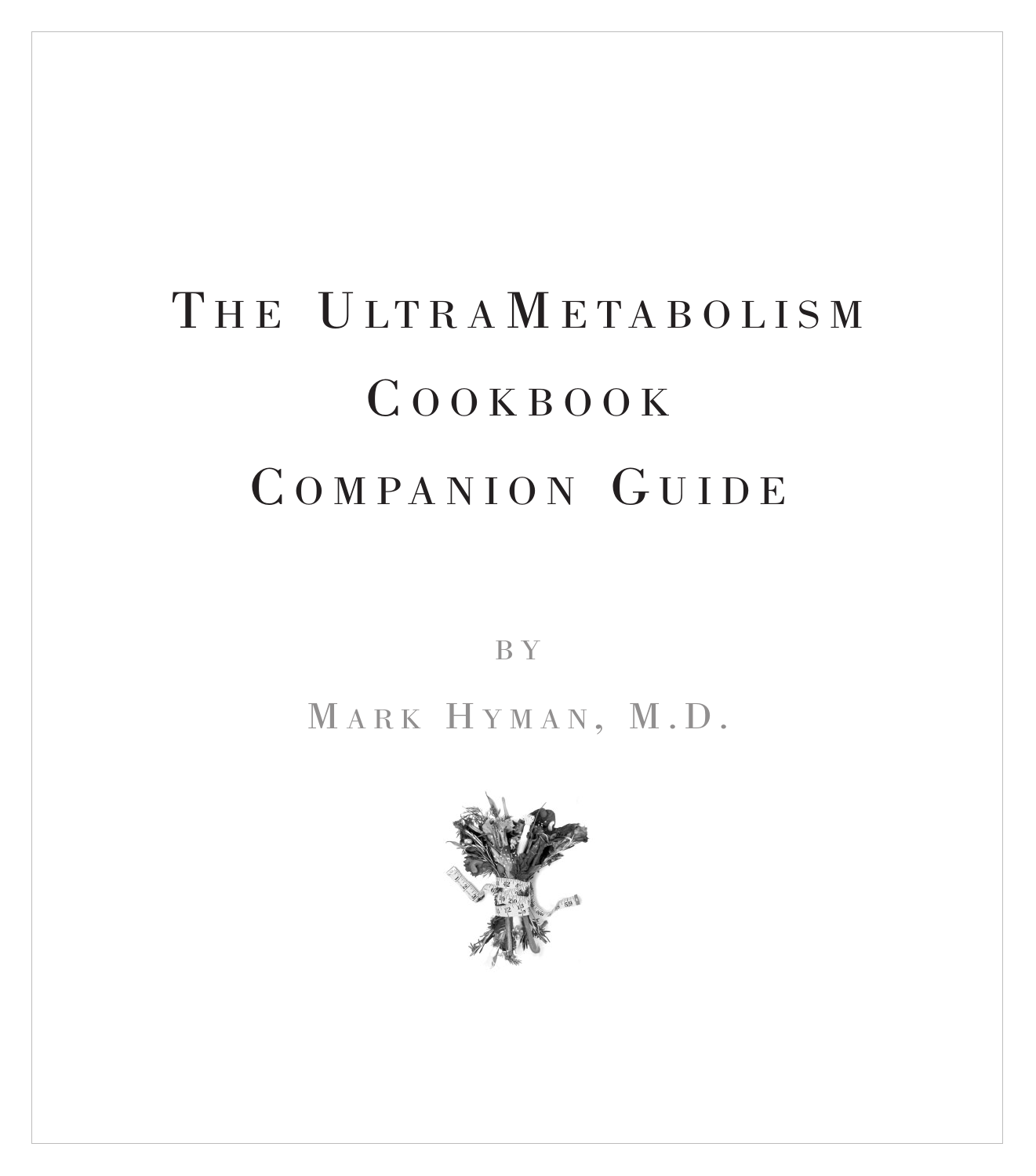# TABLE OF C ONTENTS

| <b>Introduction:</b>                                                                             |
|--------------------------------------------------------------------------------------------------|
| A Companion Guide for a Cookbook?                                                                |
|                                                                                                  |
|                                                                                                  |
| <b>Section 1:</b>                                                                                |
|                                                                                                  |
|                                                                                                  |
|                                                                                                  |
|                                                                                                  |
| <b>Section 2:</b>                                                                                |
| Tips, Tricks, and Techniques for Making Your Time in the Kitchen More Enjoyable and Efficient 32 |
|                                                                                                  |
|                                                                                                  |
|                                                                                                  |
|                                                                                                  |
| <b>Section 3:</b>                                                                                |
|                                                                                                  |
|                                                                                                  |
| <b>Section 4:</b>                                                                                |
|                                                                                                  |
|                                                                                                  |
|                                                                                                  |
|                                                                                                  |
|                                                                                                  |
|                                                                                                  |
|                                                                                                  |
|                                                                                                  |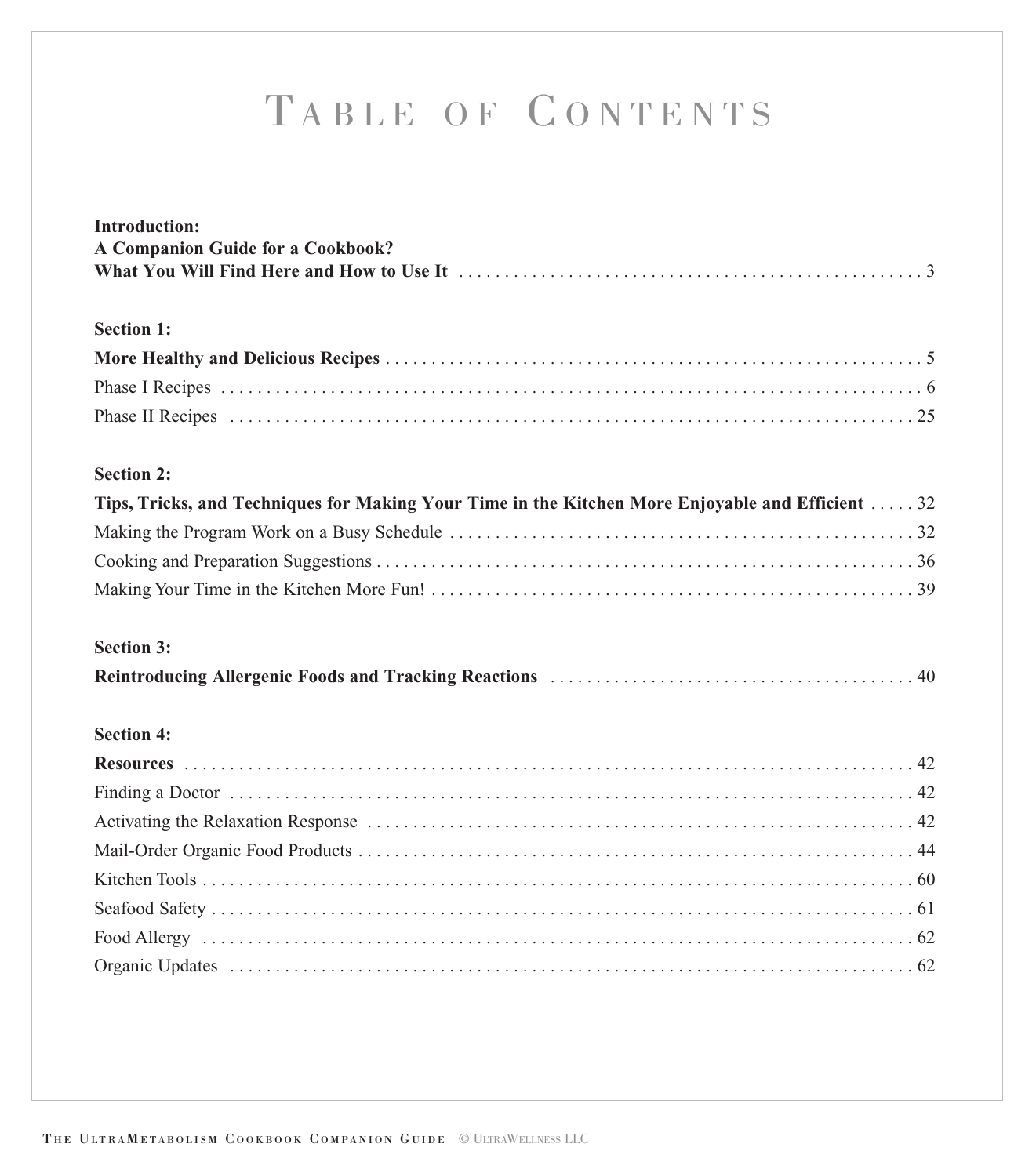# I NTRODUCTION :

# <span id="page-3-0"></span>**A C O M PA N I O N GUIDE FOR A C OOKBOOK ? WHAT YO U WILL FIND HERE AND HOW TO U S E I T**

Each new book I write presents a new challenge. Part of that challenge is determining what's going to stay in the book and what's going to have to be edited out for space considerations. This is not an easy task for me.… I painstakingly consider what will be kept and what will have to go.

What I want to do is give you **all** the information and tools I have developed over the last 20 years while treating patients who have the same health and weight concerns that you do. I want to do this because it is my mission to help you achieve a state of vital health and optimal weight—a state I refer to as UltraWellness.

I know you **can** achieve this experience of UltraWellness. It has happened for me, and I have seen it happen for my patients over and over again in the last 20 years.

All you need is information on how to do it.

That's why it's so difficult to decide what I should include and what I should cut out from each of my books. Unfortunately, there is just no way for me to give you all the tools and information I have in the space of one book. It isn't possible.

That's why I create these companion guides to go along with the books I write. It gives me an opportunity to share additional information with you—information you need to make the program easier and more enjoyable to follow, information I am often compelled to leave out of my books due to space constraints.

In The *UltraMetabolism Cookbook Companion Guide* I want to offer you some of what was left out of the book. I want to give you more information about how to make your experience in the kitchen easier and more enjoyable. I want to give you tools you need to make your journey to UltraWellness a little bit simpler. I want to share more of the information I have acquired during my career as a Functional Medicine practitioner, so you have the advantage you need to move forward on your path to weight loss and optimal health.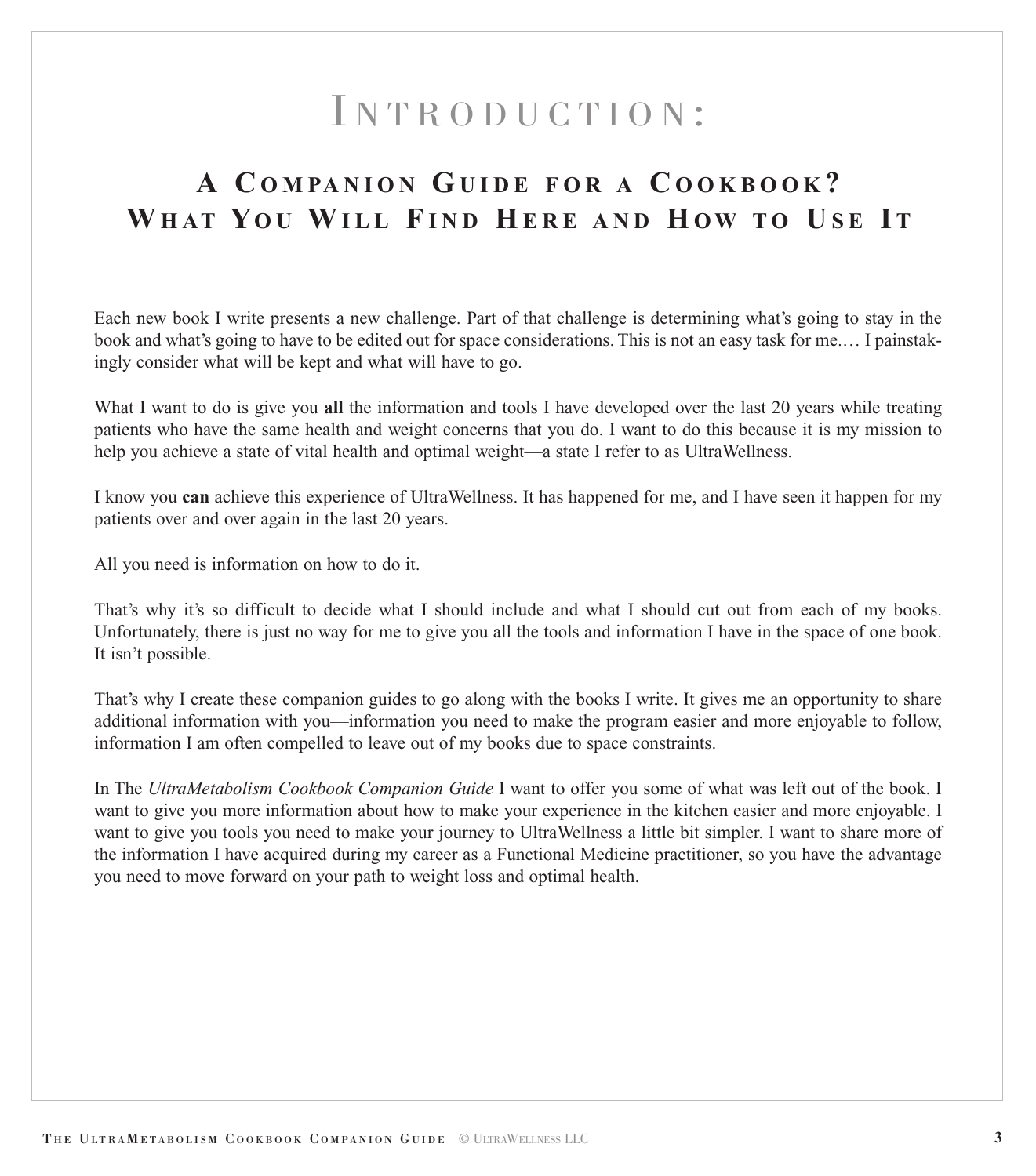#### WITHIN THESE PAGES YOU WILL FIND THE FOLLOWING:

- More delicious recipes you can use during Phases I and II of the UltraMetabolism program
- Extra tips, tricks, and techniques for preparing and cooking your meals (including some ways to make your time in the kitchen more efficient and more enjoyable)
- A food log that will allow you to track foods as you reintroduce them, to determine whether or not any of the items in your diet are causing allergic reactions
- Additional resources (including mail-order options for grass-fed meats and other organic products)

I hope and believe that this information will make your experience on the UltraMetabolism program easier, more enjoyable, and, most important, more effective. This guide will fill out what you learned in The *UltraMetabolism Cookbook* and offer you a more comprehensive method for executing the instructions outlined there. And it will make your journey to UltraWellness a little bit easier and a little bit more enjoyable too!

Vital health and optimal weight are your birthright. Use this information to take hold of this birthright and make UltraWellness yours now…and for many years to come.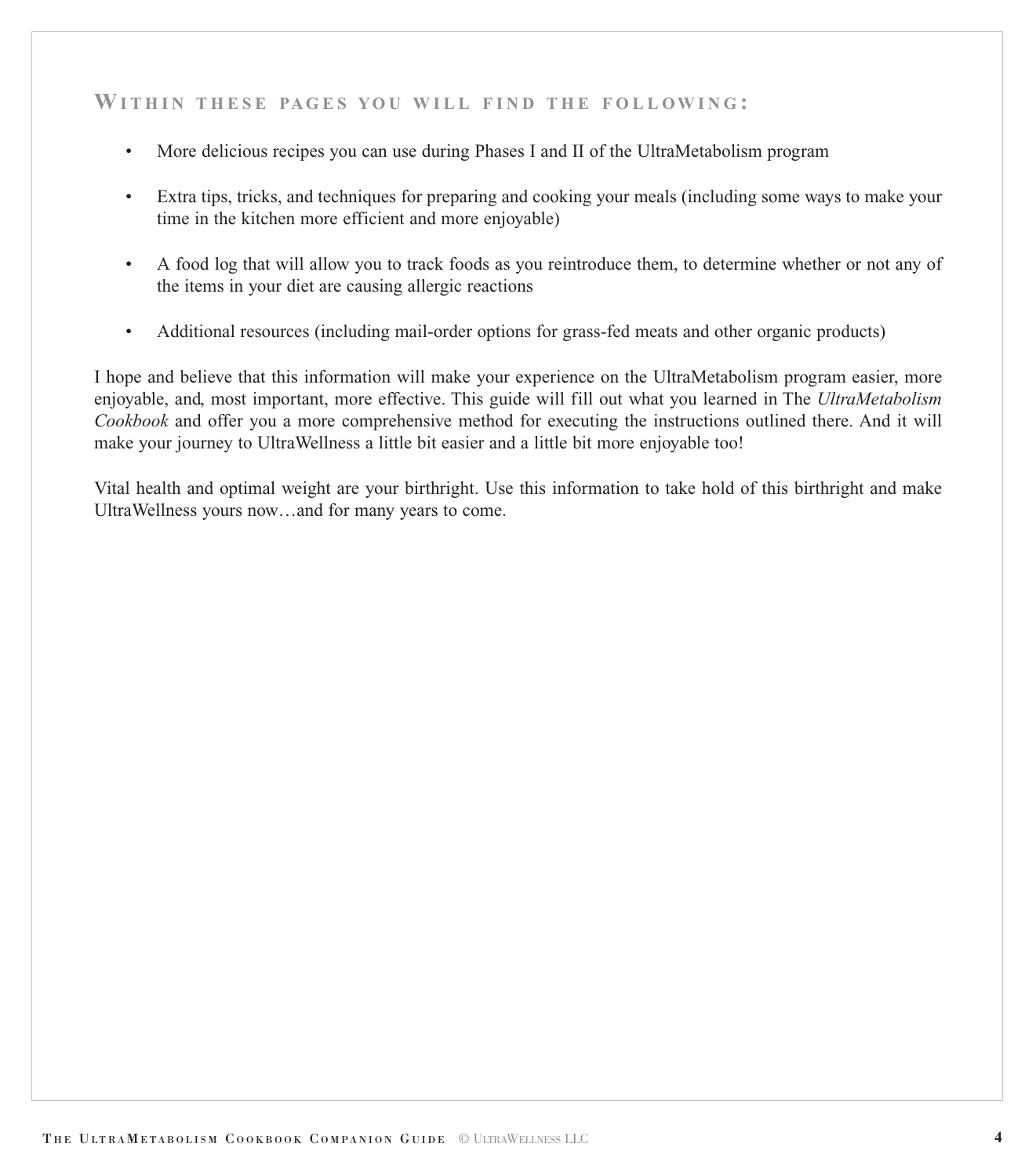# SECTION 1:

# <span id="page-5-0"></span>**MORE HEALTHY AND D ELICIOUS R ECIPES**

The following are a few healthy and delicious recipes that didn't make it into the cookbook. I have broken them down by phase, loosely organized them according to the time of day you might eat them, and given you all the other indications (such as whether or not they are gluten free, dairy free, egg free, etc.) I gave in the cookbook.

As in the cookbook, you will find that there are more Phase I recipes than Phase II recipes. That's because you can keep eating Phase I recipes throughout Phase II. So the recipes here should give you many additional options to use throughout the program.

I hope you enjoy these additional recipes. You will find some of my personal favorites among those listed below. Have fun with them!

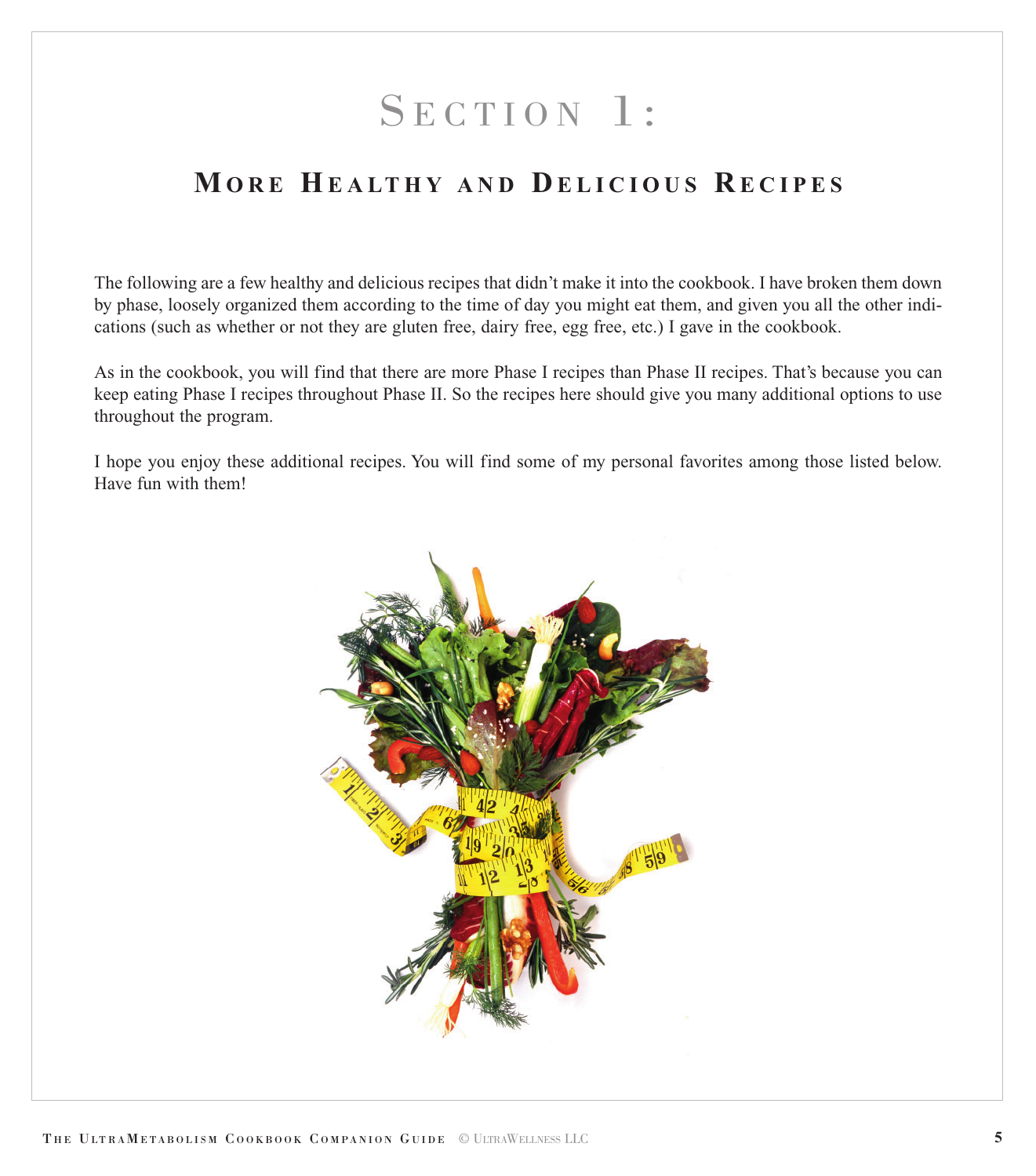# PHASE I RECIPES

# **S HRIMP AND AVOCADO S ALAD**

<span id="page-6-0"></span>This fast, simple salad is a delicious and refreshing way to enjoy shrimp for lunch or dinner. The addition of such flavors as mango, lime, and sesame gives it a sweet, tangy taste that is delectable.

> **GLUTEN F REE DAIRY F REE E G G F REE QUICK**

**S E RVES : 2 Prep Time:** 15 minutes **Cook Time:** None

1/2 pound large cooked shrimp, frozen cup cherry tomatoes, halved clove garlic, minced medium-size mango, diced large firm avocado, cut into 1/4-inch cubes tablespoons lime juice, freshly squeezed tablespoon toasted sesame oil tablespoon sesame seeds tablespoon fresh cilantro, chopped Pinch red pepper flakes

2 cups Boston or romaine lettuce, chopped

Thaw shrimp under cold water and pat dry with a paper or linen towel. In a medium mixing bowl, add all ingredients together except for the lettuce. Wash and separate lettuce leaves and arrange on a salad plate. Top with shrimp mixture and serve.

#### *N UTRITIONAL A NALYSIS*

*Per serving: Calories 303, Carbohydrates 28 g, Fiber 4 g, Protein 27 g, Total Fat 11, Sat Fat 2 g,Cholesterol 224 mg, Sodium 270 mg, Calcium 150 mg*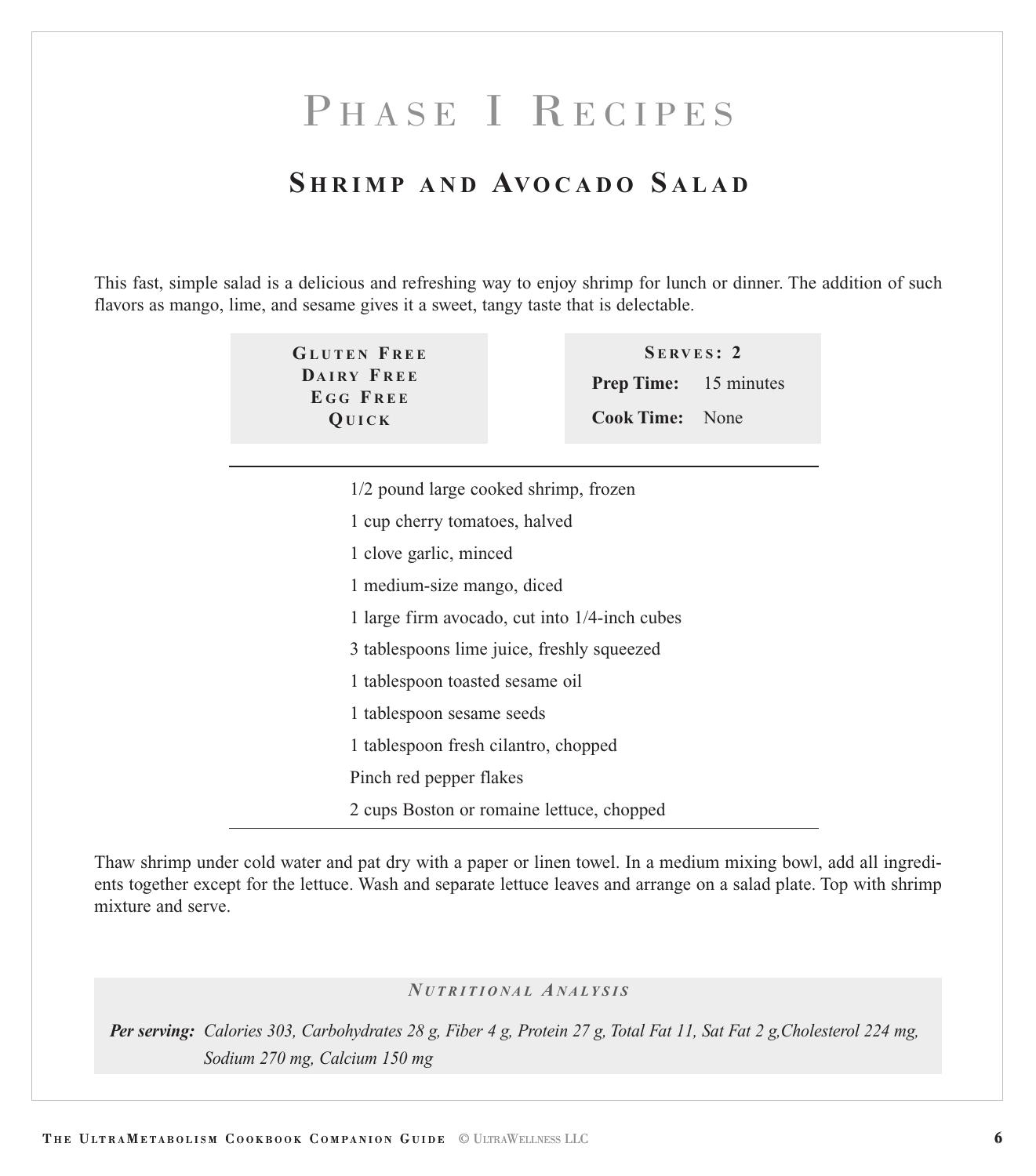# **WASABI S ALMON S ALAD**

Wasabi is a Japanese condiment classically served with sushi. It is like horseradish in that it is spicy, but the flavor dissolves in the mouth rapidly. Its addition gives this recipe a wonderful, though not overwhelming, spicy flavor.

> **GLUTEN F REE DAIRY F REE E G G F REE QUICK**

**S ERVES : 2 Prep Time:** 15 minutes **Cook Time:** None

- 1 can (6 ounces) wild salmon, drained
- 2 tablespoons scallions, minced
- 2 tablespoons celery, diced
- 1 teaspoon fresh ginger root, grated
- 1/2 cup plain, unsweetened soy yogurt
- 1/4 teaspoon wasabi paste, or to taste
- 2 cups Napa cabbage or bok choy, chopped

In a medium bowl, mix together the salmon, scallions, celery, grated ginger, soy yogurt, and wasabi. Serve on chopped Napa cabbage or bok choy.

#### *N UTRITIONAL A NALYSIS*

*Per serving: Calories 216, Carbohydrates 15 g, Fiber 2 g, Protein 21 g, Total Fat 8g, Sat Fat 2 g, Cholesterol 37 mg, Sodium 141 mg, Calcium 370 mg*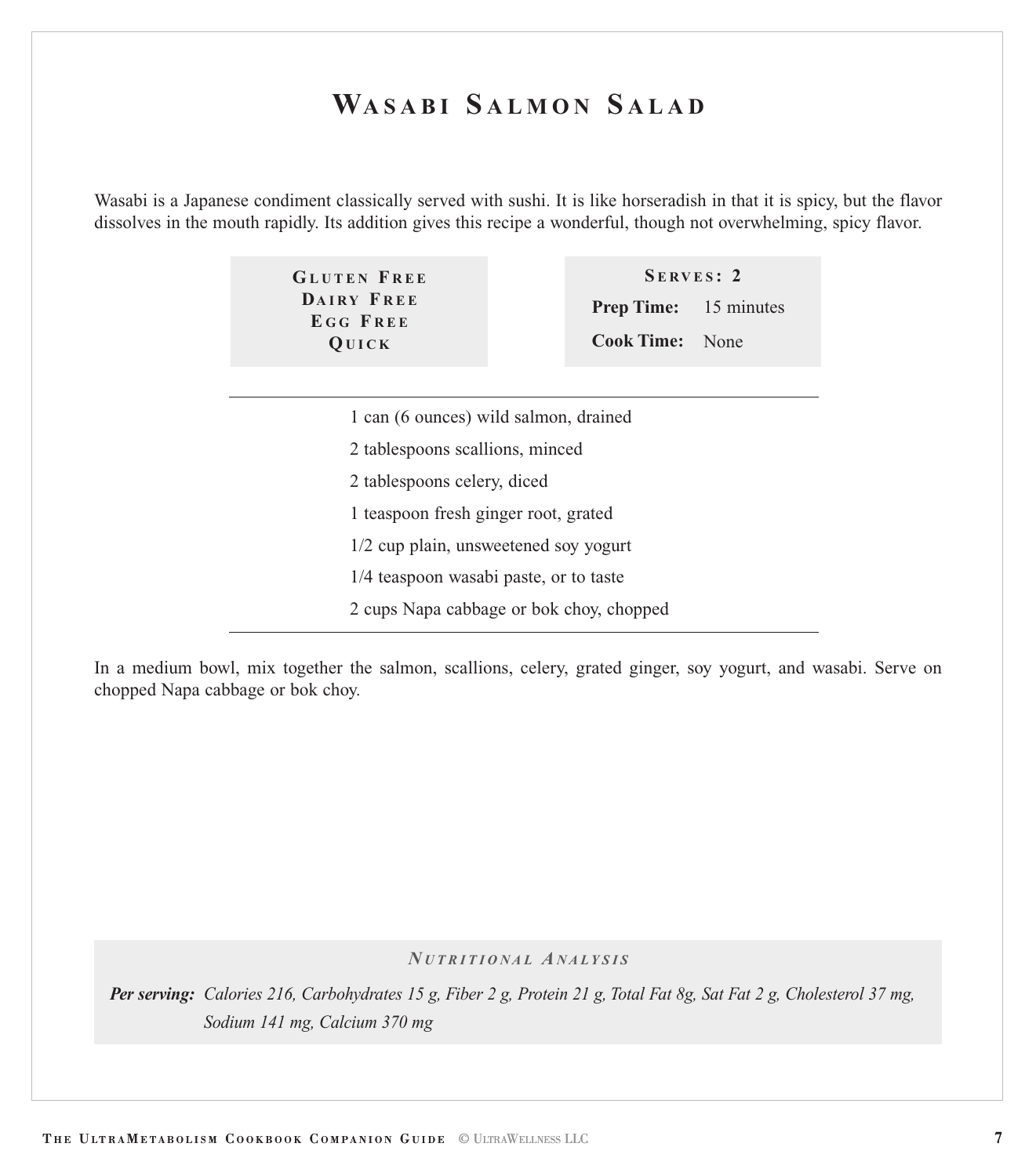# **C ITRUS C RAB S ALAD**

Sunflower sprouts are simply baby sunflower plants. You can find them in your produce department. They add a nutritious crunch to salads, wraps, and even soups!

> **GLUTEN F REE DAIRY F REE E G G F REE QUICK**

**S ERVES : 2 Prep Time:** 20 minutes **Cook Time:** None

1 tablespoon Dijon mustard

Zest of one orange

1 tablespoon extra-virgin olive oil

2 tablespoons plain, unseasoned rice vinegar

1 tablespoon fresh dill, chopped

2 cups red cabbage, shredded

2 cups frisée or romaine lettuce, chopped

1 cup sunflower sprouts

1 small red onion, sliced

1 large orange, peeled and segmented

1 can (6 ounces) snow crabmeat

In a small bowl, whisk mustard, orange zest, extra-virgin olive oil, vinegar, and fresh dill until well mixed. Set aside.

In a large bowl, combine cabbage, lettuce, sprouts, onion, and orange sections. Add crabmeat and toss gently until combined. Pour dressing over salad and toss until salad is coated.

*N UTRITIONAL A NALYSIS*

*Per serving: Calories 265, Carbohydrates 27 g, Fiber 7 g, Protein 24 g, Total Fat 8g, Sat Fat 1 g, Cholesterol 65 mg, Sodium 389 mg, Calcium 170 mg*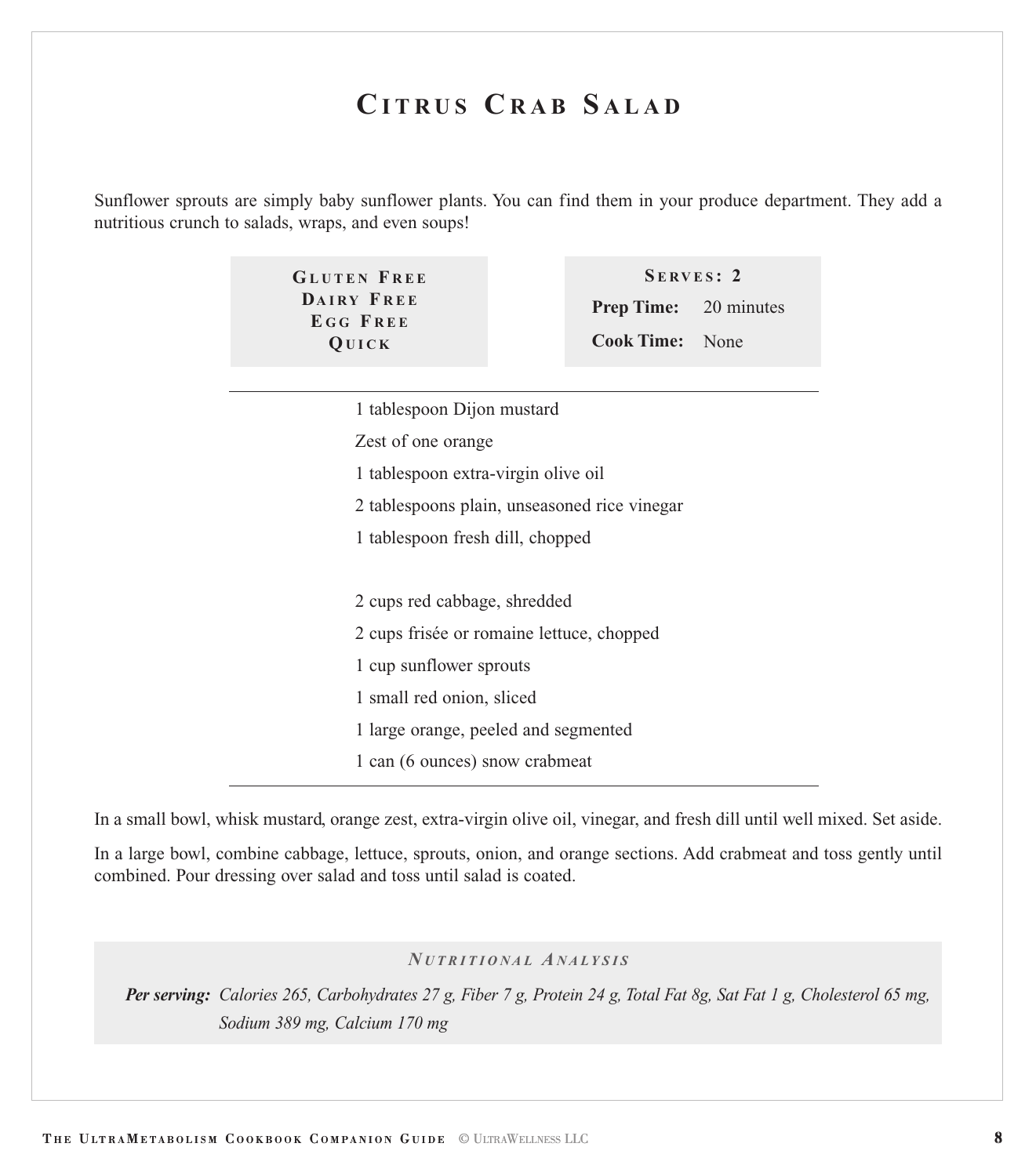# **OVEN - R OASTED T URKEY B URGERS WITH B RUSSELS S PROUTS AND B AKED S WEET P OTATO**

The addition of button mushrooms and fresh sage boosts the antioxidant value of these delicious burgers.

**GLUTEN F REE DAIRY F REE E G G F REE QUICK**

**S ERVES : 4 Prep Time:** 10 minutes **Cook Time:** 15 minutes

1 pound brussels sprouts, washed and bottoms cut

2 large sweet potatoes, washed and cut into 1/4-inch thick wedges

2 teaspoons extra-virgin olive oil

Pinch sea salt

Pinch freshly ground black pepper

 pound lean ground turkey ounces white button mushrooms, chopped 1/4 cup yellow onion, minced 1/4 cup celery, minced tablespoons parsley, finely chopped tablespoon reduced-sodium, wheat-free tamari tablespoon fresh sage, finely chopped

1 clove fresh garlic, pressed

Preheat oven to 400 degrees.

Place brussels sprouts in a small baking dish and drizzle with 1 teaspoon extra-virgin olive oil, salt, and pepper, and coat evenly. In another baking dish, place sweet potato slices drizzled with remaining extra-virgin olive oil, salt, and pepper, and coat evenly. Bake in preheated oven for 15 minutes while making the turkey burgers.

In a medium bowl, mix all ingredients for burgers together until vegetables are distributed throughout the meat. Form into four patties of equal size. Place burgers on a parchment paper–lined cookie sheet. Bake in the oven along with the vegetables for 15–20 minutes, until burgers are lightly browned and cooked through.

You can also grill these burgers, approximately 7–8 minutes on each side, until completely cooked through.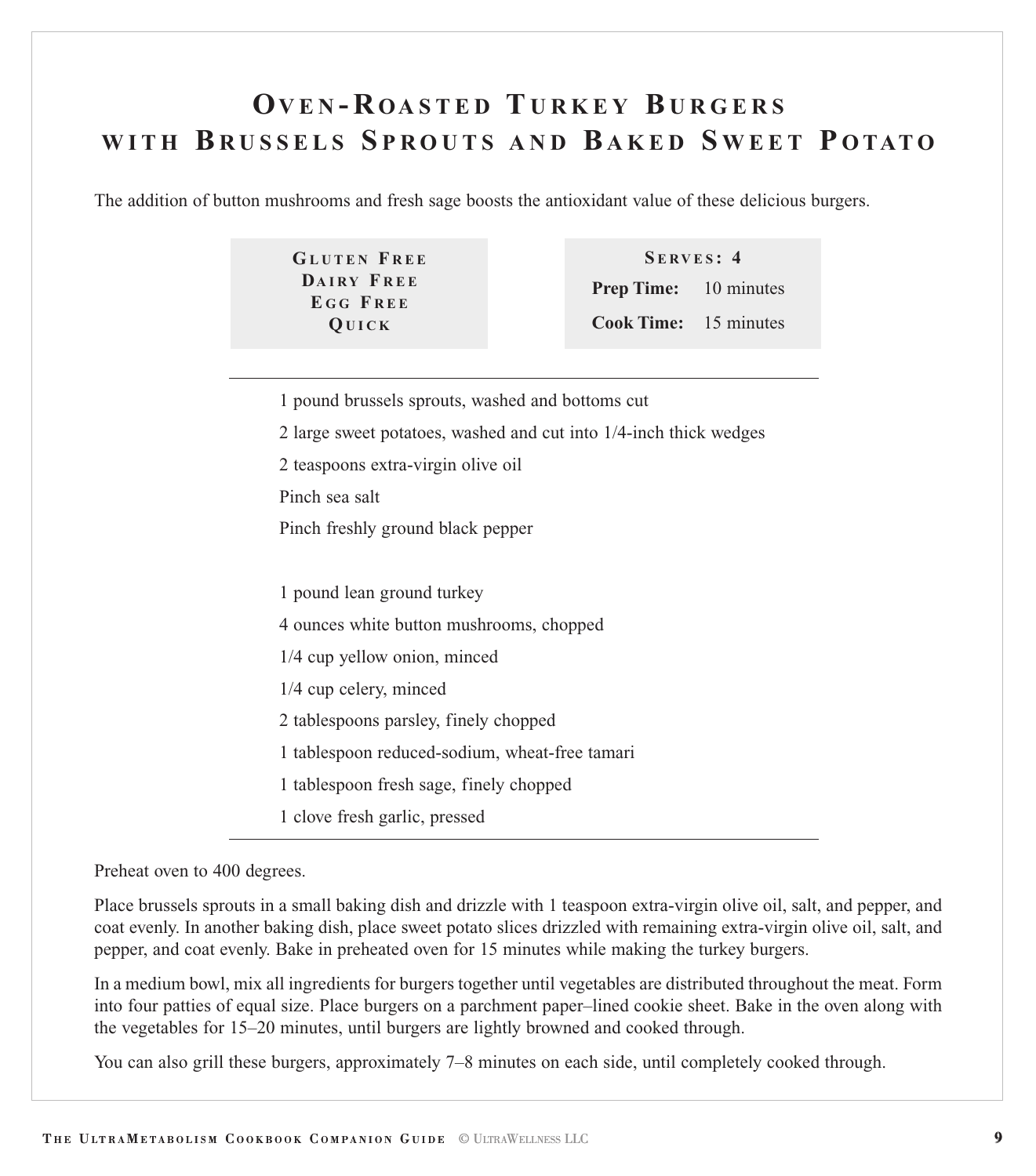#### *N UTRITIONAL A NALYSIS*

*Per burger: Calories 202, Carbohydrates 2 g, Fiber 0 g, Protein 23g, Total Fat 11g, Sat Fat 3 g, Cholesterol 84 mg, Sodium 95 mg, Calcium 30 mg*

*Sweet potato wedges: Calories 192, Carbohydrates 26 g, Fiber 4 g, Protein 2 g, Fat 5 g, Sat Fat 0 g, Cholesterol 0 mg, Sodium 96 mg, Calcium 40 mg*

*Roasted brussels sprouts: Calories 100, Carbohydrates 6 g, Fiber 3 g, Protein 2 g, Total Fat 5 g, Sat Fat 0 g, Cholesterol 0 mg, Sodium 40 mg, Calcium 30 mg*

*Totals: Calories 494, Carbohydrates 34 g, Fiber 7g, Protein 27 g, Total Fat 21 g, Sat Fat 3 g, Cholesterol 84 mg, Sodium 231 mg, Calcium 100 mg*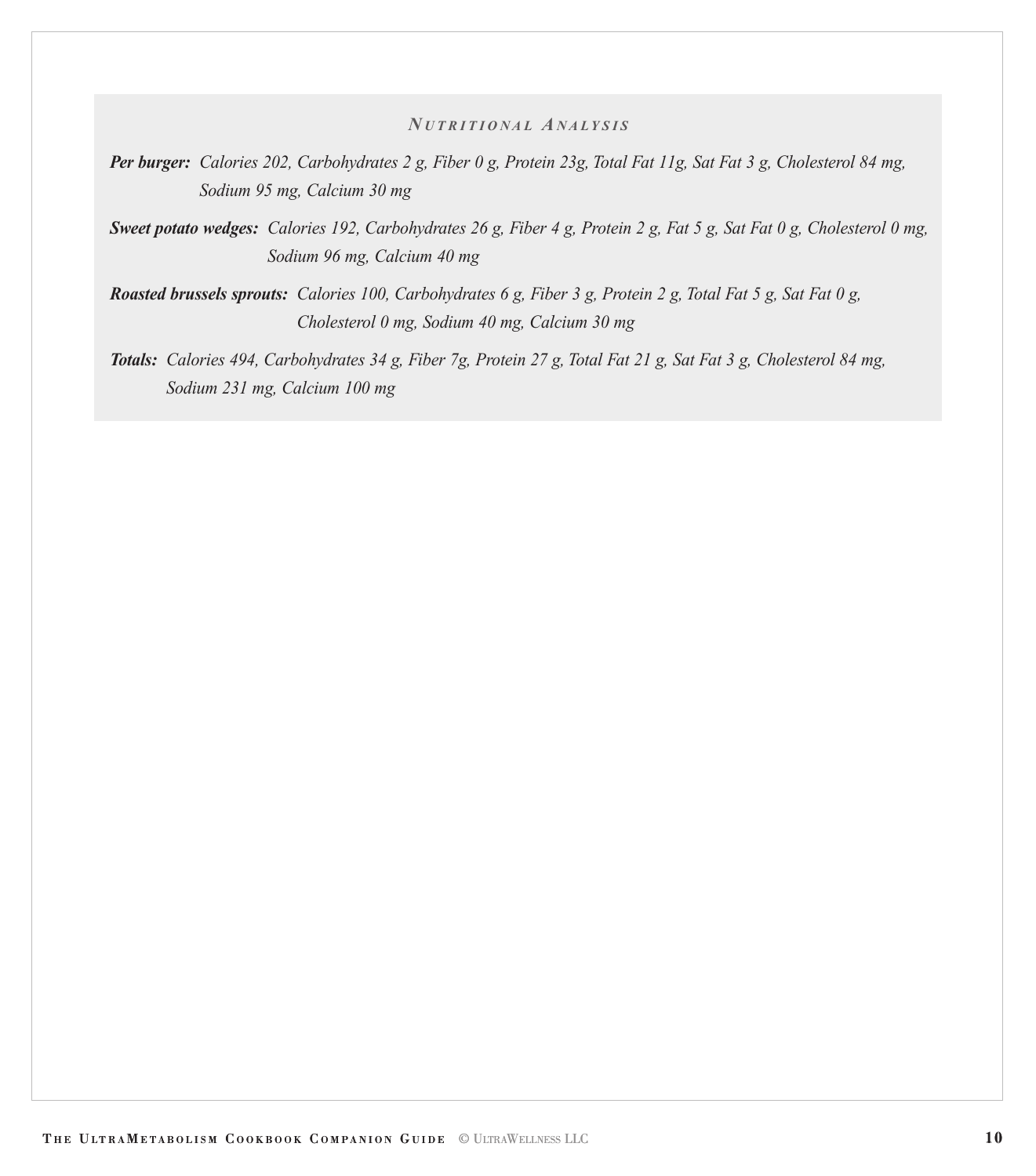# **C OCONUT S HRIMP WITH LEMONGRASS QUINOA AND T HAI V EGETABLES**

Green, black, and white teas all come from the same beautiful plant, *Camellia sinensis,* and offer an assortment of phytochemicals that confer antioxidant and chemo-protective effects. Toss some tea bags in the cooking water of grains such as rice, quinoa, or buckwheat to impart an inspiring aromatic flavor.

> **GLUTEN F REE DAIRY F REE E G G F REE QUICK**

**S ERVES : 2 Prep Time:** 15 minutes **Cook Time:** None

1/3 cup quinoa, dry

1 cup green tea (8 ounces water steeped with 3 green tea bags)

1 teaspoon finely chopped lemongrass

1 tablespoon virgin coconut oil

8 ounces large shrimp, peeled and deveined

1/2 cup coconut milk

1 teaspoon ground coriander

1 teaspoon fresh ginger root, grated

1 teaspoon ground turmeric

Pinch sea salt

2 tablespoons fresh cilantro, chopped

1 package frozen Thai vegetables (Cascadian Farm)

In a small saucepan, stir quinoa, green tea, and lemongrass together. Cover and simmer for 15–20 minutes. Remove pan from heat and set aside.

Heat a medium-size saucepan on high heat. Add coconut oil, and swirl pan to evenly distribute the oil. Add the shrimp in one layer and cook on one side for 3 minutes. Carefully turn shrimp over and cook for another minute. Add remaining ingredients and stir well. Simmer until sauce thickens and shrimp is cooked through, approximately 2 more minutes.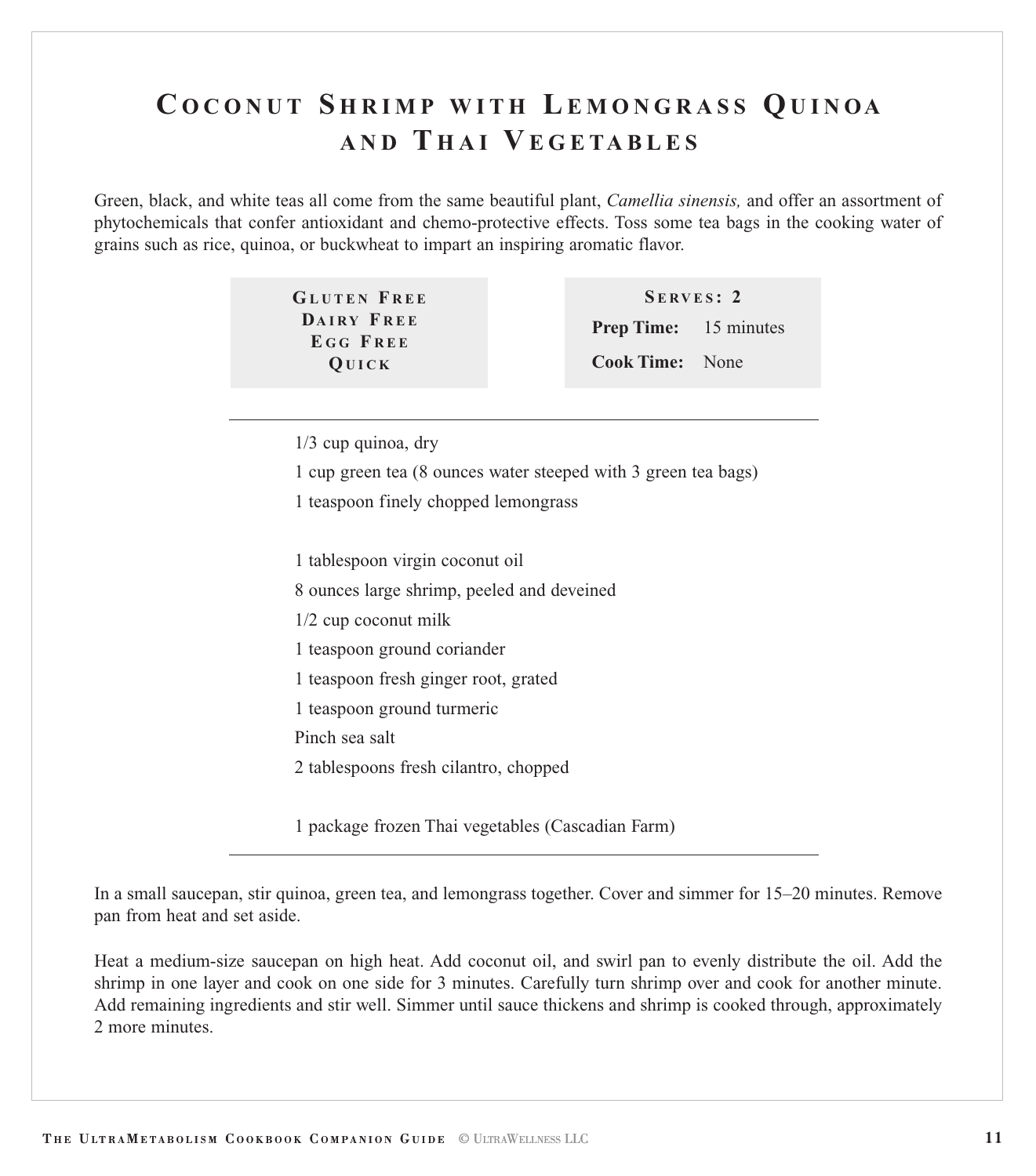Meanwhile, cook Thai vegetables according to package directions.

Place 1 cup of the quinoa on each plate. Spoon shrimp and sauce on top. Sprinkle with chopped cilantro. Serve vegetables on the side.

#### *N UTRITIONAL A NALYSIS*

*Per four shrimp: Calories 313, Carbohydrates 4 g, Fiber 0 g, Protein 27 g, Total Fat 21 g, Sat Fat 12 g, Cholesterol 194 mg, Sodium 198 mg, Calcium 80 mg*

*Green tea quinoa: Calories 80, Carbohydrates 15 g, Fiber 2 g, Protein 3 g, Total Fat 1 g, Sat Fat 0 g, Cholesterol 0 mg, Sodium 5 mg, Calcium 10 mg*

*Frozen Thai vegetables: Calories 108, Carbohydrates 24 g, Fiber 8g, Protein 6 g, Total Fat 0 g, Cholesterol 0 mg, Sodium 125 mg, Calcium 40 mg*

*Totals: Calories 458, Carbohydrates 43 g, Fiber 10g, Protein 36 g, Total Fat 22 g, Sat Fat 12g, Cholesterol 194 mg, Sodium 328 mg, Calcium 130 mg*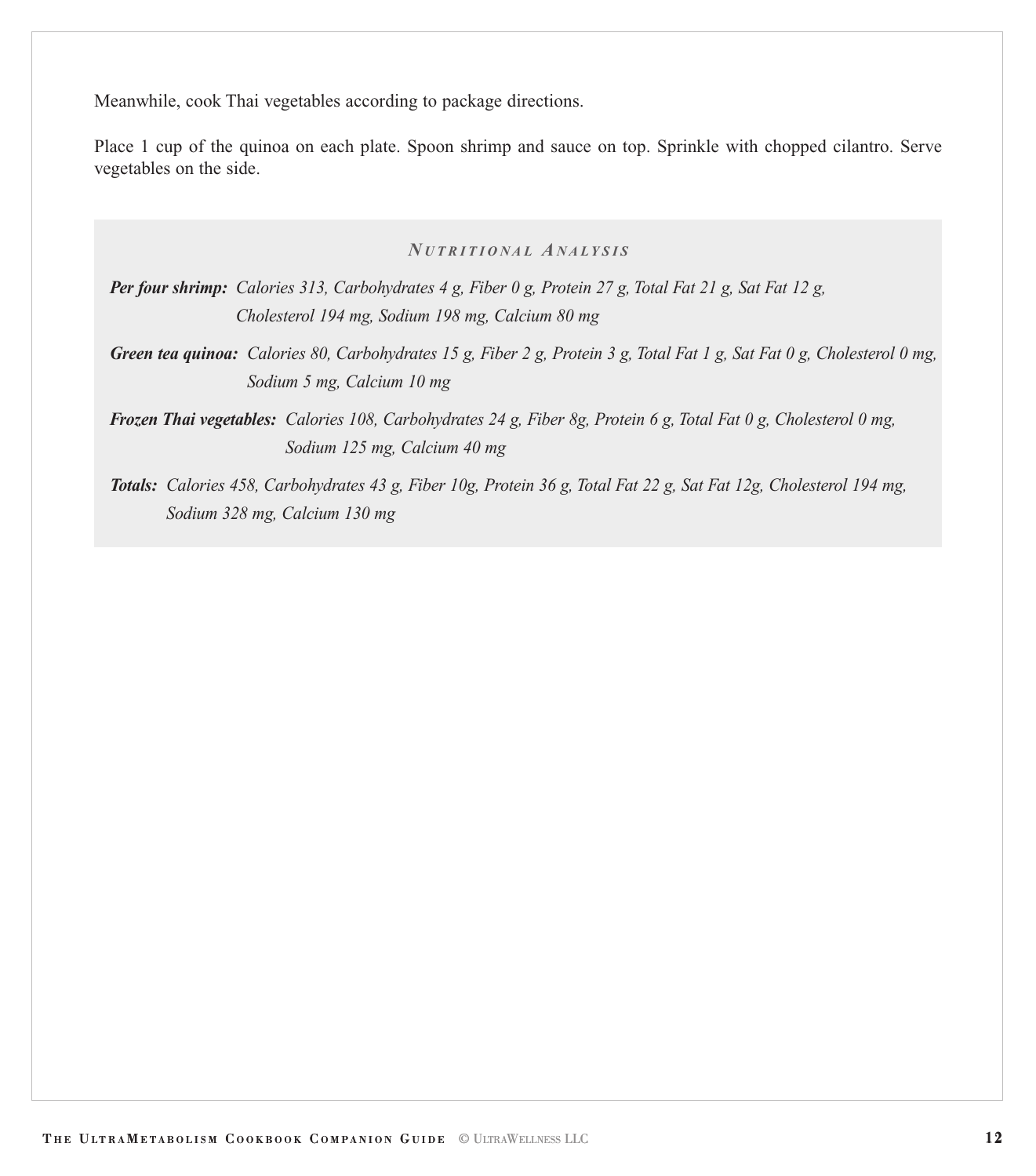# **LEMON R OSEMARY C HICKEN WITH S WISS C HARD AND B AKED D ELICATA S QUASH**

Winter squash such as delicata, butternut, and acorn are loaded with colorful carotenoids that are good for the eyes, heart, and lungs. Their sweet, buttery, nutty, creamy flavors also make them a delicious addition to many different meals.

> **GLUTEN F REE DAIRY F REE E G G F REE QUICK**

**S ERVES : 2 Prep Time:** 15 minutes **Cook Time:** 20 minutes

 (4–6 ounce) boneless, skinless split chicken breasts tablespoon soy flour Pinch sea salt Dash freshly ground black pepper tablespoon extra-virgin olive oil 1/2 cup low-sodium organic chicken stock tablespoons lemon juice, freshly squeezed tablespoons fresh rosemary, chopped head Swiss chard, washed, chopped, and steamed delicata squash, cut in half

Bake delicata squash at 350 degrees for 20 minutes

In the meantime, lay out a 12-inch piece of plastic wrap on the counter. Place chicken breasts side by side on one end. Fold the plastic wrap over the chicken. Using a rolling pin or the bottom of a small saucepan, lightly pound the chicken breasts to flatten them to 1/4-inch thick. Sprinkle both sides of chicken breasts with soy flour, salt, and pepper.

Heat a large 12-inch skillet on medium heat. Add extra-virgin olive oil, and swirl pan to coat the bottom evenly. Carefully add chicken breasts and cook approximately 5 minutes until slightly brown. Turn chicken over and let cook another 3–5 minutes.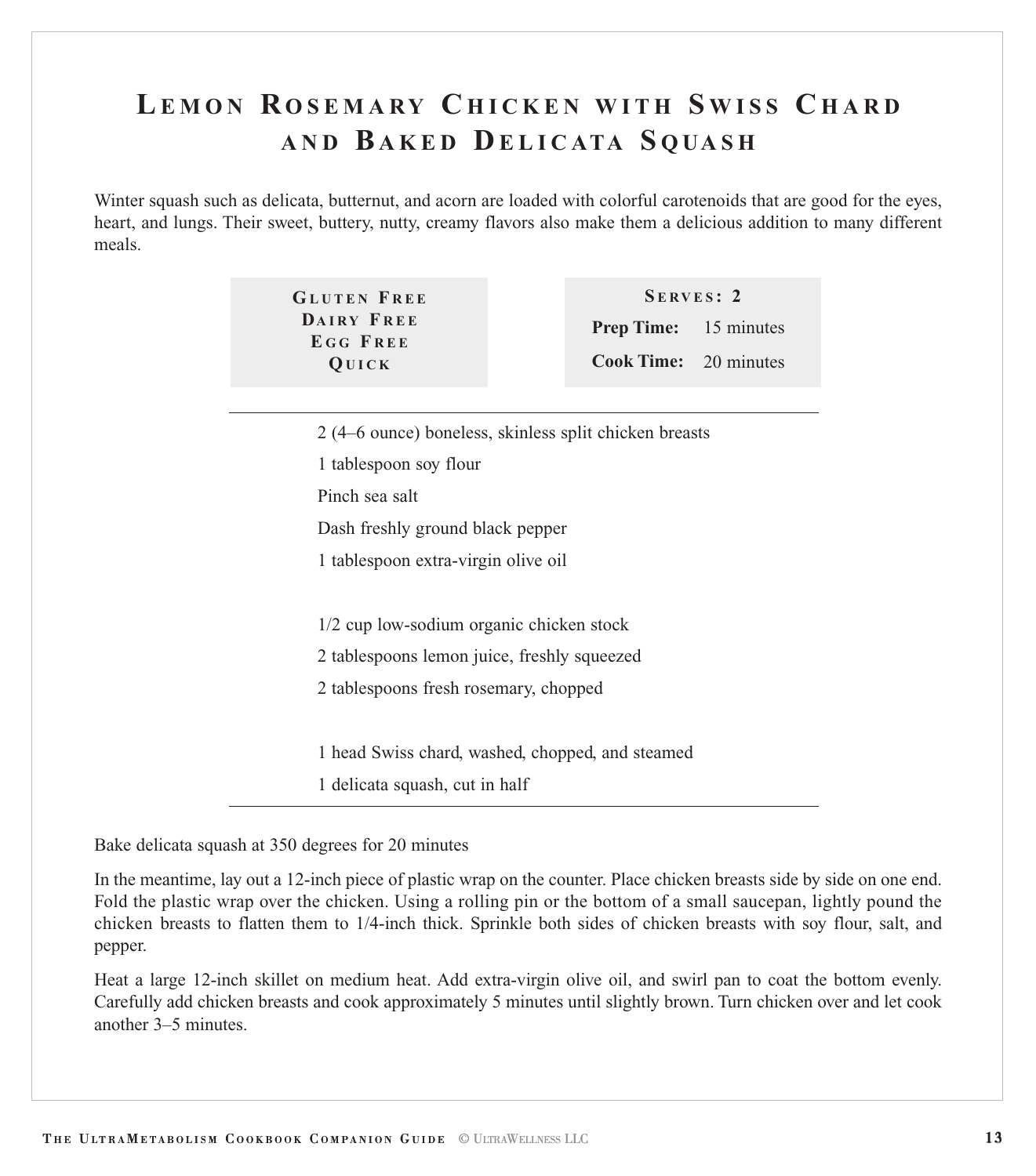While chicken is cooking, mix chicken stock, lemon juice, and rosemary in a small bowl. Add this mixture to the chicken and cook for 2–3 minutes until sauce thickens. Serve with steamed Swiss chard and baked delicata squash.

*N UTRITIONAL A NALYSIS*

*Per chicken breast: Calories 237, Carbohydrates 6 g, Fiber 1 g, Protein 32 g, Total Fat 9 g, Sat Fat 2 g, Cholesterol 70 mg, Sodium 164 mg, Calcium 40 mg* 

*Steamed greens: Calories 35, Carbohydrates 7 g, Fiber 4 g, Protein 3 g, Total Fat 0 g, Cholesterol 0 mg, Sodium 313 mg, Calcium 100 mg*

*Baked delicata squash (1 cup): Calories 76, Carbohydrates 18 g, Fiber 6 g, Protein 2 g, Total Fat 1g, Sat Fat 0 g, Cholesterol 0 mg, Sodium 2 mg, Calcium 50 mg*

*Totals: Calories 348, Carbohydrates 33g, Fiber 10 g, Protein 37 g, Total Fat 10 g, Sat Fat 2 g, Cholesterol 70 mg, Sodium 479 mg, Calcium 200 mg*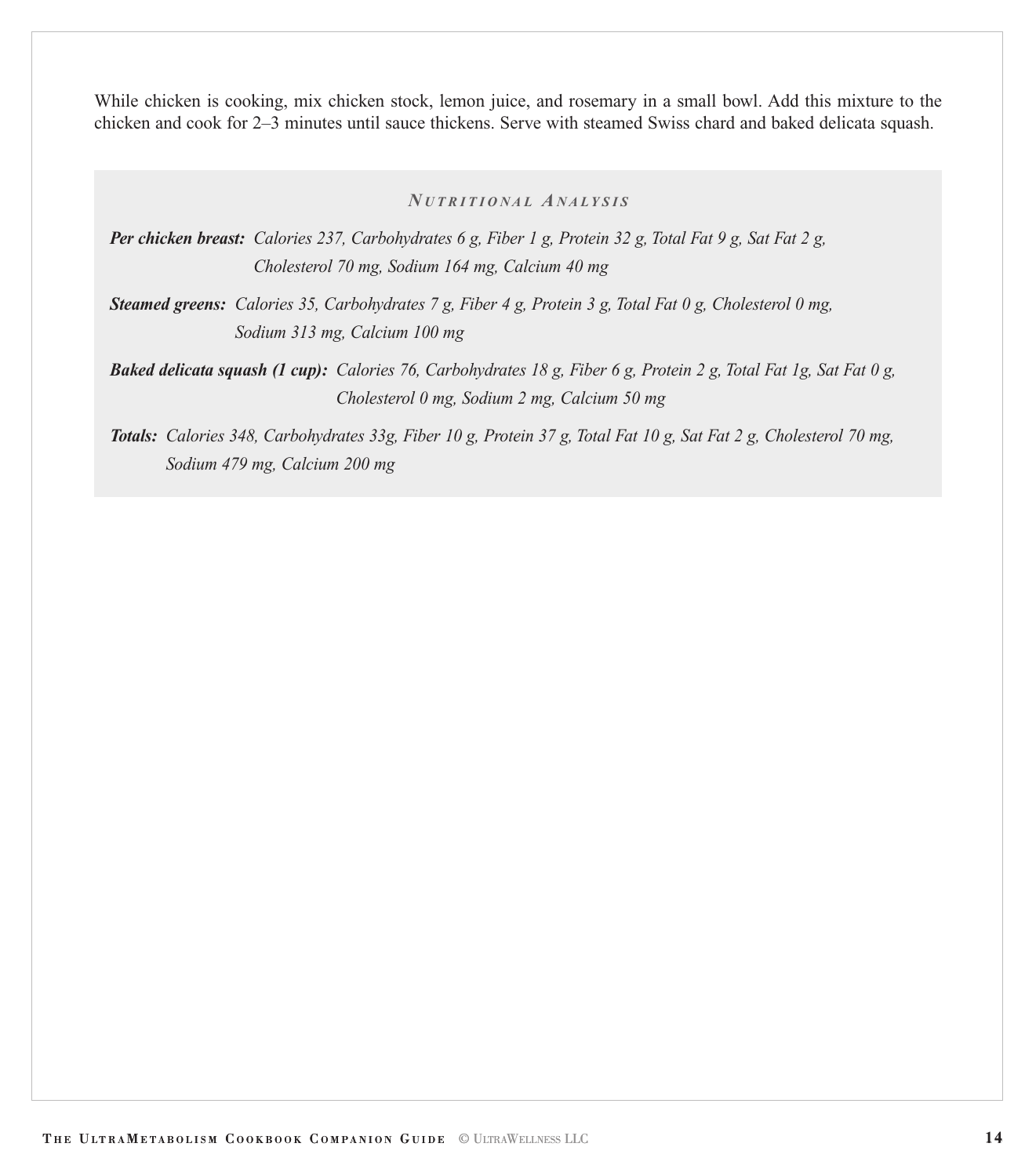# **GRILLED WILD S ALMON WITH MUSTARD MINT S AUCE, STEAMED B ROCCOLI, AND RE D BLISS P OTATOES**

Mustard and mint are classic flavors to serve with salmon. The result is a fresh, tangy, healthful dish loaded with omega-3 fats you need to lose weight and thrive.

> **GLUTEN F REE DAIRY F REE E G G F REE QUICK**

**S ERVES : 4 Prep Time: Cook Time:** 10 minutes20 minutes

- 4 tablespoons fresh spearmint
- 3 tablespoons Dijon mustard
- 2 tablespoons extra-virgin olive oil
- 2 tablespoons lemon juice, freshly squeezed

4 (4–6 ounce) wild salmon fillets, about 1 inch thick

Pinch sea salt

Dash freshly cracked black pepper

2 teaspoons extra-virgin olive oil

1 head broccoli, washed, cut into florets with stems, steamed

12 baby red bliss potatoes, washed and boiled, with chopped fresh parsley

Combine the mint, mustard, extra-virgin olive oil, and lemon juice in a small food processor or blender, and puree until smooth. Refrigerate so that flavors will meld.

Run the salmon fillets under cold running water and pat them dry. Rub salmon with the extra-virgin olive oil and season with salt and pepper. Preheat grill or broiler. Grill the salmon on high heat or broil until desired doneness (for medium rare, about 3 minutes per side).

Serve the salmon with steamed broccoli and parsleyed red bliss potatoes.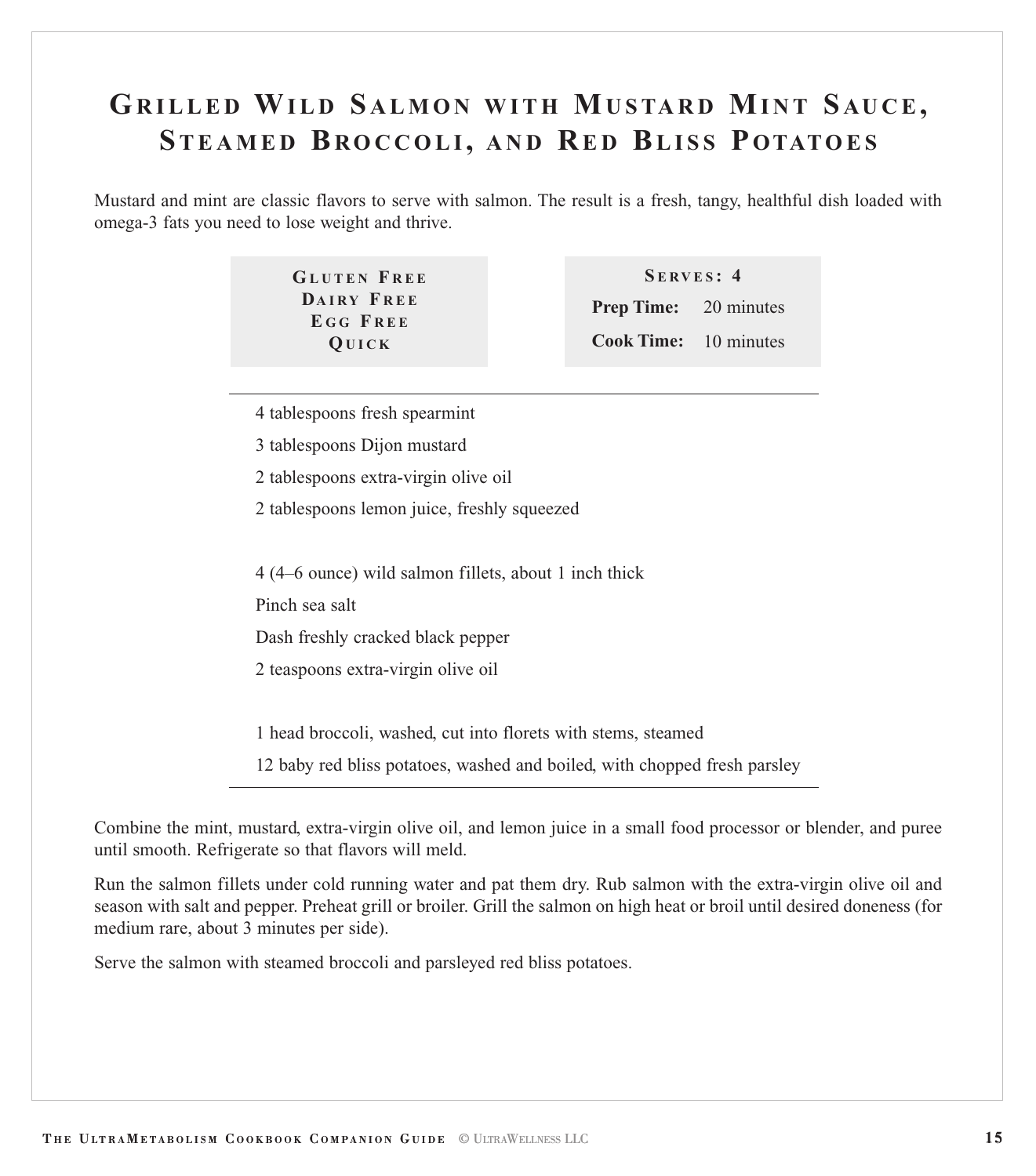*N UTRITIONAL A NALYSIS*

*Per salmon fillet: Calories 260, Carbohydrates 2 g, Fiber 1g, Protein 31 g, Total Fat 14 g, Sat Fat 3 g, Cholesterol 65 mg, Sodium 240 mg, Calcium 370 mg*

*Parslied red potatoes: Calories 154, Carbohydrates 34 g, Fiber 3g, Protein 4 g, Total Fat 0 g, Cholesterol 0 mg, Sodium 14 mg, Calcium 20 mg*

*Steamed broccoli: Calories 50, Carbohydrates 6 g, Fiber 2 g, Protein 2 g, Total Fat 0 g, Cholesterol 0 mg, Sodium 16 mg, Calcium 30 mg*

*Totals: Calories 444, Carbohydrates 42 g, Fiber 6 g, Protein 37g, Fat 14 g, Sat Fat 3g, Cholesterol 65 mg, Sodium 270 mg, Calcium 420 mg*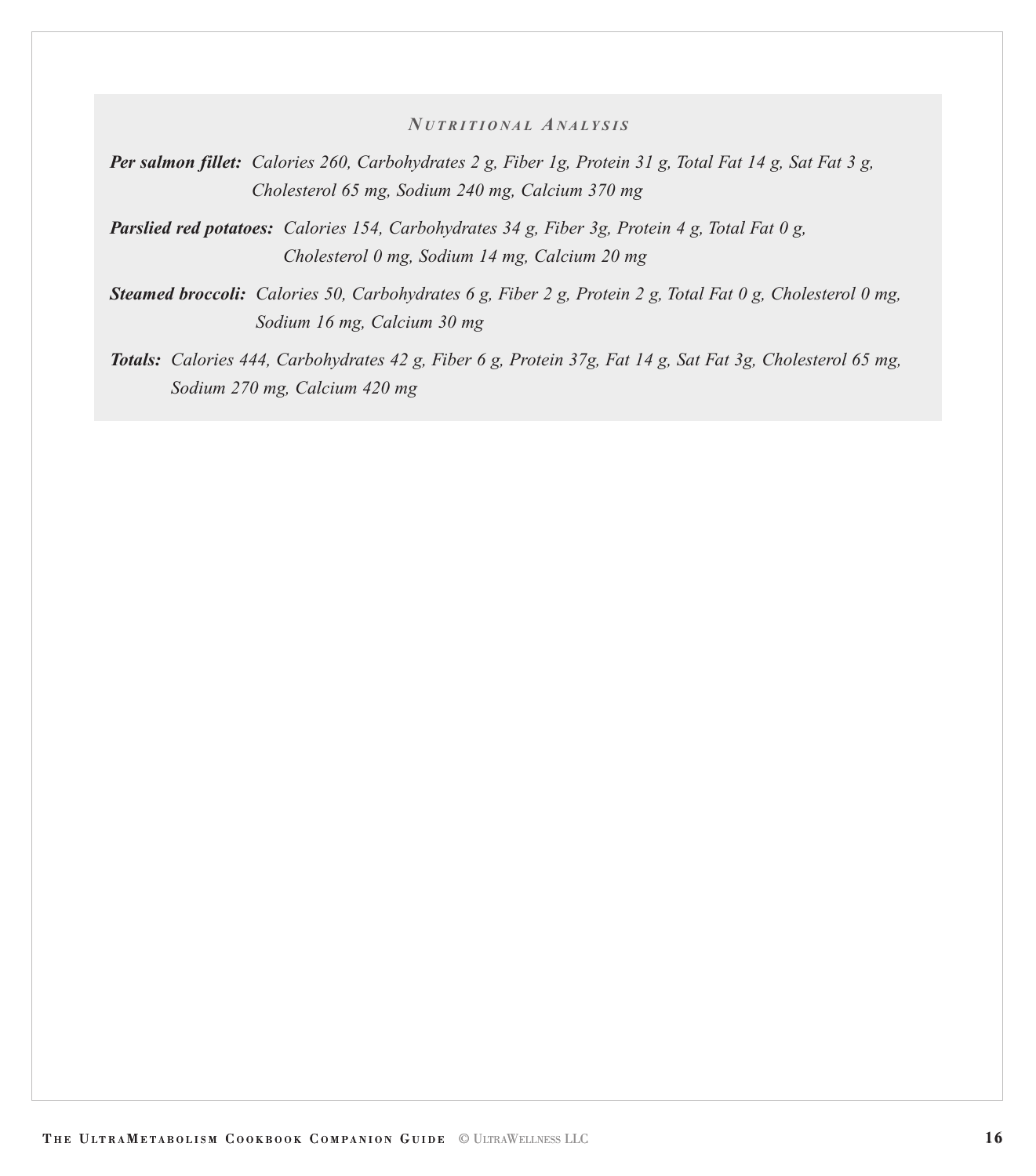# **T OMATO - C RUSTED S OLE WITH GREEN BEANS AND S TEAMED WILD R ICE**

Plum tomatoes are also called Roma tomatoes. They are available year-round and are versatile with great flavor. Tomatoes are a rich source of the famous carotenoid lycopene, recognized for its cancer-protective benefits, and the extra-virgin olive oil in the recipe ensures that this fat-soluble nutrient will be better absorbed. Think pink when it comes to fruit sources of lycopene, such as pink grapefruit, guava, and watermelon.

> **GLUTEN F REE DAIRY F REE E G G F REE**

**S ERVES : 4 Prep Time:** 10 minutes **Cook Time:** 55 minutes

1/4 cup wild rice 1 1/2 cup water Pinch salt

8 ounces fresh sole, cut into two 4-ounce portions

1 shallot, sliced very thin

2 plum tomatoes, sliced into thin circles

1/2 pound fresh green beans, cleaned and stems cut off

2 tablespoons fresh oregano, chopped

Dash sea salt

Pinch freshly ground black pepper

1 tablespoon extra-virgin olive oil

To make the wild rice: Put wild rice, salt, and water in a medium saucepan and bring to a boil. Reduce heat and simmer, covered, for 55 minutes.

Preheat oven to 450 degrees. Place a piece of parchment paper on a cookie sheet. Lay sole on paper, about 5 inches apart. Place the sliced shallots on top of the sole, followed by the tomatoes. Lay the green beans next to the sole. Sprinkle fish and green beans with oregano, salt, and pepper. Drizzle with extra-virgin olive oil. Bake for 8–10 minutes.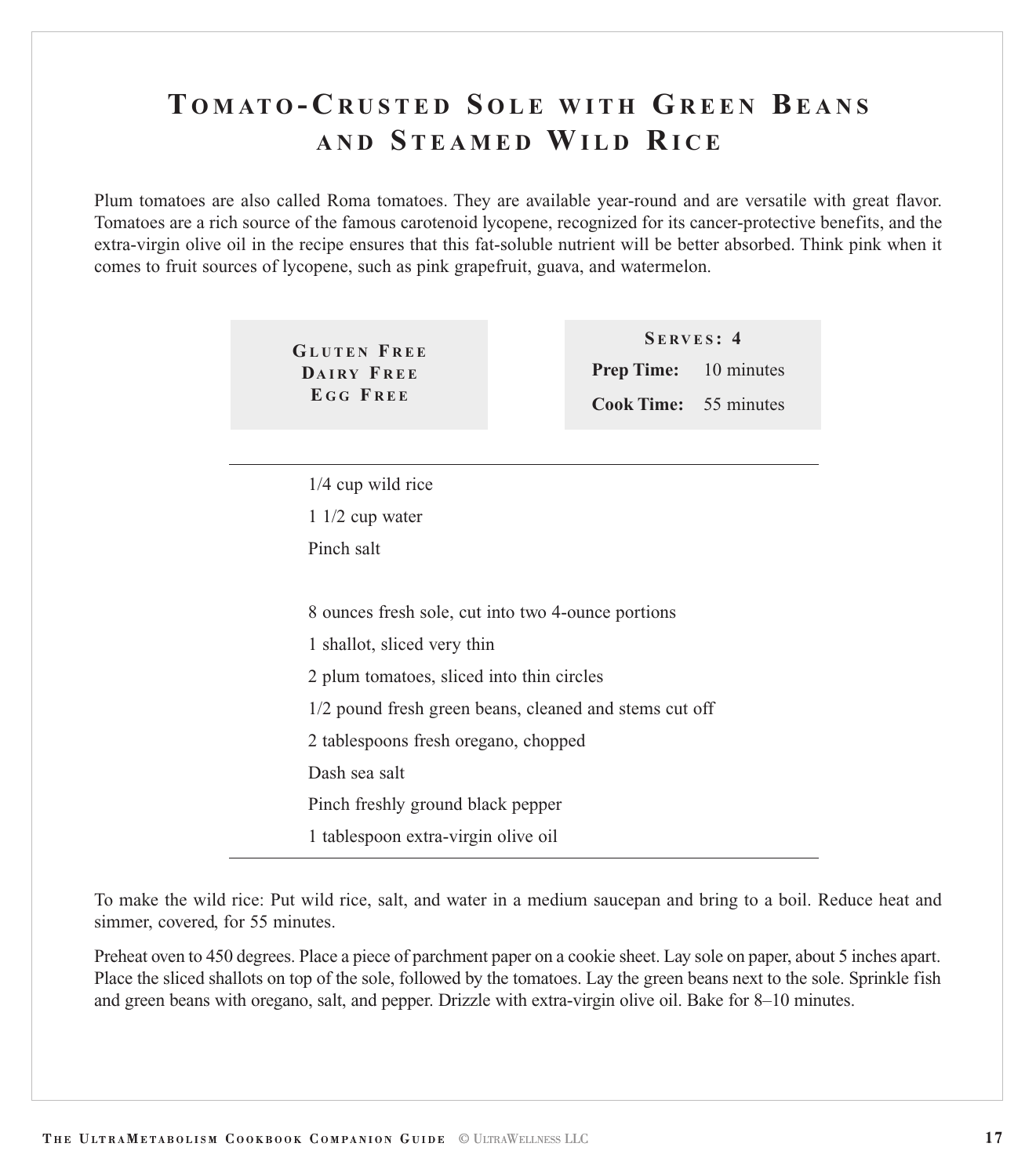#### *N UTRITIONAL A NALYSIS*

*Per 4-ounce serving of sole: Calories 200, Carbohydrate 8 g, Fiber 3 g, Protein 23 g, Total Fat 9 g, Sat Fat 0 g, Cholesterol 54 mg, Sodium 148 mg, Calcium 110 mg*

*Green beans: Calories 54, Carbohydrates 12 g, Fiber 4 g, Protein 4 g, Total Fat 0 g, Cholesterol 0 mg, Sodium 64 mg, Calcium 60 mg*

*Steamed wild rice: Calories 109, Carbohydrates 23 g, Fiber 3 g, Protein 2 g, Total Fat 1 g, Sat Fat 0 g, Cholesterol 0 mg, Sodium 1 mg, Calcium 10 mg*

*Totals: Calories 363, Carbohydrates 43 g, Fiber 11 g, Protein 29 g, Total Fat 10 g, Sat Fat 0g, Cholesterol 54 mg, Sodium 213 mg, Calcium 180 mg*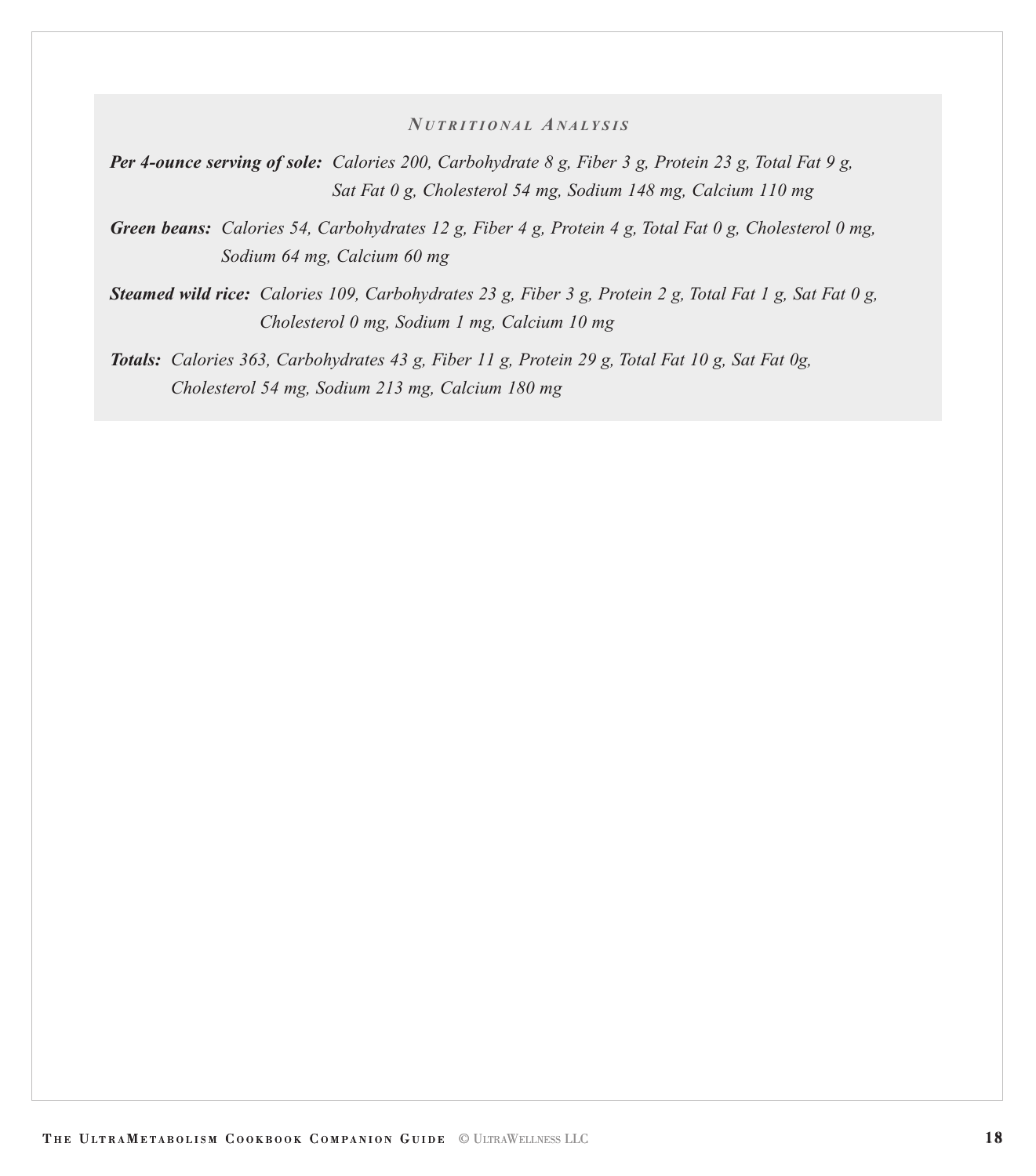# **LIME - S CENTED T URKEY AND S AUTÉED V EGETABLES WITH S TEAMED B ROWN R ICE**

Although fresh vegetables are my personal favorite, frozen vegetables offer great nutrition as they are picked at peak maturity and immediately frozen to maintain nutrients. So don't be afraid to use them, especially when time is of the essence.

| SERVES: 4                    |  |  |
|------------------------------|--|--|
| <b>Prep Time:</b> 20 minutes |  |  |
| <b>Cook Time:</b> 45 minutes |  |  |
|                              |  |  |

| 2 tablespoons lime juice, freshly squeezed |
|--------------------------------------------|
| 1 cup low-sodium, organic chicken broth    |
| 2 teaspoons arrowroot                      |
| Zest of 1 lime                             |
| 1/2 teaspoon garam masala                  |
|                                            |
| 1 tablespoon extra-virgin olive oil        |
| 1 pound turkey tenderloins                 |
| 1 medium red bell pepper, sliced           |
| 1 baby eggplant, sliced                    |
| 2 medium yellow onions, sliced             |
| 4 large carrots, sliced on the diagonal    |
| 2 cloves garlic, minced                    |
|                                            |
|                                            |

2 cups steamed brown rice

In a small bowl, whisk lime juice, chicken broth, arrowroot, lime zest, and garam masala until blended. Set aside.

Heat a large skillet with the extra-virgin olive oil, and sauté turkey tenderloins for 5 minutes, turning occasionally. Add peppers, eggplant, onions, carrots, and garlic, and cook until vegetables are tender but still crisp. Pour sauce over top until well coated, and serve with steamed brown rice.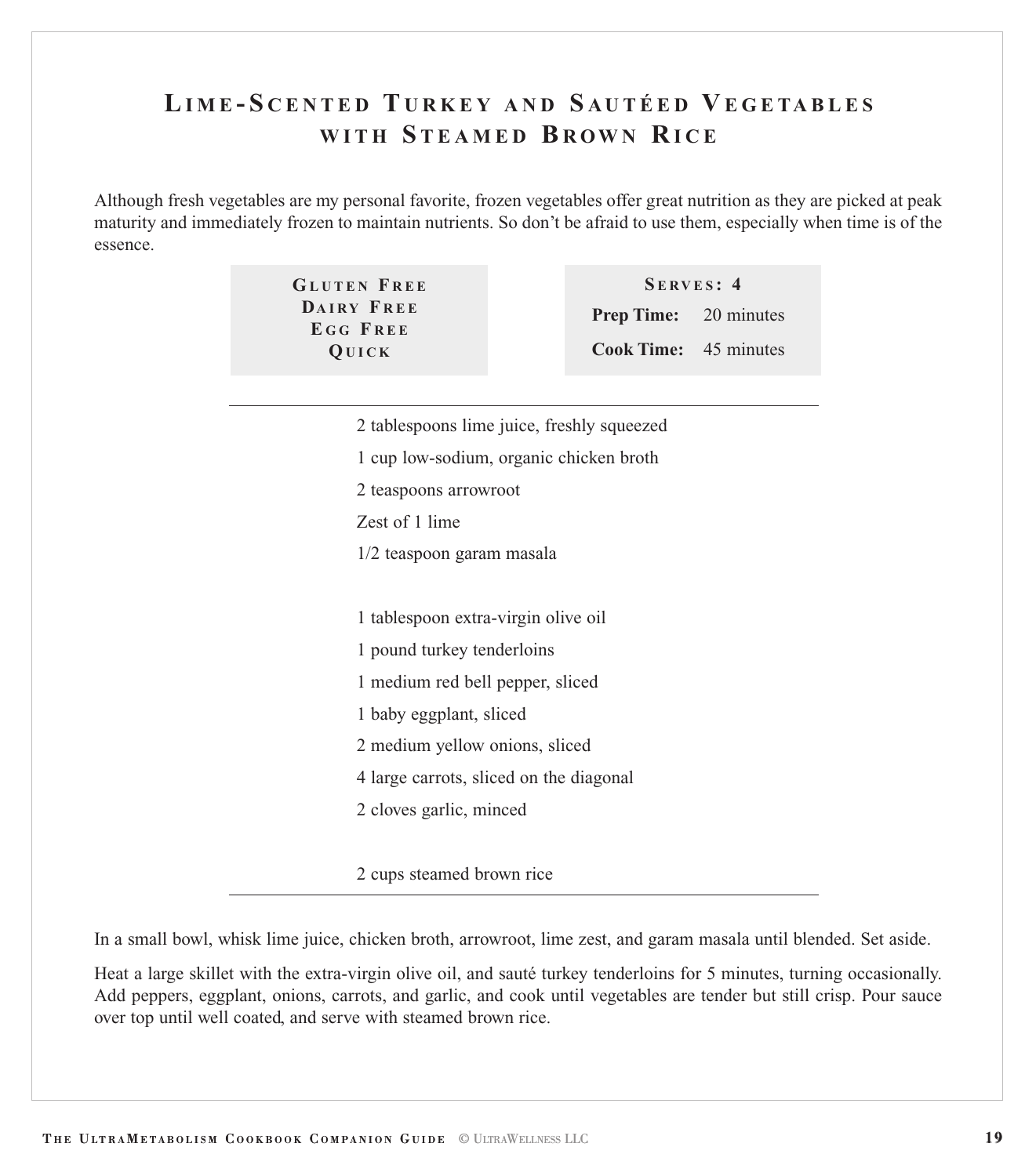#### *N UTRITIONAL A NALYSIS*

*Per 1/4-pound turkey tenderloin: Calories 250, Carbohydrates 20 g, Fiber 3 g, Protein 30 g, Total Fat 5 g, Sat Fat 1 g, Cholesterol 71 mg, Sodium 193 mg, Calcium 50 mg*

*Steamed brown rice: Calories 109, Carbohydrates 23 g, Fiber 2 g, Protein 2 g, Total Fat 1 g, Sat Fat 0 g, Cholesterol 0 mg, Sodium 1 mg, Calcium 10 mg*

*Totals: Calories 359, Carbohydrates 43 g, Fiber 5 g, Protein 32 g, Total Fat 6 g, Sat Fat 1 g, Cholesterol 71 mg, Sodium 194 mg, Calcium 50 mg*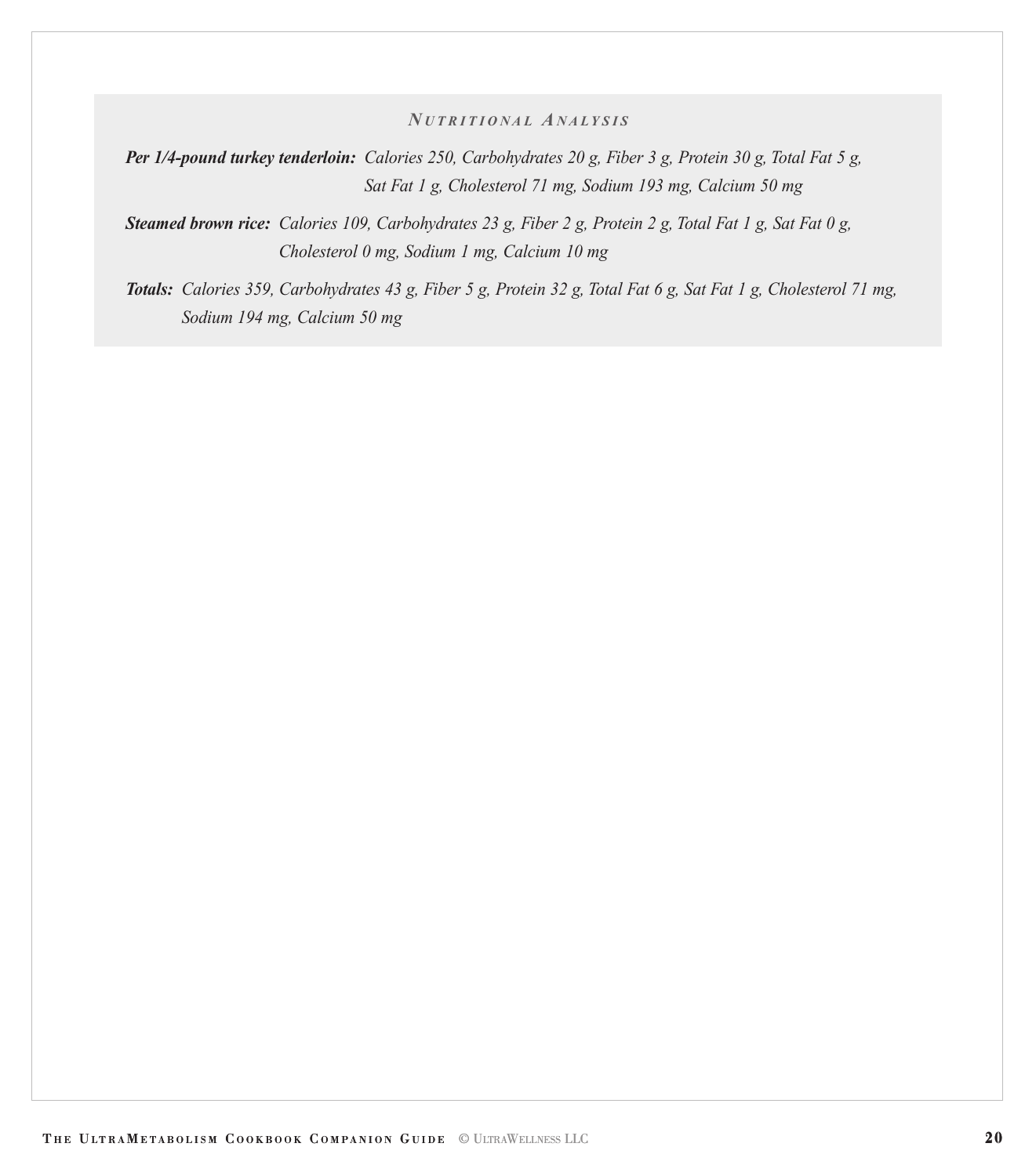# **R ASPBERRY PISTACHIO – C RUSTED C HICKEN WITH S TEAMED KALE AND WILD R ICE**

Sweet and nutty, with a combination of raspberries and pistachios, this dinner can be used to dress up the evening or to create a delicious treat for the family.

> **GLUTEN F REE DAIRY F REE E G G F REE**

**S ERVES : 4 Prep Time:** 15 minutes **Cook Time:** 55 minutes

1 cup fresh or frozen raspberries (unsweetened)

1 tablespoon Dijon mustard

2 tablespoons lemon juice, freshly squeezed

1/2 cup wild rice

1 1/2 cups water

Pinch salt

4 skinless, boneless chicken breast halves

1/2 cup whole-grain bread crumbs

2 tablespoons pistachio nuts, chopped

2 tablespoons fresh parsley, minced

Pinch sea salt

Dash white pepper to taste

2 teaspoons extra-virgin olive oil

1 head kale, washed, leaves trimmed and steamed

Combine raspberries, mustard, and lemon juice in a small food processor or blender. Mix until smooth. Cover and marinate while wild rice is cooking.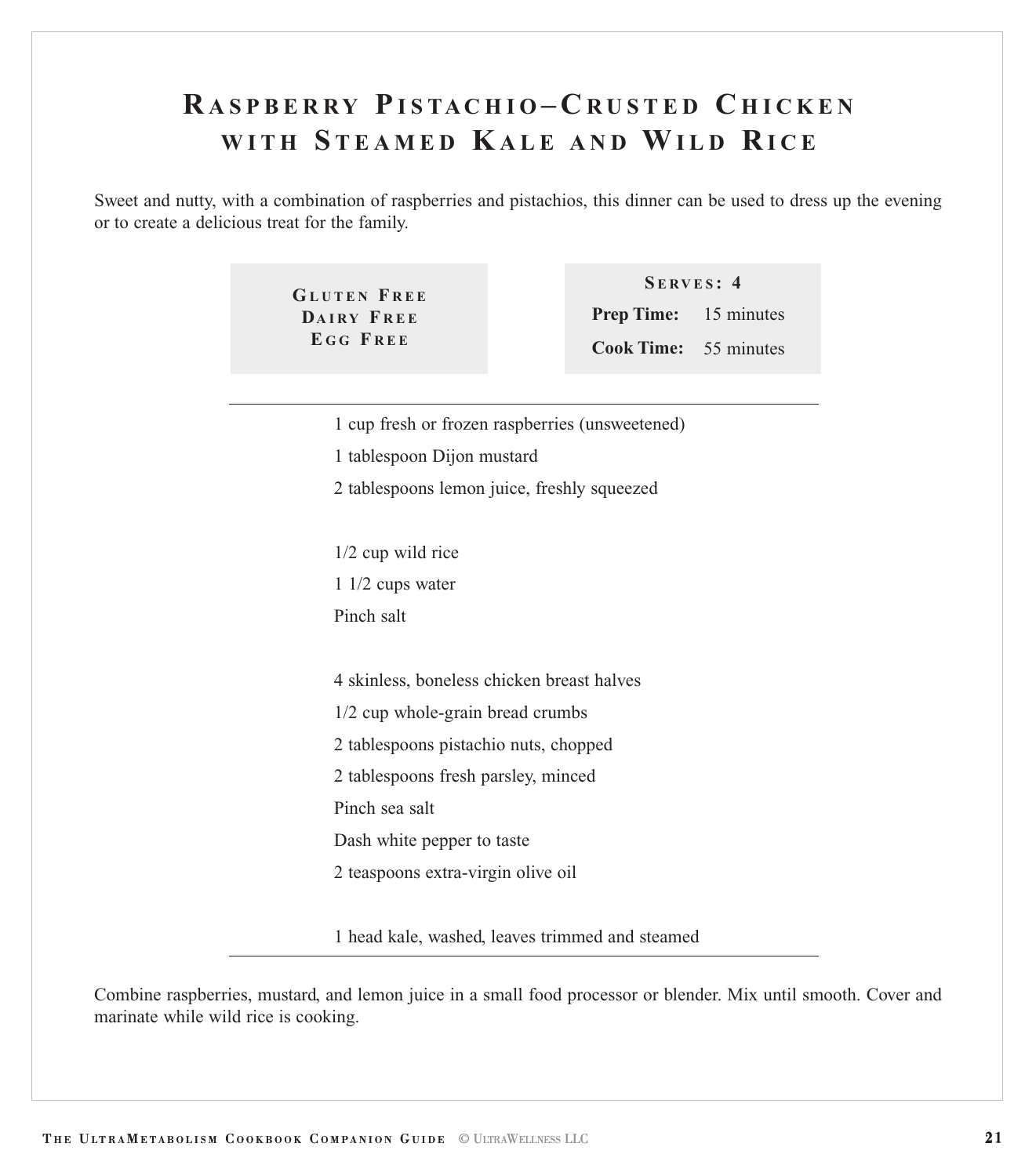To make the wild rice: Put wild rice, salt, and water in a medium saucepan and bring to a boil. Reduce heat and simmer, covered, for 55 minutes.

Place chicken breasts between two sheets of wax paper and pound with a meat mallet to 1/2-inch thick. In a medium bowl, combine bread crumbs, pistachios, parsley, salt, and pepper. Place raspberry sauce in a shallow pan, and coat each chicken breast with the sauce on each side. Roll chicken breasts in the breadcrumb mixture.

Heat extra-virgin olive oil in a large skillet and sauté chicken breasts over medium heat until chicken is cooked through and crust is slightly browned, about 3–5 minutes on each side. Serve with steamed kale.

#### *N UTRITIONAL A NALYSIS*

*Steamed wild rice: Calories 109, Carbohydrates 23 g, Fiber 3 g, Protein 2 g, Total Fat 1 g, Sat Fat 0 g, Cholesterol 0 mg, Sodium 1 mg, Calcium 10 mg*

*Steamed kale (1-cup serving): Calories 54, Carbohydrates 12 g, Fiber 6 g, Protein 4g, Total Fat 0 g, Cholesterol 0 mg, Sodium 64 mg, Calcium 100 mg*

*Totals: Calories 403, Carbohydrates 44 g, Fiber 11 g, Protein 41 g, Total Fat 8 g, Sat Fat 1g, Cholesterol 50 mg, Sodium 385 mg, Calcium 160 mg*

*Per chicken breast: Calories 240, Carbohydrates 9 g, Fiber 3 g, Protein 35 g, Total Fat 7 g, Sat Fat 1 g, Sodium 320 mg, Calcium 50 mg*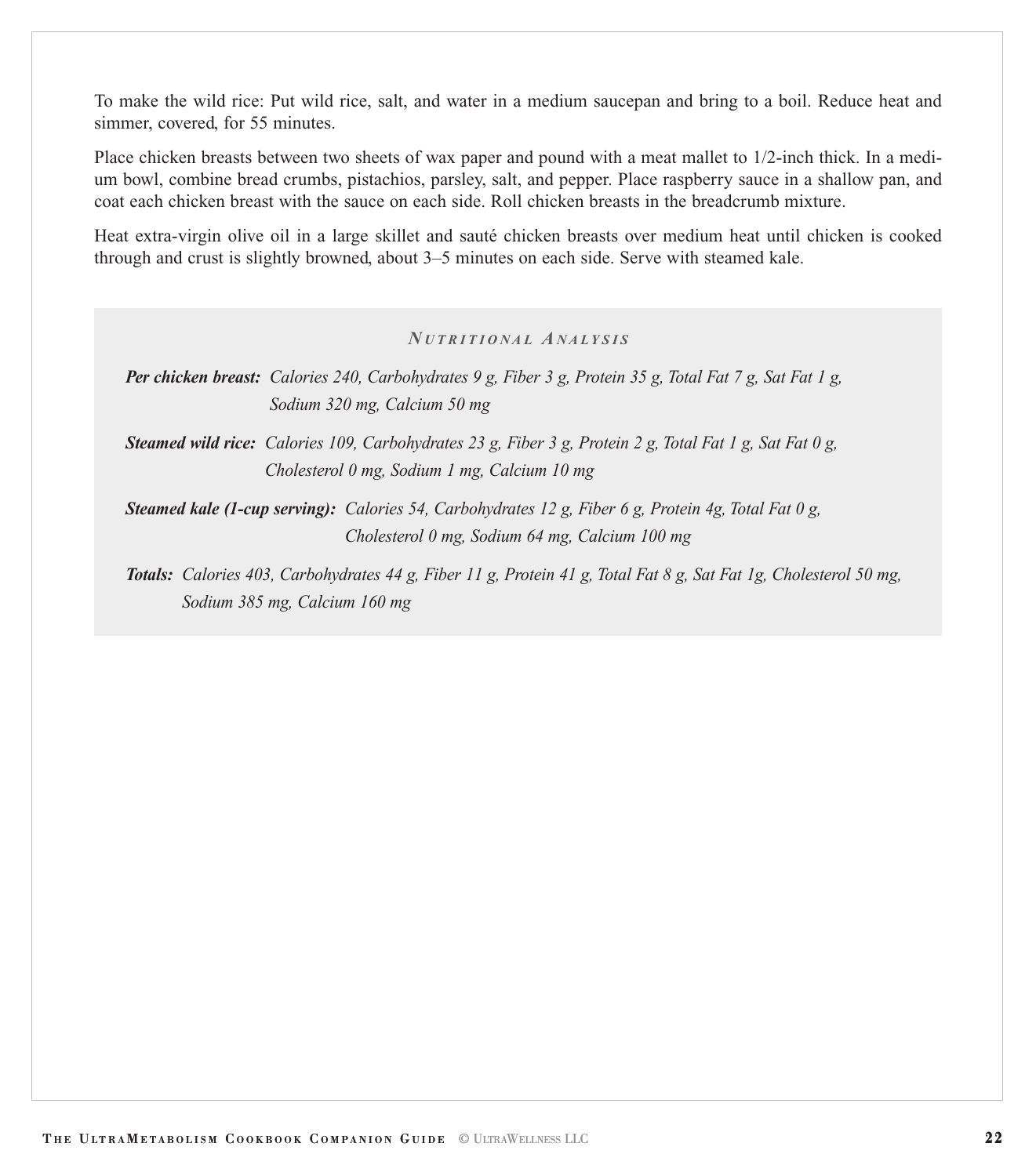# **S WEET- AND - S OUR C OD WITH V EGETABLES AND HERBED QUINOA**

You can make your own sweet-and-sour sauce, using ketchup, rice vinegar, tamari, ginger, and arrowroot. The result is far tastier than most sauces you can buy in the store, and you avoid the preservatives, sugar, and many other ingredients typically included in these sauces that are bad for your health and weight.

> **GLUTEN F REE DAIRY F REE E G G F REE QUICK**

**S ERVES : 4 Prep Time:** 20 minutes **Cook Time:** 15 minutes

1/3 cup quinoa, dry

1 cup green tea (8 ounces water steeped with 3 green tea bags)

1 stalk lemongrass, finely chopped

3 tablespoons reduced-sodium, wheat-free tamari

1/4 cup plain, unseasoned rice vinegar

1 tablespoon fresh ginger root, grated

3 tablespoons low-sodium, organic ketchup

2 teaspoons arrowroot

1 tablespoon extra-virgin olive oil

1 medium onion, sliced

3 fresh cloves garlic, pressed

2 tablespoons fresh ginger root, grated

1 pound cod fillets, cut into 1-inch pieces

2 cups broccoli florets

1 cup carrots, julienned

2 tablespoons sesame seeds

2 tablespoons fresh cilantro, chopped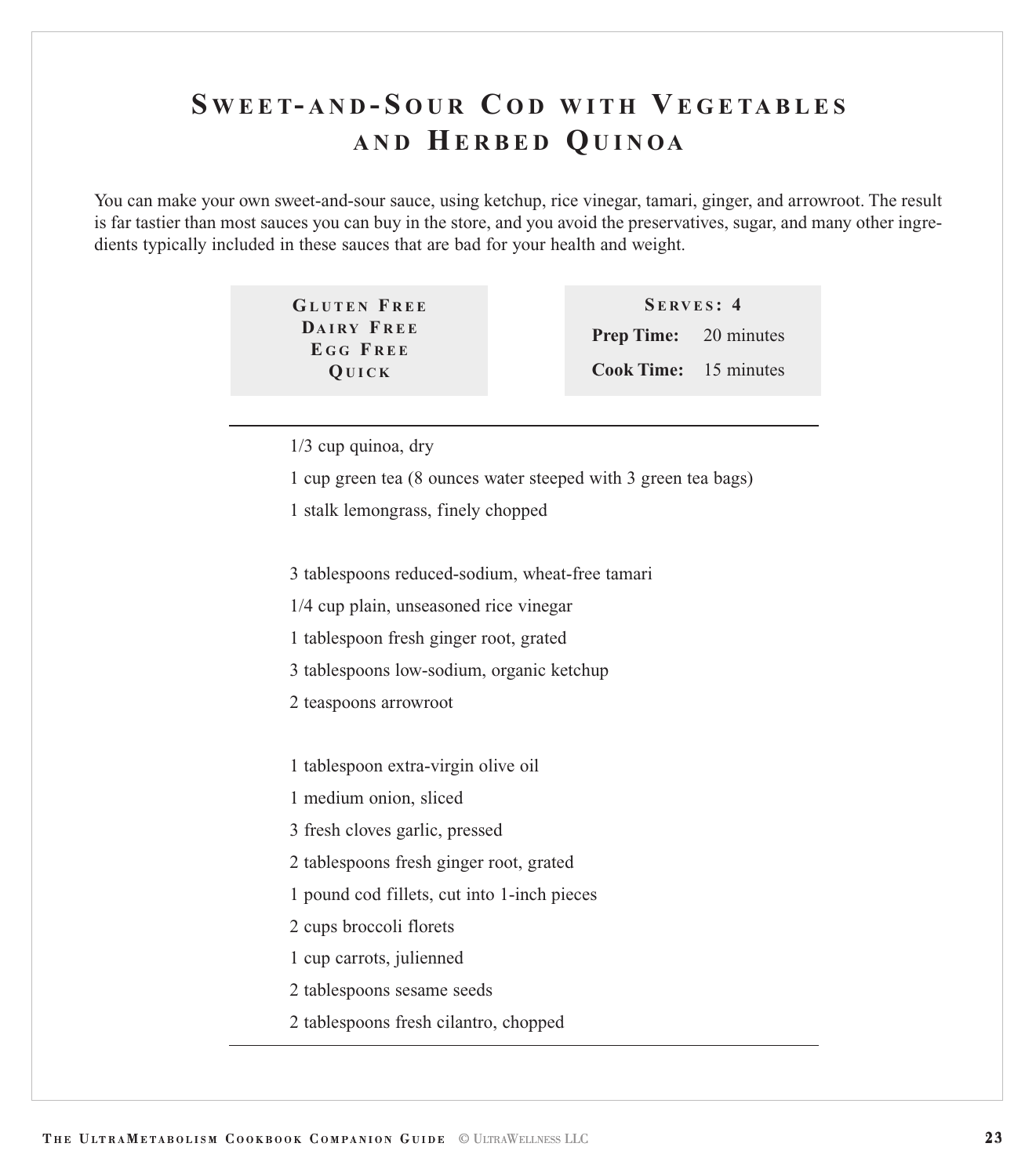In a small saucepan, stir quinoa, green tea, and lemongrass together. Cover and simmer for 15–20 minutes. Remove pan from heat and set aside.

Mix together tamari, vinegar, ginger, ketchup, and arrowroot in a small saucepan and bring to a boil, stirring constantly. Simmer over high heat until sauce boils and thickens, stirring frequently. Set aside.

Heat extra-virgin olive oil in a wok or large skillet, add onion, and cook over medium heat, stirring constantly. Add garlic, ginger, and cod and stir-fry for 2–3 minutes. Add broccoli and carrots, and continue to stir-fry for another 2–3 minutes, stirring constantly. Add sweet-and-sour sauce and sesame seeds. Serve with steamed quinoa and garnish with chopped cilantro.

#### *N UTRITIONAL A NALYSIS*

*Per 1/4-pound cod fillet: Calories 248, Carbohydrates 19 g, Fiber 3 g, Protein 27 g, Total Fat 7 g, Sat Fat 1 g, Cholesterol 41 mg, Sodium 573 mg, Calcium 130 mg*

*Steamed quinoa (1/2-cup serving): Calories 109, Carbohydrates 23 g, Fiber 2 g, Protein 2 g, Total Fat 1 g, Sat Fat 0 g, Cholesterol 0 mg, Sodium 1 mg, Calcium 10 mg*

*Totals: Calories 357, Carbohydrates 42 g, Fiber 5 g, Protein 29 g, Total Fat 8 g, Sat Fat 1 g, Cholesterol 41 mg, Sodium 574 mg, Calcium 140 mg*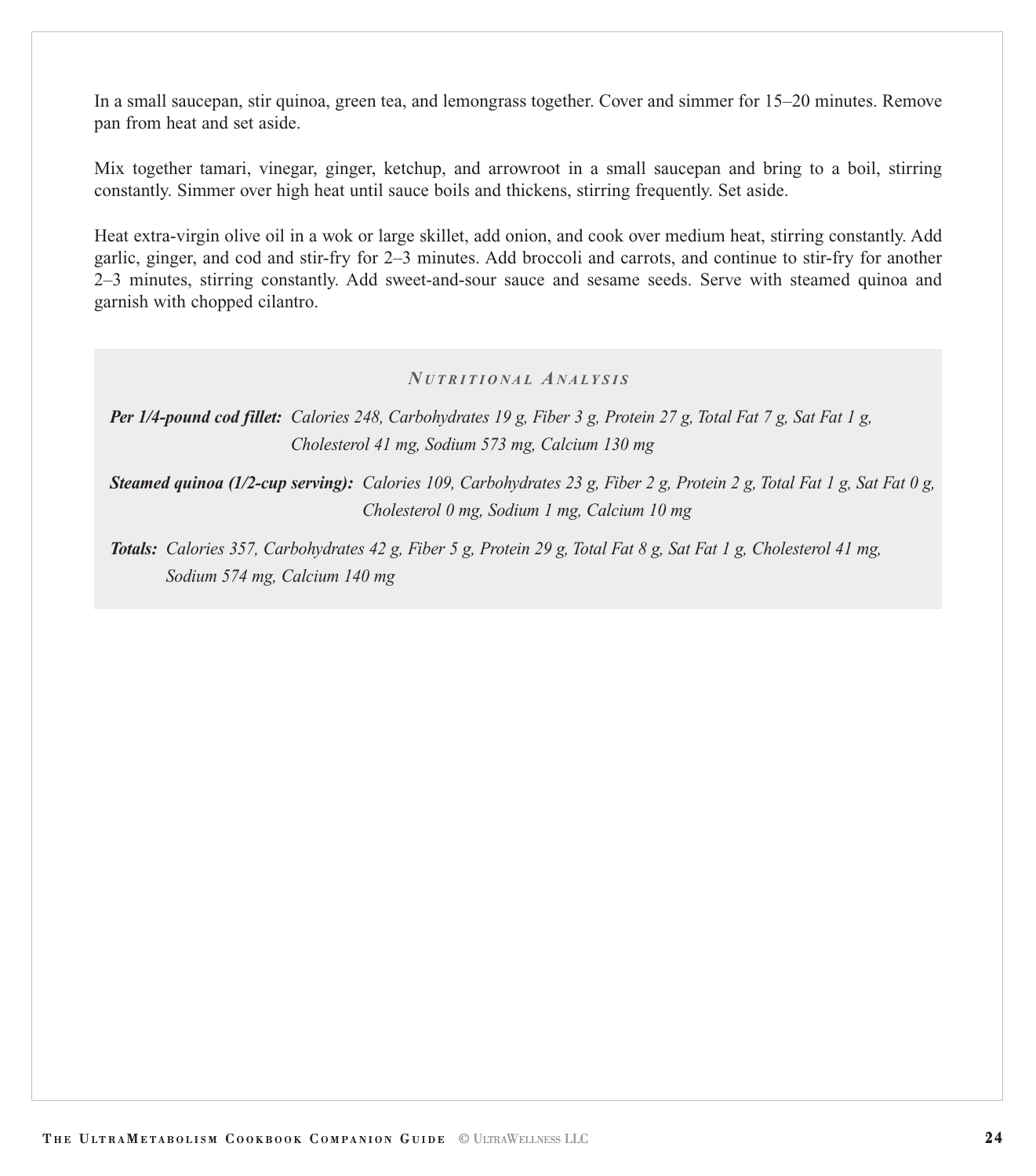# PHASE II RECIPES

# <span id="page-25-0"></span>**S PROUTED - GRAIN E NGLISH MUFFIN WITH A LMOND B UTTER AND B ANANA**

Sprouted grain products are now available in cereals, breads, tortillas, and wraps. Sprouting grains improves their digestibility and may enhance the absorption of such minerals as zinc, calcium, and magnesium. It is possible to get sprouted-grain products that do not contain gluten, if you are sensitive to it.

> **GLUTEN F REE ( WITH GLUTEN - FREE MUFFIN ) DAIRY F REE E G G F REE QUICK V EGETARIAN**

**S ERVES : 1 Prep Time:** < 5 minutes **Cook Time:** None

 sprouted-grain English muffin tablespoon almond butter small banana, sliced tablespoon flaxseeds, ground

Toast English muffin. Top each half with 1 tablespoon of almond butter.

Slice banana and place on top of almond butter. Sprinkle bananas with ground flaxseeds. Serve.

#### *N UTRITIONAL A NALYSIS*

*Per muffin: Calories 385, Carbohydrates 57 g, Fiber 11 g, Protein 12 g, Total Fat 15 g, Sat Fat 0 g, Cholesterol 0 mg, Sodium 427 mg, Calcium 250 mg*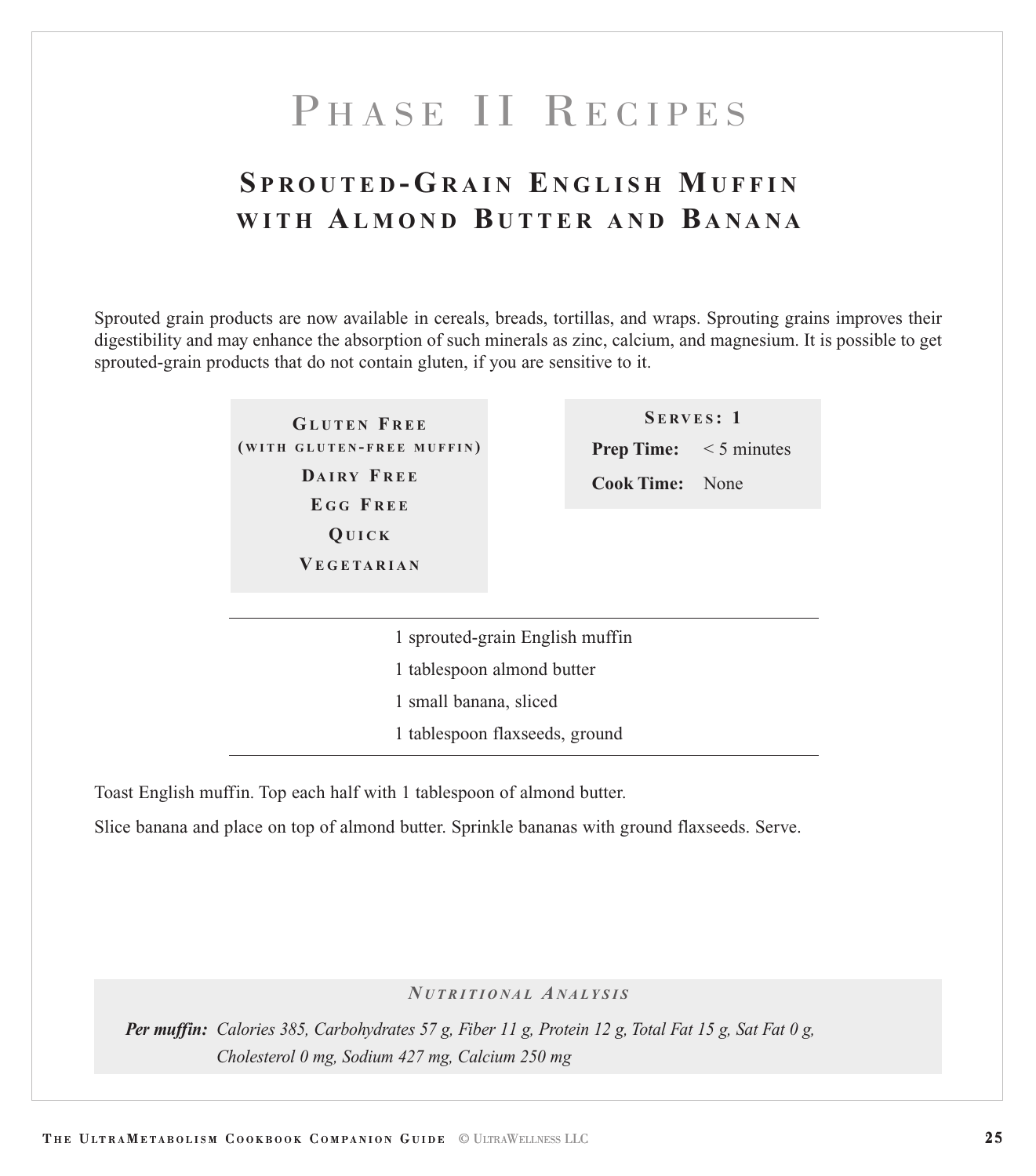# **V EGETABLE E G G S CRAMBLE**

Frozen chopped vegetable mixes can be substituted for the fresh. Simply defrost in the refrigerator overnight, and they are ready to go.

Omega-3-enriched eggs are a "functional food" readily available at your local supermarket and come from chickens fed a diet rich in algae or flaxseeds, which are the original sources of these healthy fats. Remember, "You are what they ate."

> **GLUTEN F REE DAIRY F REE QUICK**

**S E RVES : 1 Prep Time:** 10 minutes **Cook Time:** 5 minutes

2 whole omega-3 eggs

1 tablespoon water

1 teaspoon extra-virgin olive oil

1 cup assorted chopped raw vegetables (onions, red peppers, tomatoes, broccoli, zucchini, summer squash, asparagus, mushrooms, etc.)

Pinch sea salt

Dash freshly ground black pepper

2 tablespoons chunky tomato salsa

In a small mixing bowl, whisk eggs and water. Heat an 8-inch skillet over medium heat. Add extra-virgin olive oil, and swirl pan to evenly distribute the oil. Add the vegetables and sauté until they are tender but still crisp. Pour eggs over vegetables and cook, stirring constantly until eggs are set. Sprinkle with salt and pepper if desired, and top with chunky tomato salsa. Serve with whole-kernel rye toast and fresh fruit in season.

#### *N UTRITIONAL A NALYSIS*

*Per serving: Calories 202, Carbohydrates 4 g, Fiber 1 g, Protein 14 g, Total Fat 15 g, Sat Fat 0 g, Cholesterol 423 mg, Sodium 144 mg, Calcium 60 mg*

*Sprouted or whole-grain toast, 1 slice: Calories 90, Carbohydrates 15 g, Fiber 3 g, Protein 3 g, Total Fat 1 g, Sat Fat 0 g, Cholesterol 0 mg, Sodium 140 mg, Calcium 30 mg*

*Fresh fruit medley, 1 cup: Calories 90, Carbohydrates 22 g, Fiber 4 g, Protein 1g, Total Fat 1 g, Sat Fat 0 g, Cholesterol 0 mg, Sodium 2 mg, Calcium 20 mg*

*Totals: Calories 382, Carbohydrates 41 g, Fiber 8 g, Protein 18 g, Total Fat 17 g, Sat Fat 0 g, Cholesterol 423 mg, Sodium 286 mg, Calcium 110 mg*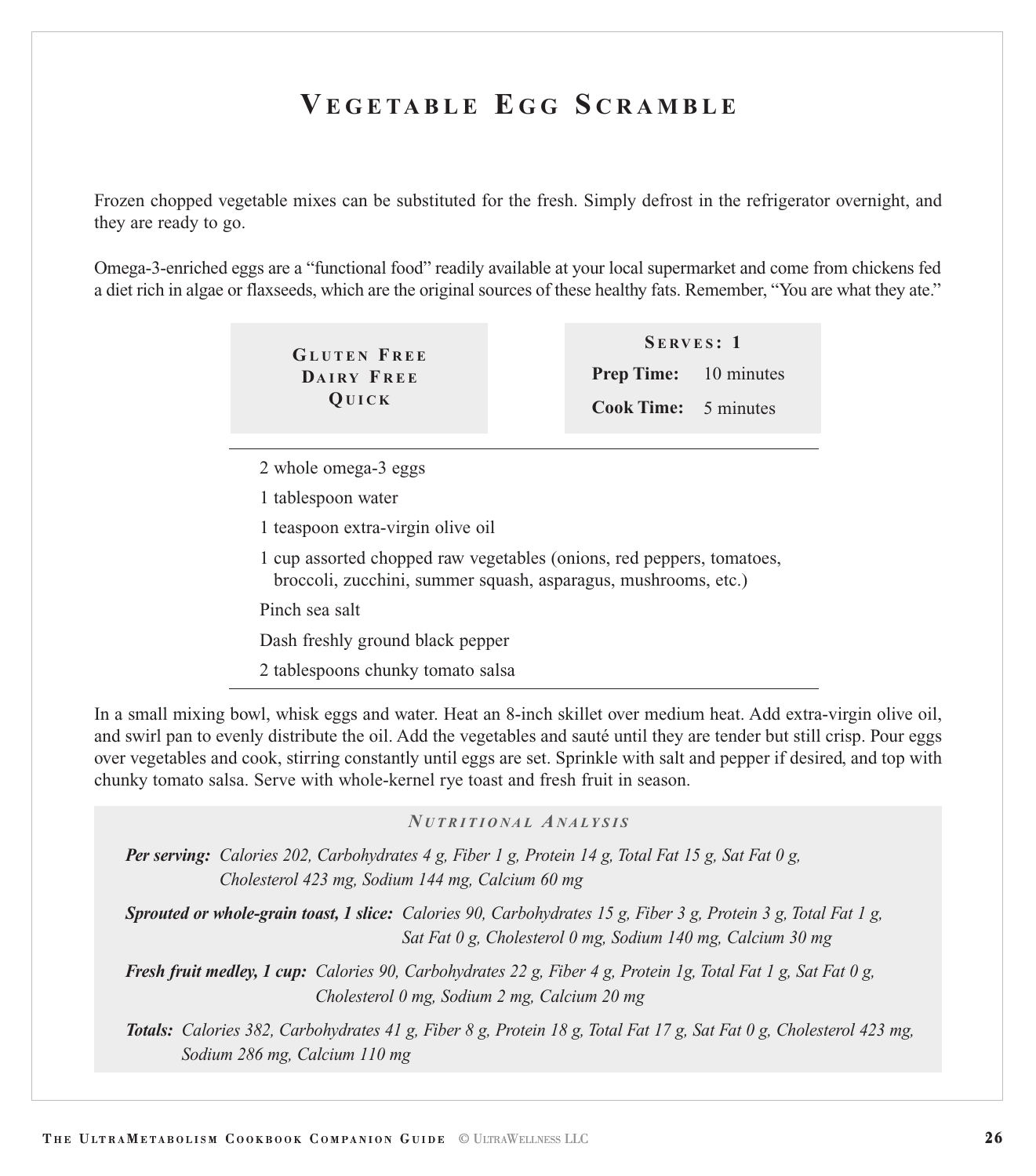# **S TEEL - CUT A PPLE C INNAMON OATS**

Steel-cut oats are rich in soluble or viscous fibers that help lower LDL or lousy cholesterol and—when partnered with flaxseeds, apples, and cinnamon—can boost your energy.

> **GLUTEN F REE DAIRY F REE E G G F REE**

**S ERVES : 4 Prep Time:** 5 minutes **Cook Time:** 45 minutes

4 cups water

1 cup steel-cut oats

2 apples, diced

1 teaspoon ground cinnamon

4 tablespoons flaxseeds, ground

1/3 cup walnuts, chopped

Bring water to a boil and slowly stir in oats. Boil until the oats thicken, approximately 5 minutes. Reduce to low heat, add apples and cinnamon, and simmer for 30–40 minutes until desired consistency is reached. Top with ground flaxseeds and chopped walnuts.

#### *N UTRITIONAL A NALYSIS*

*Per serving: Calories 300, Carbohydrates 40 g, Fiber 10 g, Protein 11 g, Fat 12 g, Sat Fat 0 g, Cholesterol 0 mg, Sodium 6 mg, Calcium 60 mg*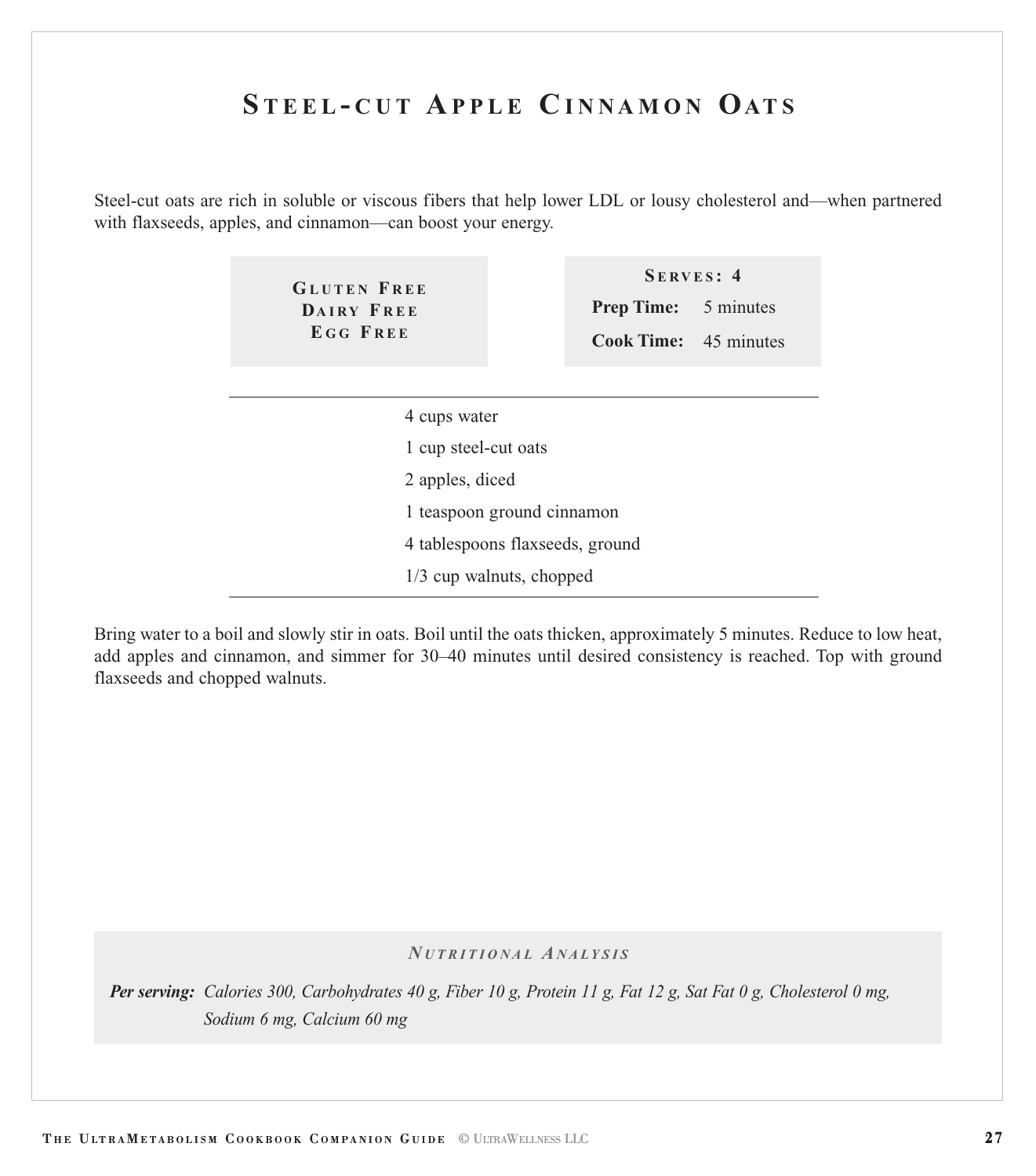# **C RANBERRY T URKEY WRAP**

Look for natural cranberry relish that does not contain high-fructose corn syrup, as this is a delicious addition to poultry dishes and is a nutritious condiment in place of mayonnaise.

BroccoSprouts contain loads of cancer-fighting phytonutrients called glucosinolates, and they add a flavorful zip to any sandwich, wrap, or salad.

> **GLUTEN F REE DAIRY F REE E G G F REE QUICK**

**S ERVES : 2 Prep Time:** 15 minutes **Cook Time:** None

2 sprouted-grain tortillas

- 1/4 cup whole cranberry relish
- 6 ounces roast turkey breast
- 1 medium avocado, peeled, pitted, and sliced
- 1 small pickling cucumber, sliced
- 1/2 cup BroccoSprouts or other type of sprouts

Smear the cranberry relish over the tortillas. Line the middle of the tortilla with turkey, avocado, cucumber, and BroccoSprouts. Roll tightly into a tube.

#### *N UTRITIONAL A NALYSIS*

*Per Serving: Calories 465, Carbohydrates 55 g, Fiber 13 g, Protein 26 g, Fat 18 g, Sat Fat 0 g, Cholesterol 43 mg, Sodium 290 mg, Calcium 210 mg*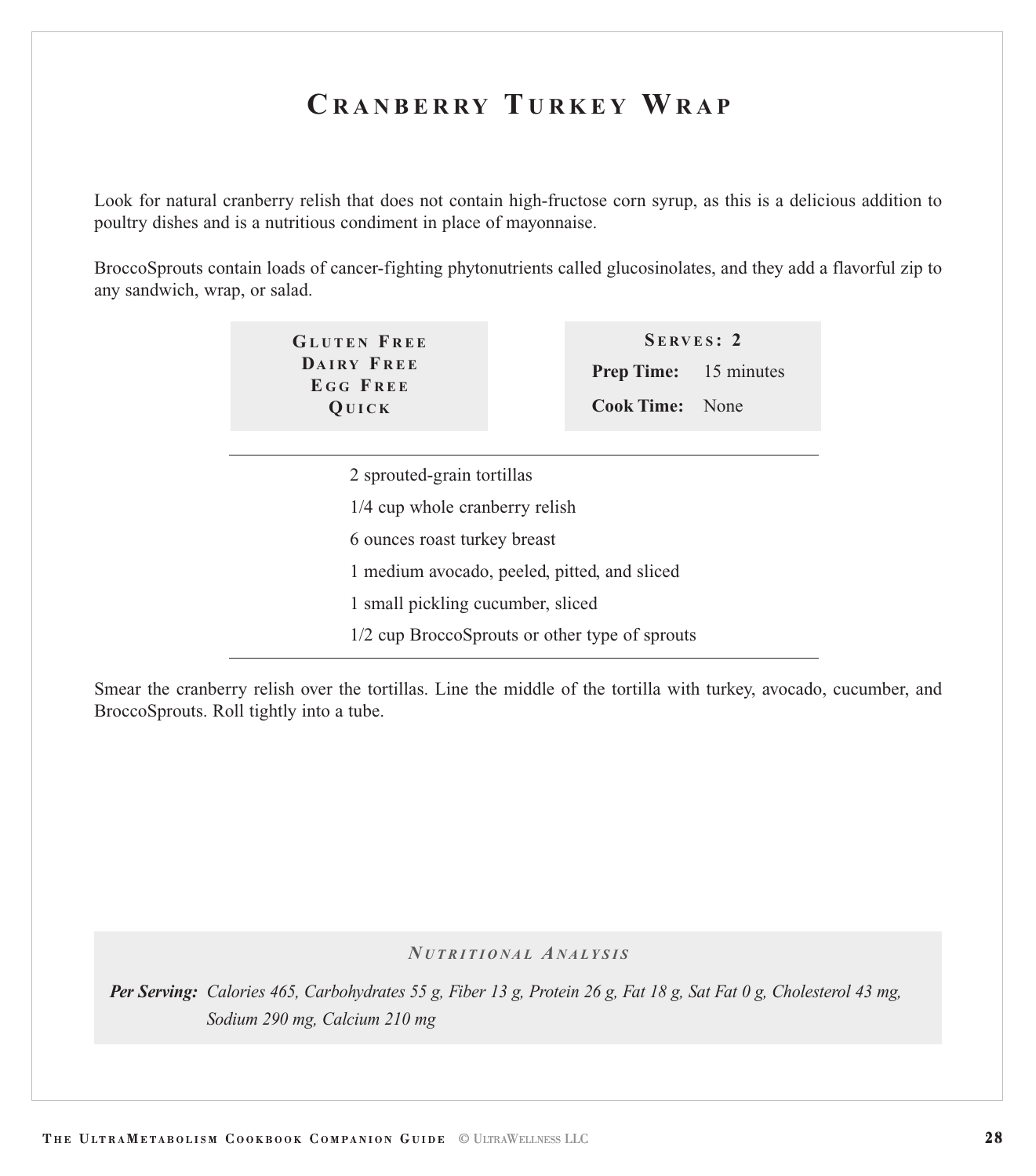# **TERIYAKI BEEF V EGETABLE KABOBS**

Teriyaki is a favorite for kids and adults alike. This kid-friendly dish will go a long way toward pleasing the whole family and keeping you fit and healthy at the same time. But remember, you don't want to eat red meat too often.

| <b>GLUTEN FREE</b>            |                              | SERVES: 4                    |  |
|-------------------------------|------------------------------|------------------------------|--|
| <b>DAIRY FREE</b><br>EGG FREE |                              | <b>Prep Time:</b> 20 minutes |  |
| <b>QUICK</b>                  | <b>Cook Time:</b> 15 minutes |                              |  |

1/4 cup reduced-sodium, wheat-free tamari

- 2 tablespoons plain, unseasoned rice vinegar
- 1 tablespoon Dijon mustard
- 2 teaspoons toasted sesame oil
- 1 teaspoon fresh ginger root, minced
- 1 clove garlic, minced

1 pound sirloin, trimmed and cut into 1-ounce chunks

- 1 red onion, cut into 1-inch pieces
- 1 zucchini, cut into 1-inch pieces
- 1 yellow bell pepper, cut into 1/2-inch slices
- 1 orange bell pepper, cut into 1/2-inch slices
- 8 cherry tomatoes
- 8 baby Portobello mushrooms
- 2 medium sweet potatoes, washed and cut into 1/4-inch slices

Place tamari, vinegar, mustard, sesame oil, ginger, and garlic in a small bowl and stir until blended.

Alternate vegetables and beef on eight skewers, placing at least two pieces of vegetable and two beef chunks on each skewer. Place kabobs in a shallow baking dish and brush with teriyaki marinade, coating evenly. Marinate in refrigerator for at least 2–3 hours. Transfer kabobs to grill or broiler, and discard remaining marinade. Cook for 8 minutes or to desired degree of doneness, turning at least once.

#### *N UTRITION A L A N A LYSIS*

*Per serving: Calories 323, Carbohydrates 21 g, Fiber 3 g, Protein 27 g, Total Fat 14g, Sat Fat 5 g, Cholesterol 76 mg, Sodium 708 mg, Calcium 40 mg*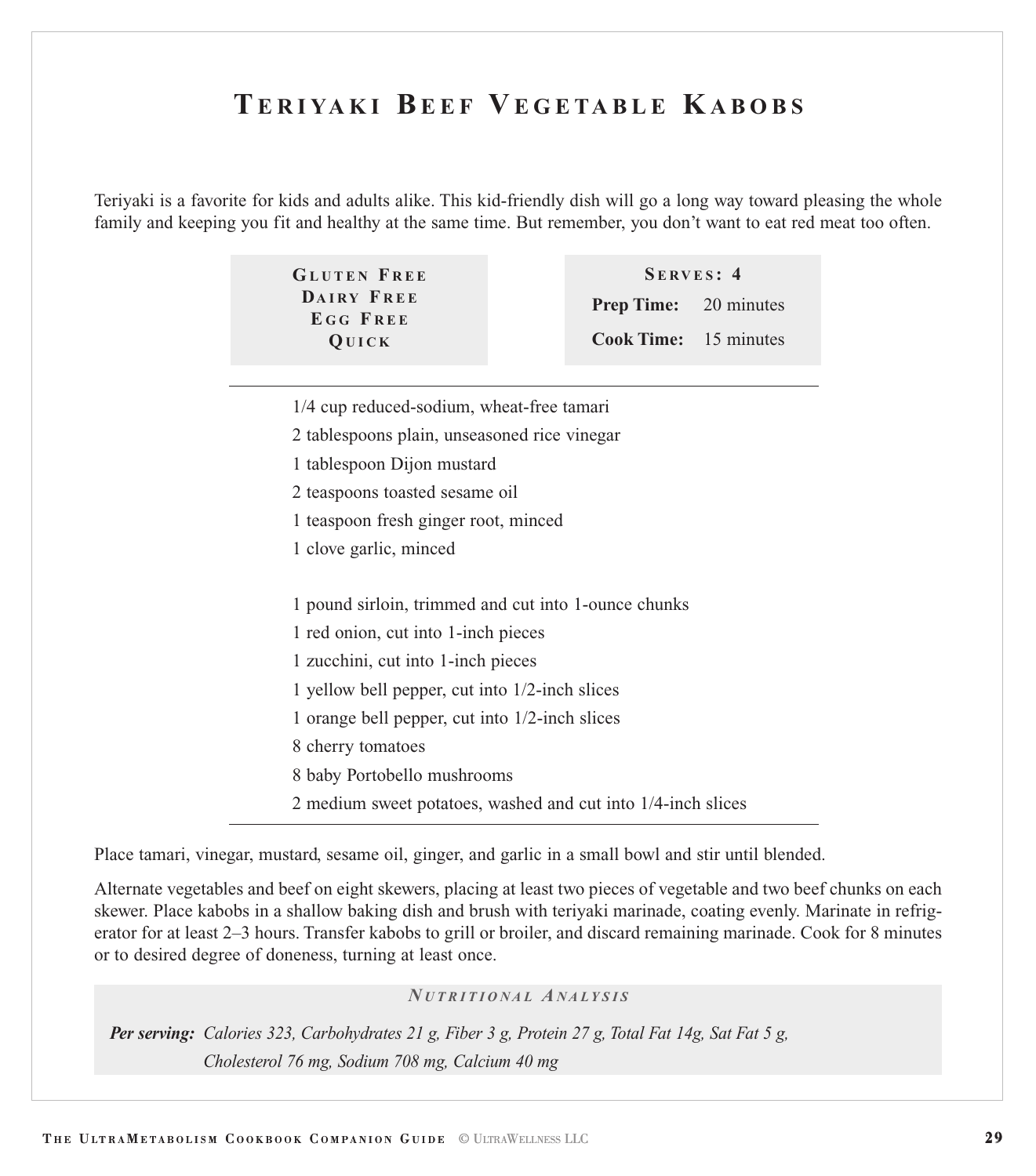# **A PRICOT- GLAZED P ORK AND V EGETABLE S TIR - F R Y WITH S TEAMED B ROWN R ICE**

The sauce for this dish is a little bit like a Thai peanut sauce; however, the addition of apricot, mustard, and rice vinegar offers sweetness and tang you don't get in a traditional peanut sauce. It's delicious on pork, but you can use it on chicken and other light meats as well.

> **GLUTEN F REE DAIRY F REE E G G F REE**

**S ERVES : 4 Prep Time:** 30 minutes **Cook Time:** 15 minutes

- 2 tablespoons plain, unseasoned rice vinegar
- 3 tablespoons natural chunky peanut butter
- 1 tablespoon Dijon mustard
- 1/2 teaspoon allspice
- 4 fresh apricots, peeled and diced
- 2 tablespoons sesame seeds
- 2 teaspoons fresh ginger root, grated
- 2 cloves garlic, minced
- Pinch salt
- 11/4 pounds pork tenderloin, trimmed well and cut into 1-inch medallions
- 4 teaspoons coconut oil
- 1 cup carrots, sliced
- 2 cups broccoli florets
- 1 red bell pepper, julienned
- 1 cup shiitake mushrooms, sliced
- 4 cups bok choy, chopped
- 2 scallions, thinly sliced on the bias

2 cups steamed brown rice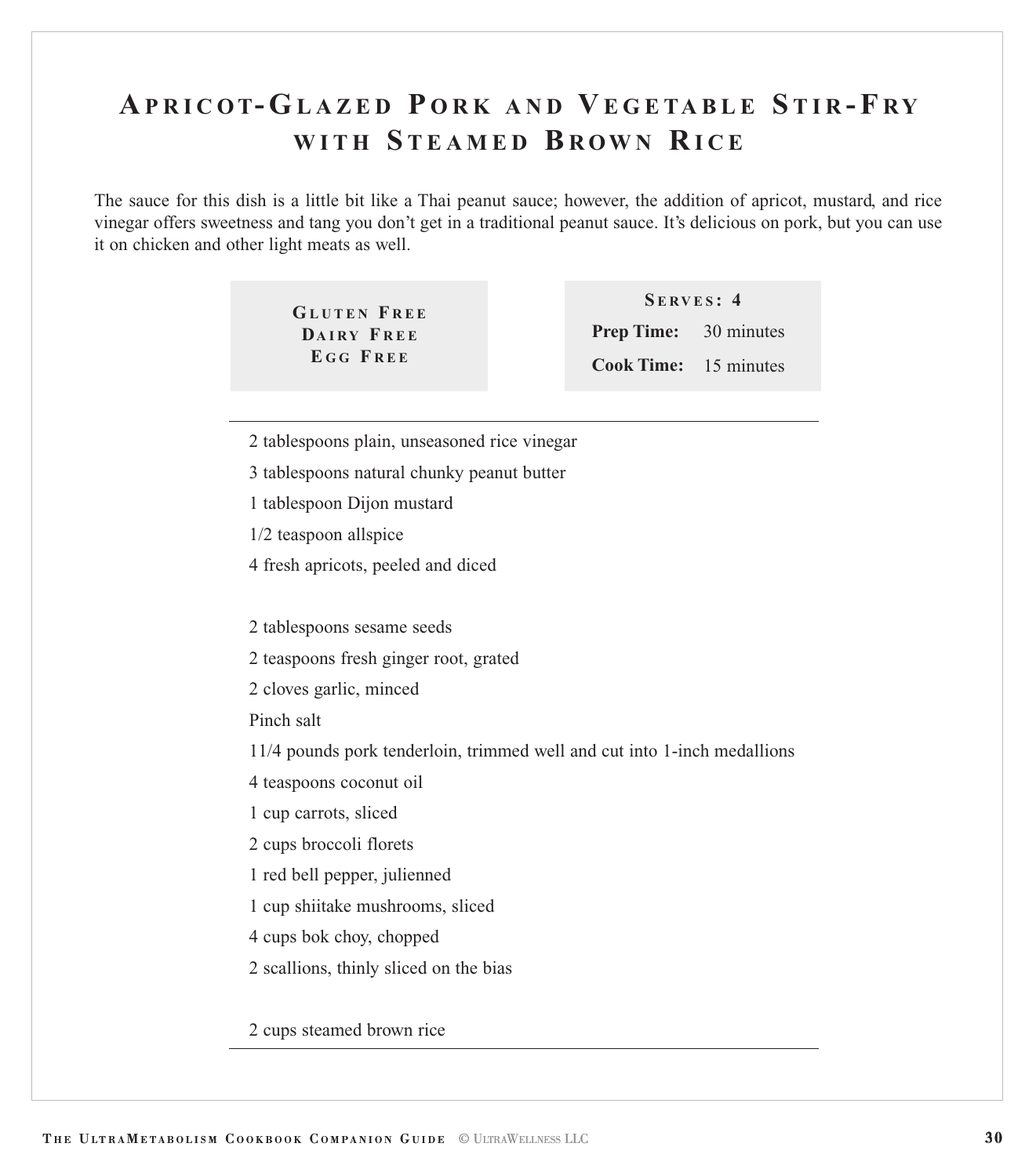Whisk rice vinegar, peanut butter, Dijon mustard, and allspice together in a small saucepan until smooth. Add the apricots to the sauce and cook over medium heat until smooth and bubbling, 3–5 minutes. Remove from heat and set aside.

In a shallow bowl, combine sesame seeds, ginger, garlic, and salt, and coat pork.

Heat wok or a large skillet to medium high heat and add oil. When oil is hot, add pork and sauté until cooked through, about 6–8 minutes. Remove pork from wok and add carrots, broccoli, red pepper, mushrooms, bok choy, and scallions. Stir-fry, turning occasionally, until vegetables are tender but still crisp. Add the pork and sauce, and stir-fry until coated. Serve over steamed brown rice.

#### *N UTRITIONAL A NALYSIS*

*Per serving: Calories 382, Carbohydrates 26 g, Fiber 6 g, Protein 37 g, Fat 16 g, Sat Fat 3 g, Cholesterol 92 mg, Sodium 160 mg, Calcium 140 mg*

*Steamed brown rice: Calories 109, Carbohydrates 23 g, Fiber 2 g, Protein 2 g, Fat 1 g, Sat Fat 0 g, Cholesterol 0 mg, Sodium 1 mg, Calcium 10 mg*

*Totals: Calories 491, Carbohydrates 49 g, Fiber 8 g, Protein 39 g, Total Fat 17 g, Sat Fat 3g, Cholesterol 92 mg, Sodium 161 mg, Calcium 150 mg*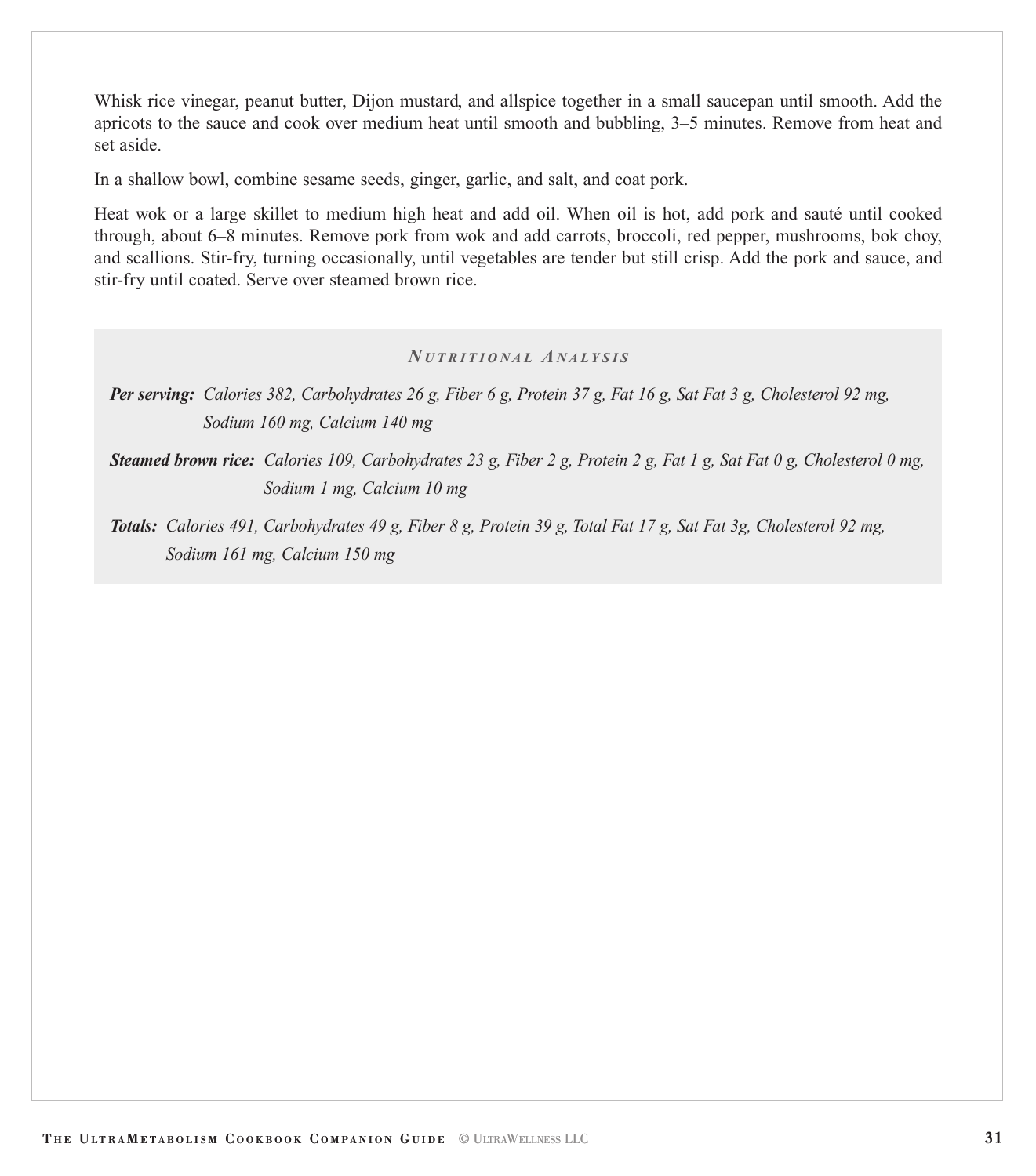# SECTION 2:

# <span id="page-32-0"></span>**TIPS, TRICKS, AND TECHNIQUES FOR MAKING YOUR TIME IN THE KITCHEN MORE E NJOYABLE AND EFFICIENT**

One thing I find over and over again with people who are trying to become more connected to how food affects health and weight is that they need some help making their time in the kitchen more efficient, more effective, and above all *more enjoyable*.

If you haven't regularly been preparing your own food, this task may seem akin to swimming across the Pacific Ocean.

However, it isn't actually that difficult to once again make your kitchen one of the central places in your home. After all, what room in your house is more important than the one in which you prepare the food that will nourish you and your family?

In this section I want to offer some additional tips, tricks, and techniques for making your time in the kitchen a better experience overall. I will share some advice on how to spend your time in the kitchen more efficiently AND how to make that experience a fun and enjoyable process instead of a chore that you can't wait to finish.

# **MAKING THE P R OGRAM WORK O N A B USY S CHEDULE**

One of the questions I am most frequently asked by people who are interested in trying out the *UltraMetabolism* program is: Does this plan work on a busy schedule?

Trust me when I say that I know what it's like to be busy. I'm a practicing physician who travels internationally giving presentations and seminars all over the world. I write books. I have a family of my own. I'm a busy person just like you are.

Yet I eat in line with the principles outlined in UltraMetabolism and cook recipes out of the cookbook all the time.

How do I manage to do that?

It comes down to one word, and it may not be an answer you are thrilled with. But it's the reality if you want to eat in a way that will give you vital health and well-being. That one word is…*planning*.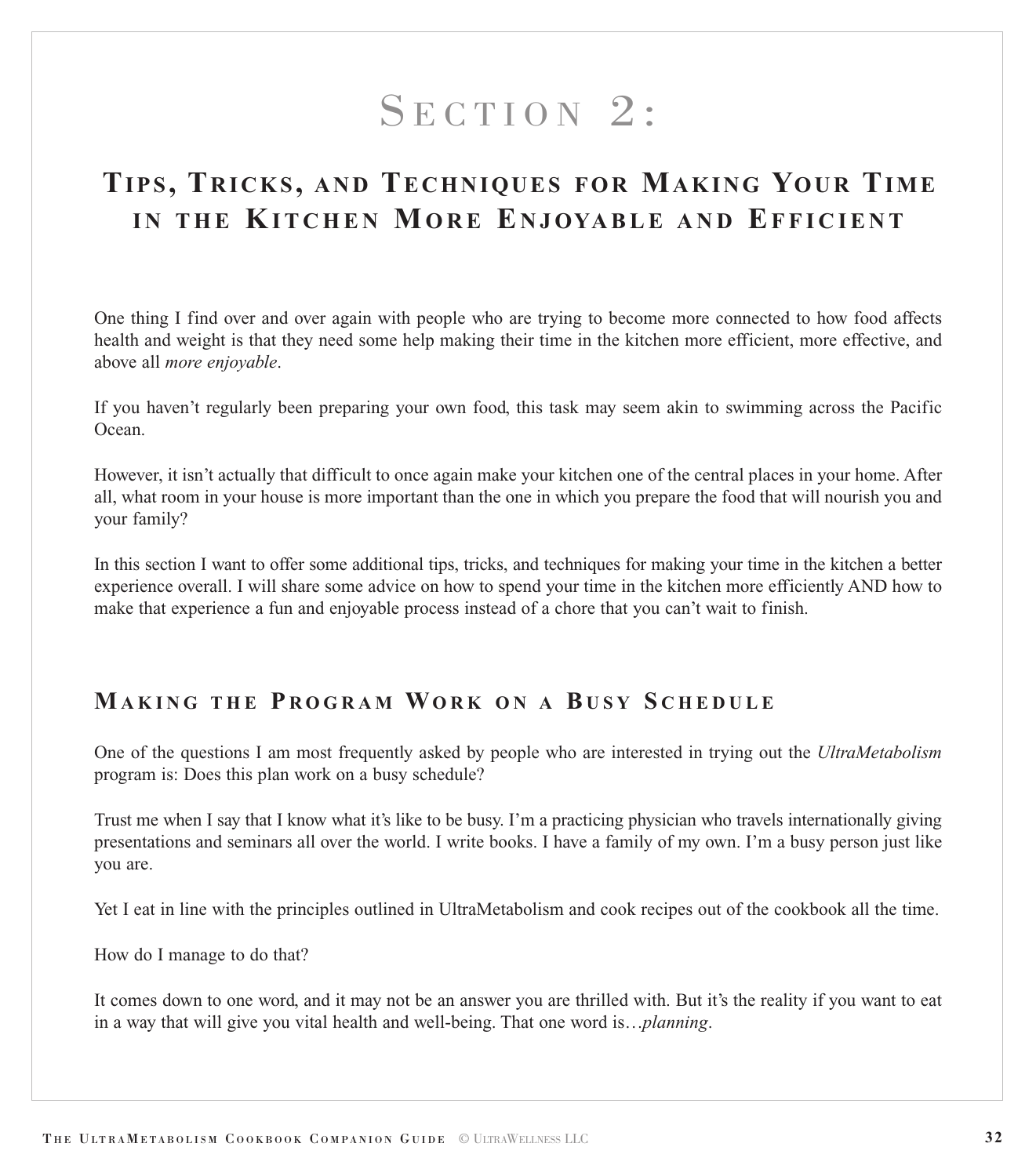If you're anywhere near as busy as I am and you want to make the program work for you, you are going to have to do a little advanced planning.

I know planning to make the UltraMetabolism program work may seem like a lot to do when you already have a busy schedule. But it's worth it. The difference you will see and feel is well worth the time investment you make in the program.

To help you plan so you can make the program work for you, I have prepared some suggestions. I find that using these techniques makes my life a lot easier. I hope it will make your journey to UltraWellness a little easier too.

# **PLAN YOUR MEALS FOR THE WEEK AND D O YOUR S HOPPING IN ADVA N C E**

With the recipes in *UltraMetabolism* and *The UltraMetabolism Cookbook*, you now have access to a great deal of variety in terms of what you eat while you are on the program. As long as you stick to the meals outlined in each of the phases and remain attentive to ingredients you haven't yet reintegrated into your diet, you should have more than enough variety to satisfy your palate (and your body) every day you are on the program.

However, if you wait to decide what to eat until just before you leave for work or just after you get off work in the evening, you are going to face A LOT of temptation to cheat or bend the rules "just this once." The more you do that, the greater the danger of going off the program entirely.

My recommendation? Plan in advance. Take some time one day per week to sit down and plan the meals you want to eat for the upcoming week. Then go to the grocery store that same day and purchase all the ingredients for those recipes in advance.

You can do this and still leave yourself with enough flexibility to choose different meals on different days.

Sit down on, say, a Saturday or Sunday, and plan seven breakfasts, seven lunches, and seven dinners for the week. Then you can decide which of these meals you want to eat on any given day.

Go down and buy your ingredients in advance. Then you will be prepared for the week to come.

You can always run back to the store after work one evening if you decide you *really* want those grilled shrimp brochettes instead of the meal you had planned for that evening. But at least you will always have a healthy backup at home, waiting to be prepared.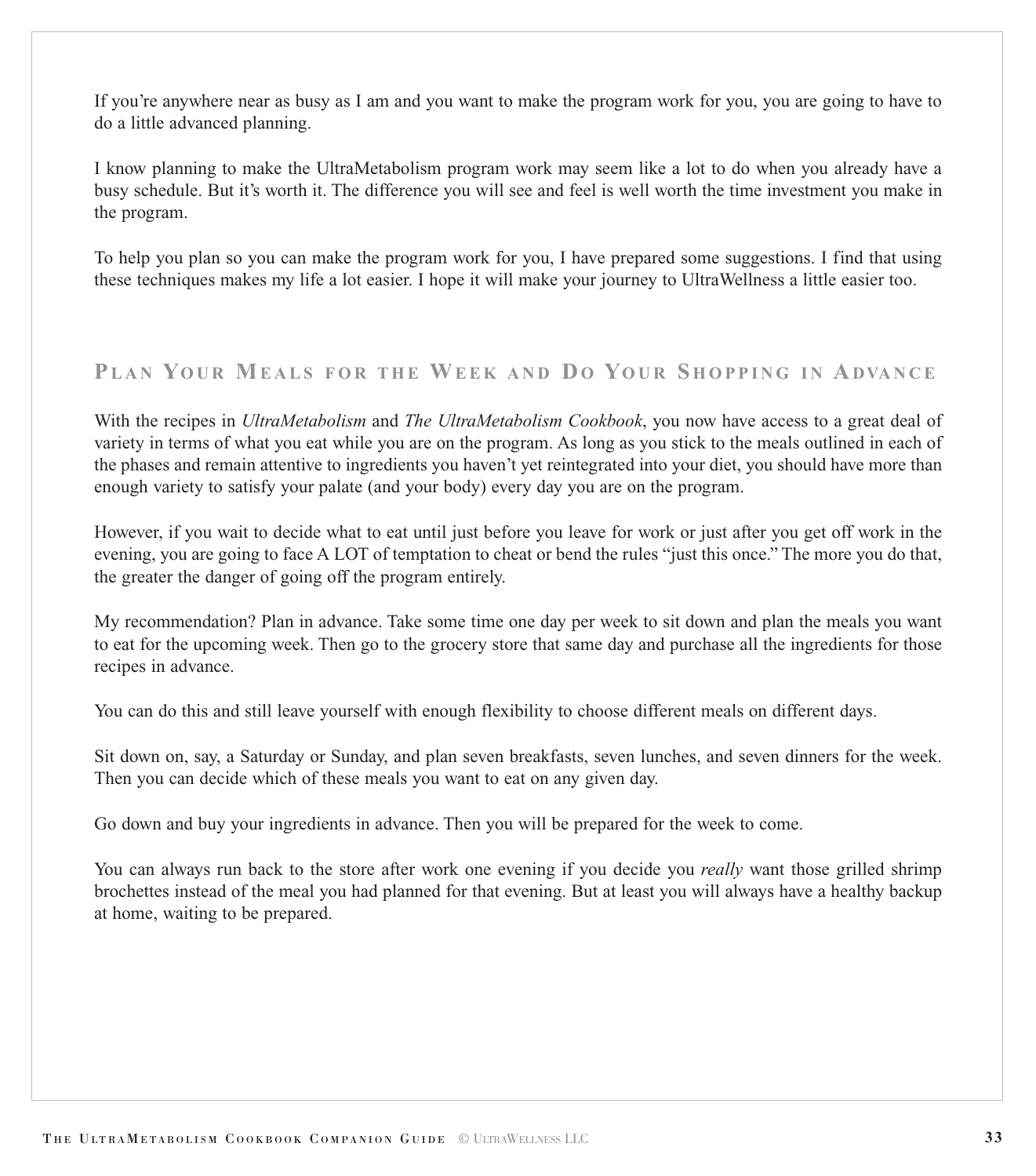# **P LAN T W O DAYS OF A DVA N C E D P R E PA R AT I O N D URING YOUR WEEK**

You can prepare many items in advance to reduce the amount of preparation you have to do during the week. When you come home tired from work, the last thing you want to do is spend a lot of time in the kitchen preparing food.

But if you do part of the prep work and cooking in advance, it will reduce your time in the kitchen on any given evening, making it that much more likely that you'll prepare the meal you had planned instead of whipping up something quick that's less healthy or ordering in.

#### **Here are a few tips on how to do this:**

- **Cook on Sundays and Wednesdays.** Choose two days during the week (I find Sunday and Wednesday work well for many people) when you are going to spend a few extra hours in the kitchen, cooking and preparing as much as you can in advance.
- **Prepare vegetables in advance.**You can cut and even steam your vegetables in advance, keep them in ziplock bags, and then pull them out when you need them. It doesn't take that much time to do this in advance, and it can save you from "having to deal with it" in the evening when you get home.
- **Clean and prepare meats in advance.** If you are cooking fish and shellfish, you can often do part of the prep work for these in advance as well. Devein your shrimp. Slice your fish into fillets that are the correct weight. Then freeze these items and pull them out when you need them.
- **Prepare sauces and marinades in advance.** If you're going to use a recipe that requires a sauce, vinaigrette, or marinade, you can always prepare these in advance, store them in glass containers, and pull them out during the week when you're ready to use them.
- **Make brown rice and other whole grains in advance.** You can make many of the whole grains, like brown rice, in advance. Keep them in your fridge and heat them up as needed.

# **U S E P REPREPARED P R ODUCTS I F YO U HAV E T O**

While I usually recommend using fresh vegetables, beans, fish, and other products as much as possible, I am aware that when you are on a tight schedule, preprepared products can be a lifesaver.

With the growing demand for high-quality preprepared foods, you can now find many premium products that have been prepared in advance at health food stores such as Whole Foods or Trader Joe's.

In Section 4 of this guide, you will find a list of mail-order resources for high-quality organic fruits, vegetables, beans, grass-fed meats, and other excellent products. Check out some of these resources. Having products prepared in advanced can be a big help in the kitchen.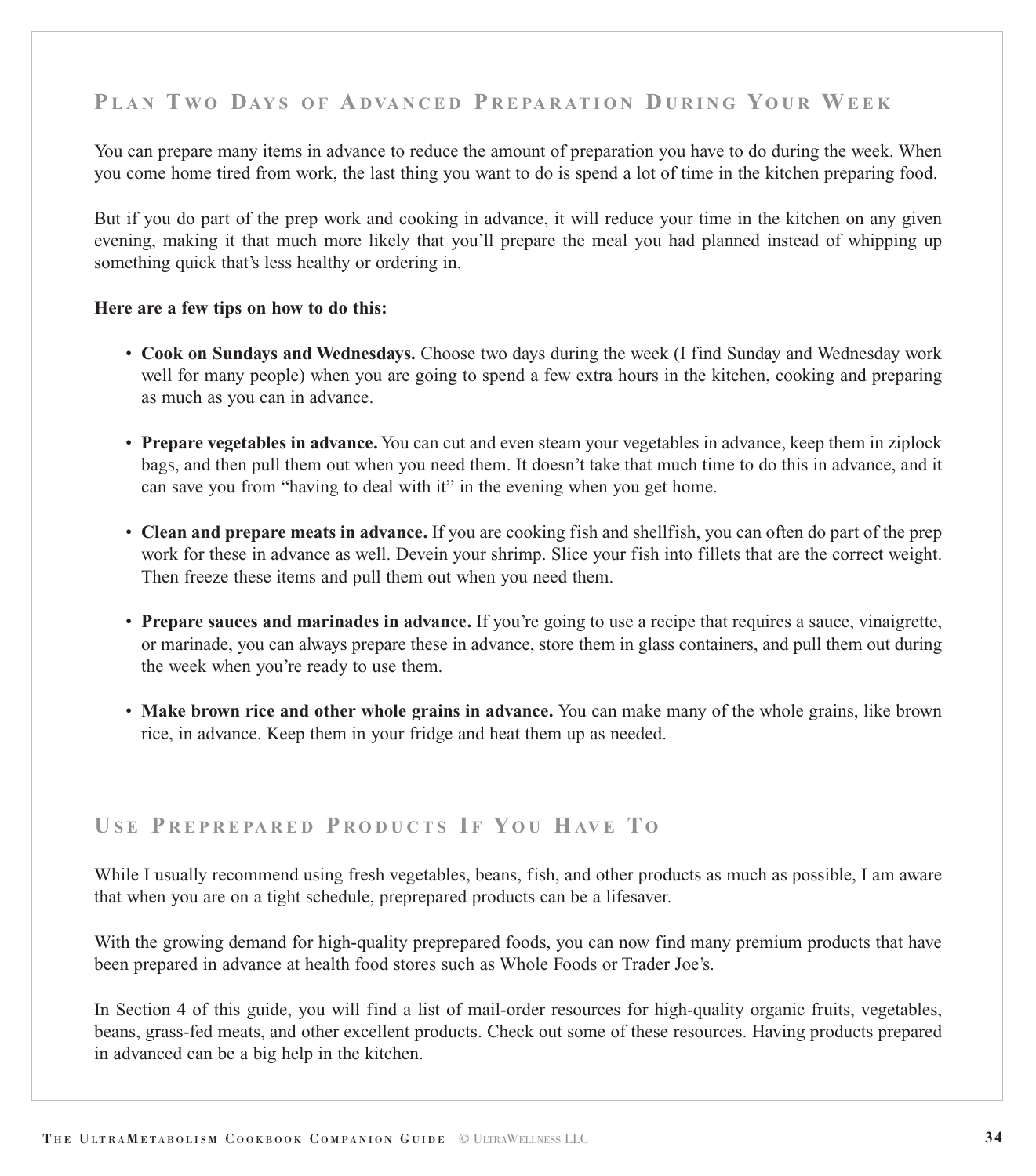#### **Here are a few specific ideas you can employ in addition to taking advantage of the resources in Section 4.**

- **Use organic frozen vegetables** if you do not have time to prepare and cook vegetables. Choose organic, and choose a wide variety of different types of vegetables. Cascadian Farm provides good-quality organic frozen vegetables—almost as good as fresh.
- **Use canned beans, stocks, and other products.** Make sure you stick to low-sodium versions of these as much as possible to keep the salt content of your diet down. Also, make sure to read the labels carefully to determine what ingredients are in the products you purchase. You will find resources for high-quality canned products in Section 4.
- **Use wild Alaskan canned salmon** as your protein source at any meal. My favorite-tasting brand is Vital Choice Seafood [\(www.vitalchoice.com\)](http://www.vitalchoice.com).

# **I F YO U E AT OU T, BE C AREFUL**

While I recommend you avoid eating out on the UltraMetabolism program, I understand that this is sometimes impossible. Some people are obligated to go to business luncheons, for example. In that case, I recommend you follow these guidelines when eating out:

- Ask for grilled fish or chicken.
- Ask for a large plate of vegetables, either steamed with a side of sliced lemons and olive oil or sautéed in olive oil.
- You may have a salad, but skip the dressing and ask for extra-virgin olive oil and sliced lemons instead.

# **AS K YOURSELF I F T HERE I S S OMETHING WRONG WITH YOUR LIFESTYLE**

If, given your schedule, you absolutely can't make any of these suggestions work, it may be time to ask yourself if there is something wrong with your lifestyle that is preventing you from being the fit, healthy person you want to be.

Vital health and optimal weight are things we can all achieve. They're our birthright. What's more important than living a life that makes you happy and healthy, and leaves you free from chronic disease and excess fat?

Ask yourself that question if you keep falling off the program. If you search inside yourself for the answer, you may find that your personal responses are very revealing.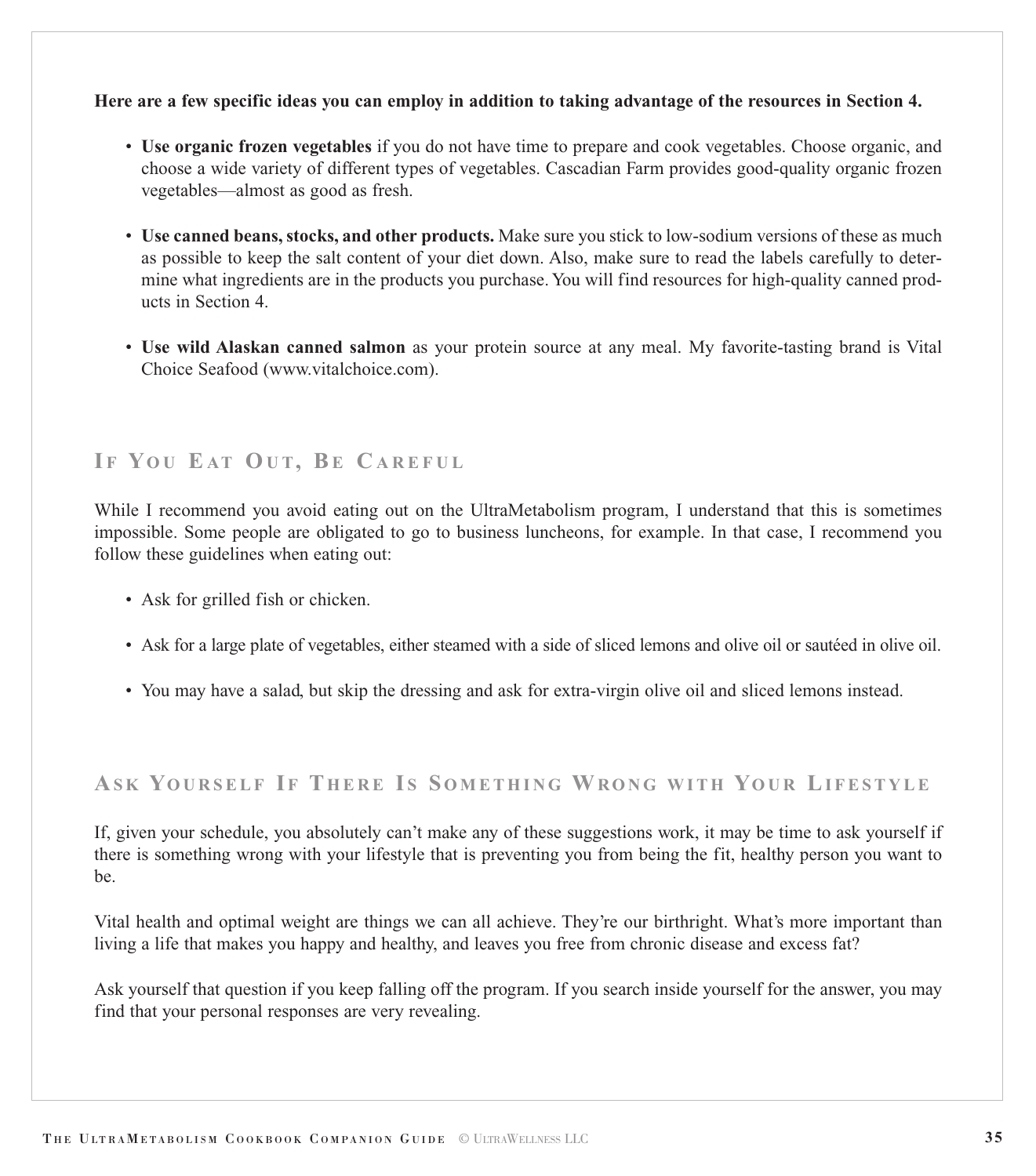# <span id="page-36-0"></span>**C OOKING AND P R E PA R AT I O N S UGGESTIONS**

While most of the recipes in the cookbook are designed to be quick and easy to prepare even on the busiest schedule, there are some very simple alternative cooking options you can take advantage of if you absolutely cannot make the recipes in the cookbook.

What follow are a few basic cooking techniques that will allow you to make meals *very* quickly that stay in line with the principles of UltraMetabolism.

#### **V EGETABLES**

Steam or sauté your vegetables and add some fresh spices.

- **To steam:** Put 1 cup of water in the bottom of a sauce pan.
	- Purchase a steaming rack (you can get one at any grocery store for about \$2) and place it over the water.
	- Chop your veggies, place them in the steaming rack, cover, and steam them for 4–8 minutes, depending on the vegetable and your desired level of tenderness.
	- Add your favorite seasonings, and drizzle with extra-virgin olive oil and a little sea salt to taste.

You can cook almost any vegetable this way. It's easy. It's delicious. And it takes almost no time at all.

- **To sauté:** Put 1 tablespoon of extra-virgin olive oil in the bottom of a frying pan. Turn the heat to medium high.
	- Chop your veggies and drop them in.
	- Sauté for 5–7 minutes, to desired flavor and tenderness.

You can also add onions, garlic, and/or mushrooms (shiitake are particularly tasty) to sautéed veggies to make them more flavorful. You might want to add your onions, garlic, and mushrooms first with a little salt, sauté them, and then drop in your chopped veggies.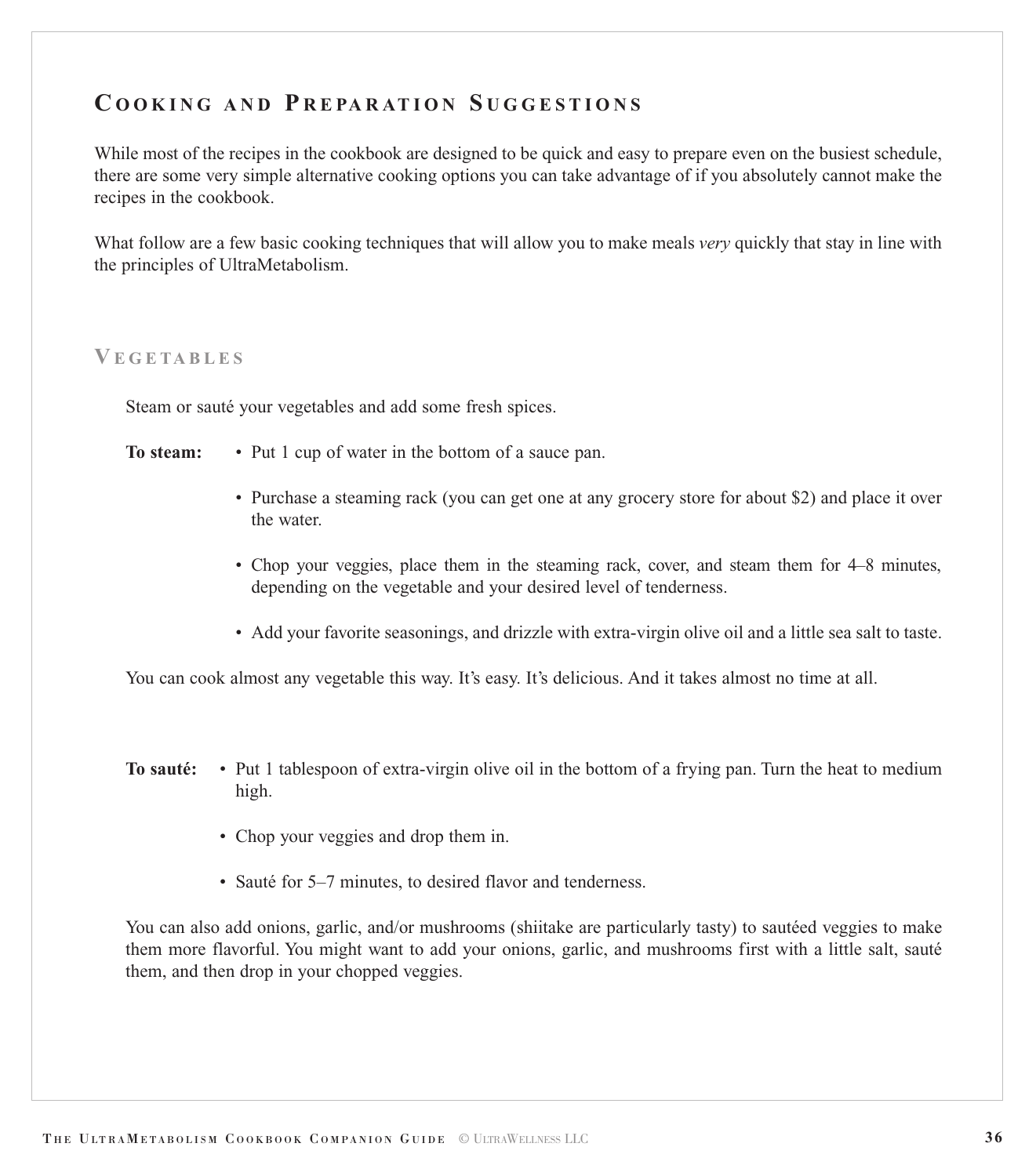# **C HICKEN AND FISH**

Fish and chicken are very simple to prepare in a delicious and healthy way. Just grill, broil, or sauté your fish or chicken; season with olive oil, lemon juice, rosemary, garlic, ginger, or cilantro. Here's how:

- **To broil:** Sprinkle some sea salt and any other seasoning you choose on your fish or chicken. Place it under the broiler.
	- Fish will probably take around 7–10 minutes. Just watch it until the fish or chicken is tender and white throughout. Chicken will take longer, perhaps up to 15 minutes. You will know it's done when you press the chicken with your finger and it's relatively firm.
- **To grill:** Season your fish or chicken and put it down on the grill. That's it. The same cooking times apply as above. Turn once, halfway through cooking.
- **To sauté:** Place 1 tablespoon of olive oil in the bottom of a frying pan. Turn the heat on medium high to heat the oil. Then place your seasoned fish or chicken in the pan.
	- Turn regularly to avoid browning the fish or chicken too much on one side. This will be particularly important for chicken. Fish should be turned only once.
	- Follow the same instructions for time as above.

As with the instructions for sautéing vegetables, you could add onions, garlic, mushrooms, or even vegetables to this dish to change it up and make it interesting.

You can season your meat once it is done cooking with sea salt and 1 teaspoon to 1 tablespoon of extra-virgin olive oil, and lemon juice if you choose. (Note that you probably won't add more extra-virgin olive oil if you sauté.)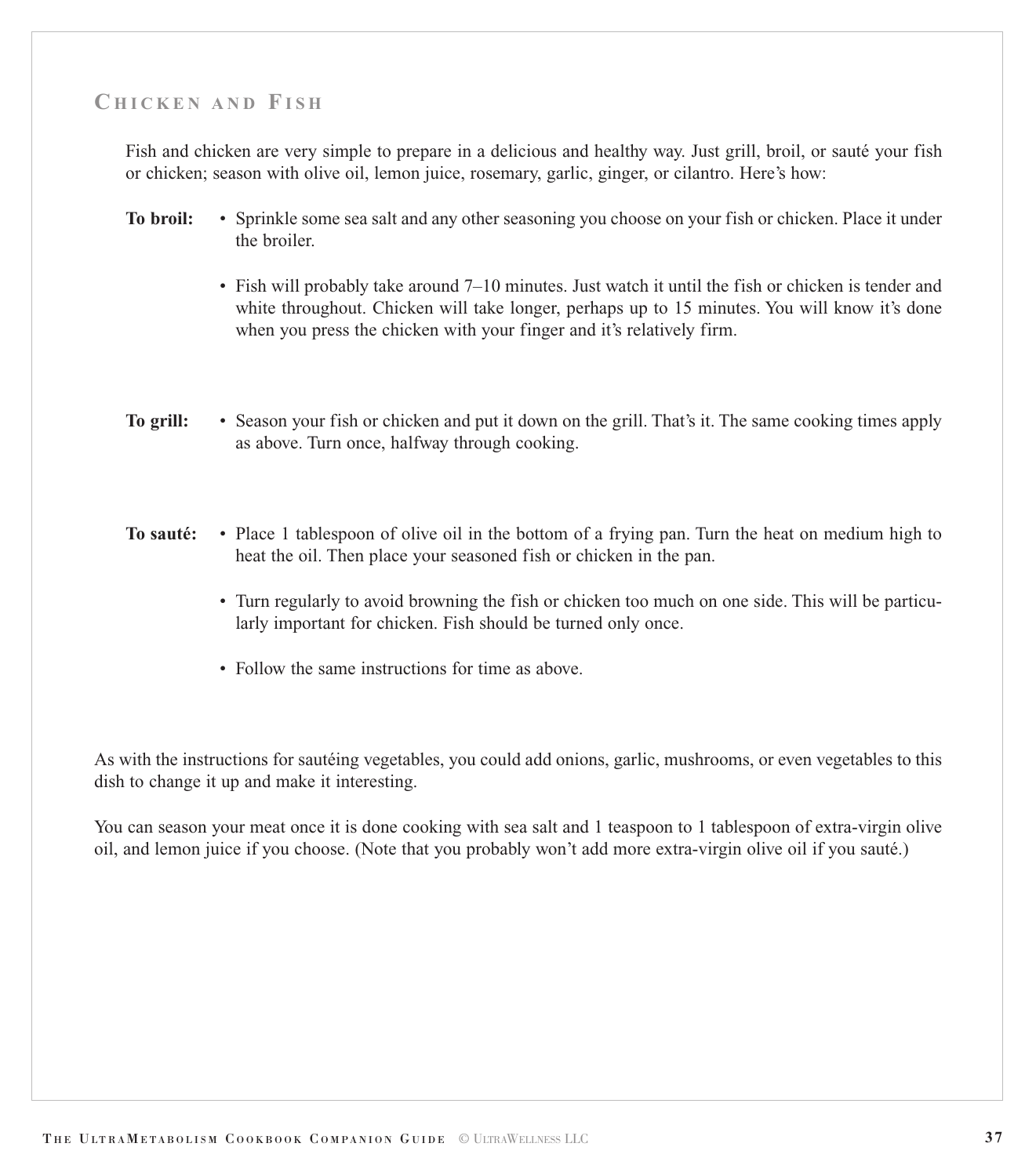### **LEGUMES**

Heat up canned beans (I prefer the small white canelli or navy beans) with 1–2 tablespoons of extra-virgin olive oil, some rosemary, and sea salt. Add sautéed, chopped vegetables to the beans. Be creative.

#### **T OFU**

Follow the same guidelines for chicken or fish, or simply add tofu to your steamed or sautéed vegetables.

#### **R ICE**

Brown rice is a delicious and healthy whole grain you can eat anytime you wish. To cook brown rice: Boil 4 cups of filtered water. Rinse 2 cups of dried brown rice, put it in the water with 1 tablespoon of olive oil and 1/2 teaspoon of sea salt, and cover. Bring to a boil and then simmer on lowest heat for 45 minutes. Do not stir.

Optional: Add 1 teaspoon of turmeric or two round 1/4-inch slices of ginger to the water when cooking. These are powerful anti-inflammatories and give the rice a wonderful aroma and flavor.

# **S PICE U P YOUR F OOD**

Remember to add spices to your cooking. Place some slices of ginger in the cooked brown rice or add 1–2 teaspoons of turmeric for delicious yellow, Indian-style rice. Add fresh rosemary, chopped fresh cilantro, or fresh crushed garlic to your vegetables.

Then serve. That's all there is to it.

That's it. You don't have to follow fancy recipes or spend hours in the kitchen every night to eat the UltraMetabolism way. Just stick to simple, real, whole, allergen-free foods, and you'll watch the pounds come off as you approach UltraWellness.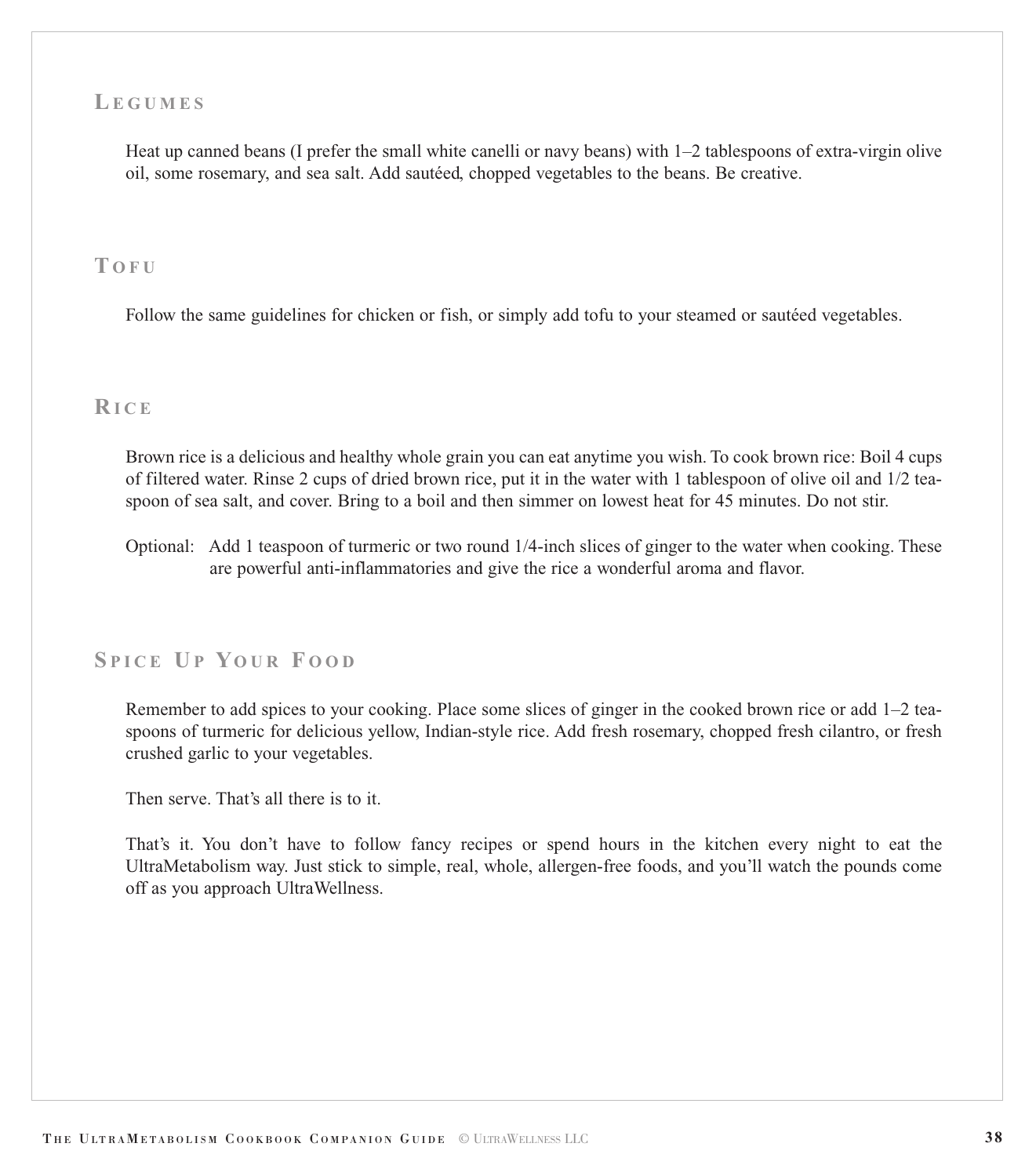# <span id="page-39-0"></span>**MAKING YOUR TIME IN THE KITCHEN MORE F U N !**

Some people HATE being in the kitchen. They don't like to cook. They find chopping vegetables boring. They feel that standing over a stove sautéing fish is analogous to watching a pot of water boil. They just don't enjoy the time they spend in the kitchen.

Personally, I LOVE being in the kitchen. I enjoy spending my time looking for and preparing whole delicious foods that allow me and my family to thrive.

Perhaps one of the differences between people who love the kitchen and people who hate it is the kind of environment they create in their kitchen.

**Your kitchen can become a focus for fun and relaxation in your home if you know how to make it that way. Here are a few tips that may help:**

- **Play music.** OK, I'll admit it. Standing there chopping vegetables and fresh herbs in silence isn't always the most entertaining job in the world. But it doesn't have to be boring either. Purchase a small radio with a CD player, and play music while you cook and prepare your food. (You can also use your iPod if you have one. Just purchase a small pair of speakers to plug into the headphone jack.) This alone can make the experience more pleasant.
- **Get the family involved.** Even if your spouse doesn't cook, you can still drag him or her into the kitchen to chat with you while you cook. Even better, to the degree possible, get your kids involved in the kitchen. It's a great way to make the experience more pleasant while educating them about real, whole foods. This can help counter some of the messages they are getting from the media.
- **Spoil yourself with good equipment.** I can't say enough about the difference that quality kitchen tools can make in your life. If you don't have quality tools, it's almost certain your time in the kitchen will be less enjoyable. Spoil yourself with good equipment.
- **Open up the kitchen.** Laboring away under fluorescent lights in some corner of your house chopping vegetables for an hour is a sure way to get sick of being in the kitchen. As much as possible, open up your kitchen. Open doors and windows. Invest in good lighting. Decorate. Bring in bar stools or a small table. Make the kitchen a place you and your family want to be.
- **Try new things.** One sure way to get bored in the kitchen is by preparing the same thing all the time. Try new recipes. Experiment with new cooking techniques. After all, you have *The UltraMetabolism Cookbook*. Use it to help you enjoy your time in the kitchen!

I hope the suggestions in this section offer you some additional insight about how to make the UltraMetabolism program and ALL your time in the kitchen an enjoyable and efficient experience. I believe that the kitchen should be the center of the home. These techniques may help you achieve that goal.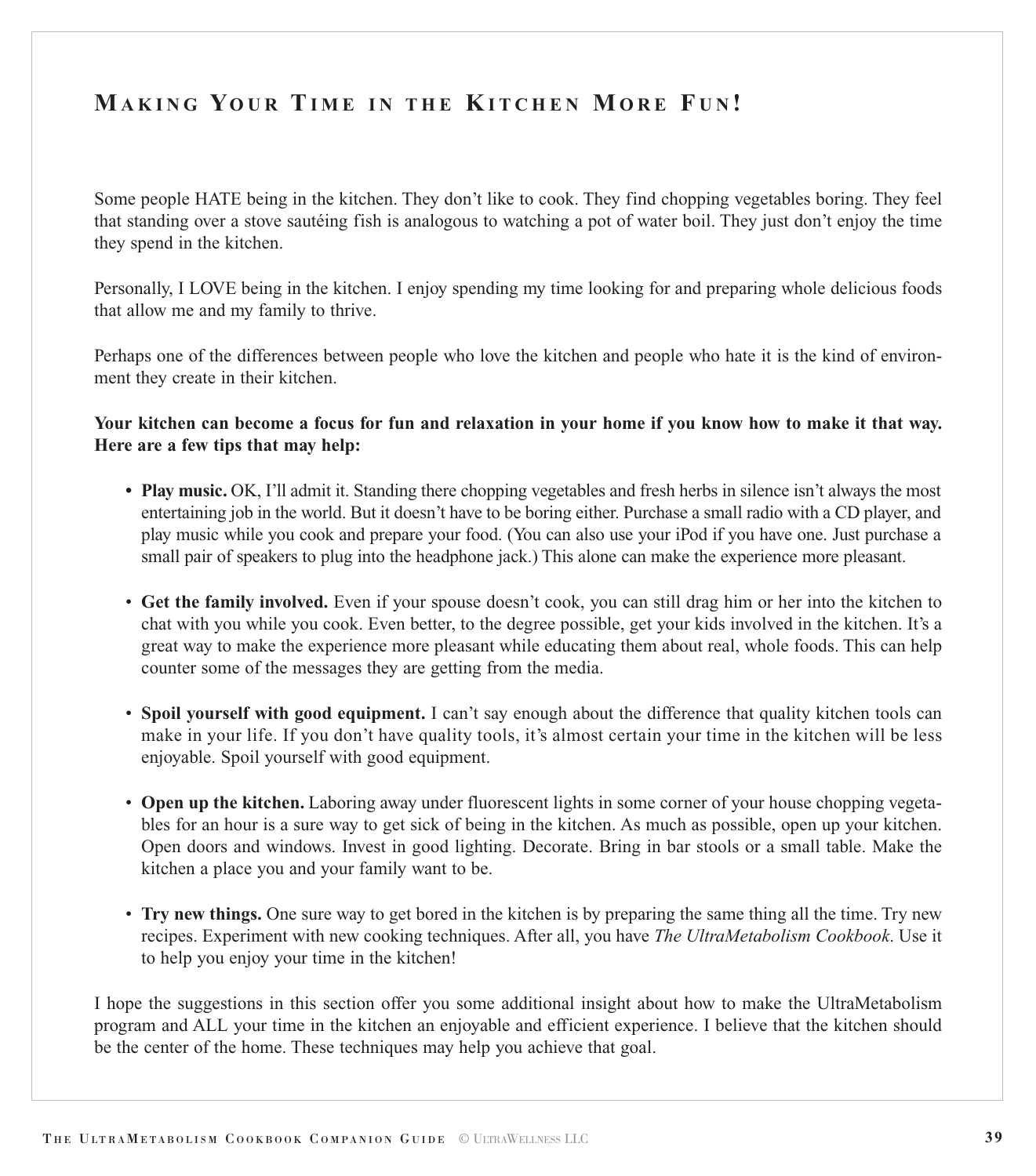# SECTION 3:

# <span id="page-40-0"></span>**R EINTRODUCING A LLERGENIC F OODS AND T RACKING R EACTIONS**

One of the greatest gifts you can give yourself as you transition from Phase I to Phase II of the UltraMetabolism program is reintroducing foods slowly and systematically, as I discussed in The *UltraMetabolism Cookbook* under the sections titled "Food Sensitivities" and "Transitioning from Phase I to Phase II of UltraMetabolism."

Following the instructions laid out there may help you identify food sensitivities and allergies. This will take you another step toward being in control of the food you put in your body, and how that food affects your health and weight.

As you transition from Phase I to Phase II of the program, I urge you NOT to simply start eating all the foods you eliminated in Phase I the first day you are on Phase II of the program.

Why?

When you eliminate foods you are allergic to, you remove foreign molecules (antigens) that the antibodies in your bloodstream grab onto, causing allergic reactions. However, you cannot eliminate the antibodies themselves so quickly. As a result, when you eat foods you are sensitive to, these antibodies attack them in full force, causing even worse reactions than the ones you had before you went on the program.

If you immediately start eating all the foods you eliminated in Phase I, it can make you feel worse than you did before you started the UltraMetabolism program.

More important, you may never fully regain control of your weight, your health, and your life until you identify which foods you are allergic to.

After you know what you are allergic to, you can make a choice about how to handle these foods. You may choose to eat them as you always have. You may eat them in moderation. Or you may decide not to eat them anymore. But you won't be able to make this choice until you have identified your problem foods.

This is an area of the program many patients are excited about. Living the UltraWellness lifestyle isn't only about losing weight. It's about learning how the foods you eat affect your health and leveraging this knowledge to improve your life. I know people want to have this information, because I hear about it from my patients every day.

Make sure you track your reactions to foods as you use the cookbook's system for reintroducing them. More details on the kinds of reactions you might experience and what to do about them can be found in the cookbook.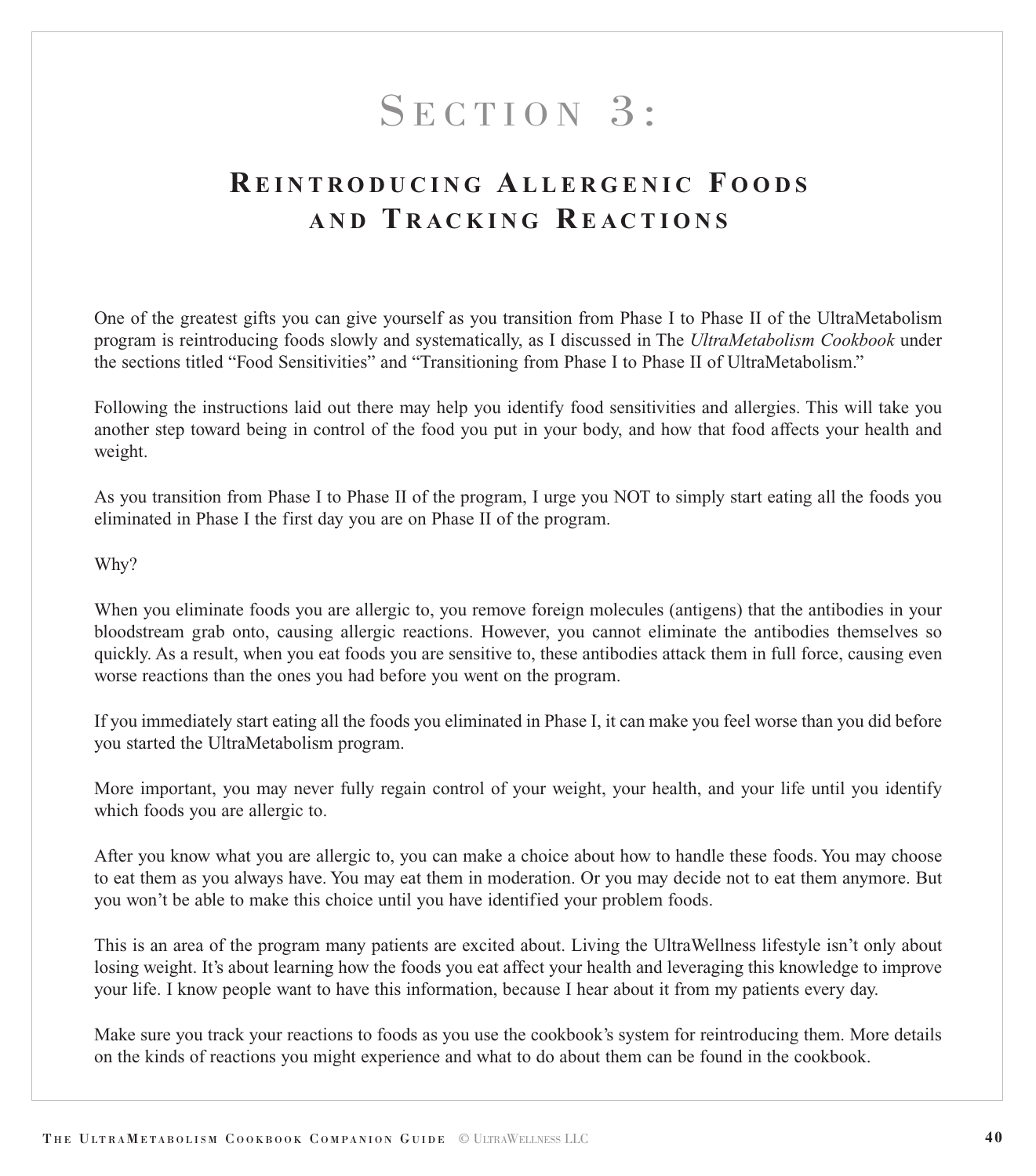You can use the food log below to track reactions to any foods you eat. In the column on the left, note the date you ate the food. In the middle column, describe the food itself. And in the column on the right, describe the symptoms you experienced. If you do this consistently, you will soon develop a picture of which foods are causing you health problems and causing you to gain weight.

Use this food log to track your symptoms and monitor your progress. Print out as many copies as you need to keep track of all your reactions as you slowly go off the program.

| DATE | FOOD INTRODUCED | <b>SYMPTOMS</b> |
|------|-----------------|-----------------|
|      |                 |                 |
|      |                 |                 |
|      |                 |                 |
|      |                 |                 |
|      |                 |                 |
|      |                 |                 |
|      |                 |                 |
|      |                 |                 |
|      |                 |                 |
|      |                 |                 |
|      |                 |                 |
|      |                 |                 |
|      |                 |                 |
|      |                 |                 |
|      |                 |                 |
|      |                 |                 |
|      |                 |                 |
|      |                 |                 |

*Note: Common symptoms may be postnasal drip; digestive problems such as bloating, gas, constipation, or diarrhea; reflux; headaches; joint pains; fluid retention; fatigue; brain fog; mood changes; change in sleep pattern; rashes; and more.*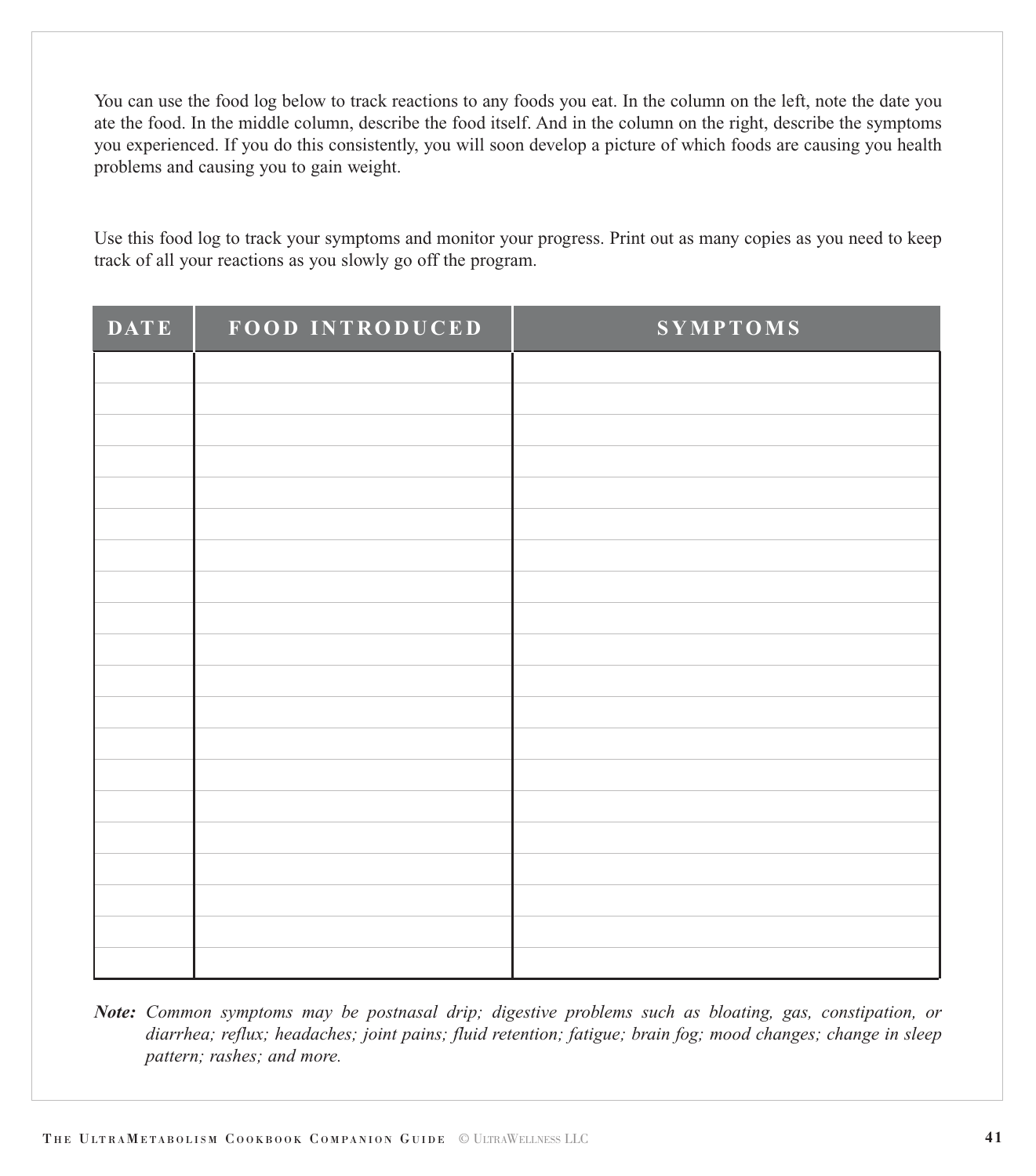# SECTION 4:

# **R ESOURCES**

<span id="page-42-0"></span>Below is a list of resources that will give you access to information and services, ranging from doctors who practice Functional Medicine to mail-order organic products and grass-fed meat to relaxation tapes and yoga videos.

Use these resources as tools to help you on your path to UltraWellness.

# **F INDING A D OCTOR**

### **T H E I NSTITUTE FOR F UNCTIONAL MEDICINE**

#### **[www.functionalmedicine.org](http://www.functionalmedicine.org)**

The Institute for Functional Medicine trains physicians in the basic paradigm of how to deal with chronic complex diseases by understanding their causes, and how to improve and enhance function in the body. The Textbook of Functional Medicine is a great resource for physicians. I authored two chapters in the textbook, one on biochemical individuality and genetic uniqueness and the other on dietary influences on health.

### **A CTIVATING THE R ELAXATION R ESPONSE**

There are many wonderful resources available to help you activate the relaxation response and reduce stress. Though I didn't speak about stress explicitly in *The UltraMetabolism Cookbook,* stress can be a major contributor to weight and health problems, as you learn in Chapter 10 of UltraMetabolism.

Below is a selection of some of the best sources for CDs, lifestyle products such as biofeedback tools, and saunas (an excellent way to reduce stress and detoxify).

#### **HEALTH J OURNEYS**

#### **[www.healthjourneys.com](http://www.healthjourneys.com)**

Resources for self-healing, including guided-imagery tapes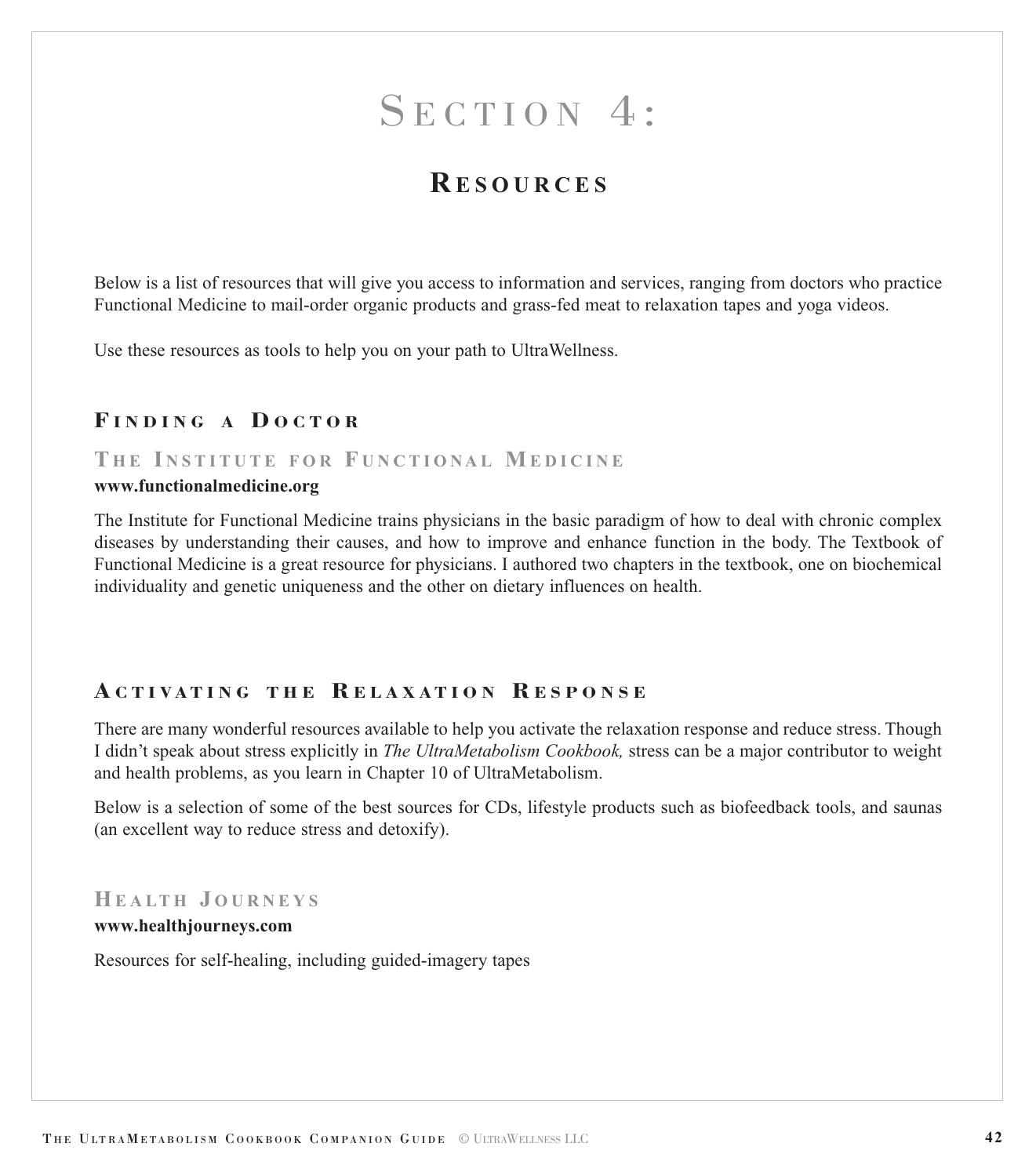# **NATURAL J OURNEYS**

#### **[www.naturaljourneys.com](http://www.naturaljourneys.com)**

Healthy lifestyle DVDs and videos, including Pilates, yoga, tai chi, fitness, meditation, and self-healing

**T H E R ELAXATION C O M PA N Y [www.therelaxationcompany.com](http://www.therelaxationcompany.com)**

Music and relaxation CDs

**C ENTER FOR N EUROACOUSTIC R ESEARCH [www.neuroacoustic.com](http://www.neuroacoustic.com)**

Relaxation tapes and CDs

**MONROE P RODUCTS [www.Hemi-Sync.com](http://www.hemi-sync.com)** Music and relaxation tapes and CDs

# **T OOLS FOR H EALTHY L IVING AND R ELAXATION**

**R ESPERAT E**

**[www.resperate.com](http://www.resperate.com)**

A small personal biofeedback device to train yourself to relax

**S UNLIGHT S AUNAS— S OURCE OF FA R - INFRARED S AUNAS [www.sunlightsaunas.com](http://www.sunlightsaunas.com)**

**PANGEA ORGANICS**

**[www.pangeaorganics.com](http://www.pangeaorganics.com)**

Organic personal care products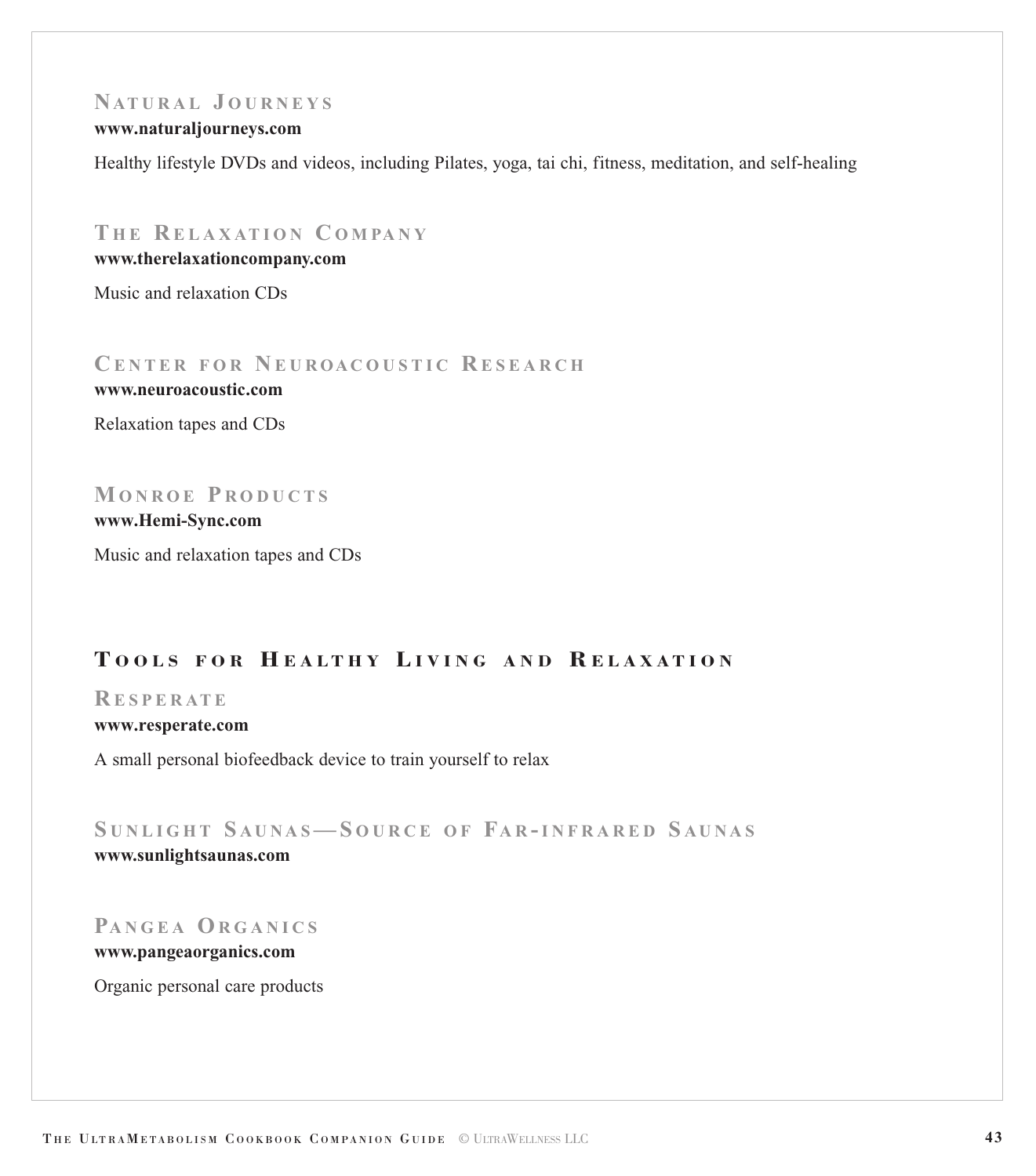# <span id="page-44-0"></span>**M AIL - O RDER O RGANIC F OOD P RODUCTS**

These Web sites offer multiple food products, including fresh and frozen produce and pantry items that can supply most of your needs.

# **D IAMOND ORGANICS**

#### **[www.diamondorganics.com](http://www.diamondorganics.com)**

Mail-order high-quality organic produce and other raw foods

#### **T H E ORGANIC PAGES ONLINE**

#### **[www.theorganicpages.com](http://www.theorganicpages.com)**

Directory of mail-order organic foods and personal care products

#### **ORAGANIC**

**[www.oraganic.com](http://www.oraganic.com)** Shop online organic food products

# **T H E GREEN GUIDE**

#### **[www.thegreenguide.com](http://www.thegreenguide.com)**

Information on environmental health issues

#### **I NFORMA TION ON MAIL - ORDERING ORGANIC FOODS**

# **ORGANIC VALLEY**

#### **[www.organicvalley.coop](http://www.organicvalley.coop)**

Organic food directory from a large cooperative of family-owned farms

*Note: Food products and ingredients change periodically; reading the label is a must, even when using the best of resource lists!*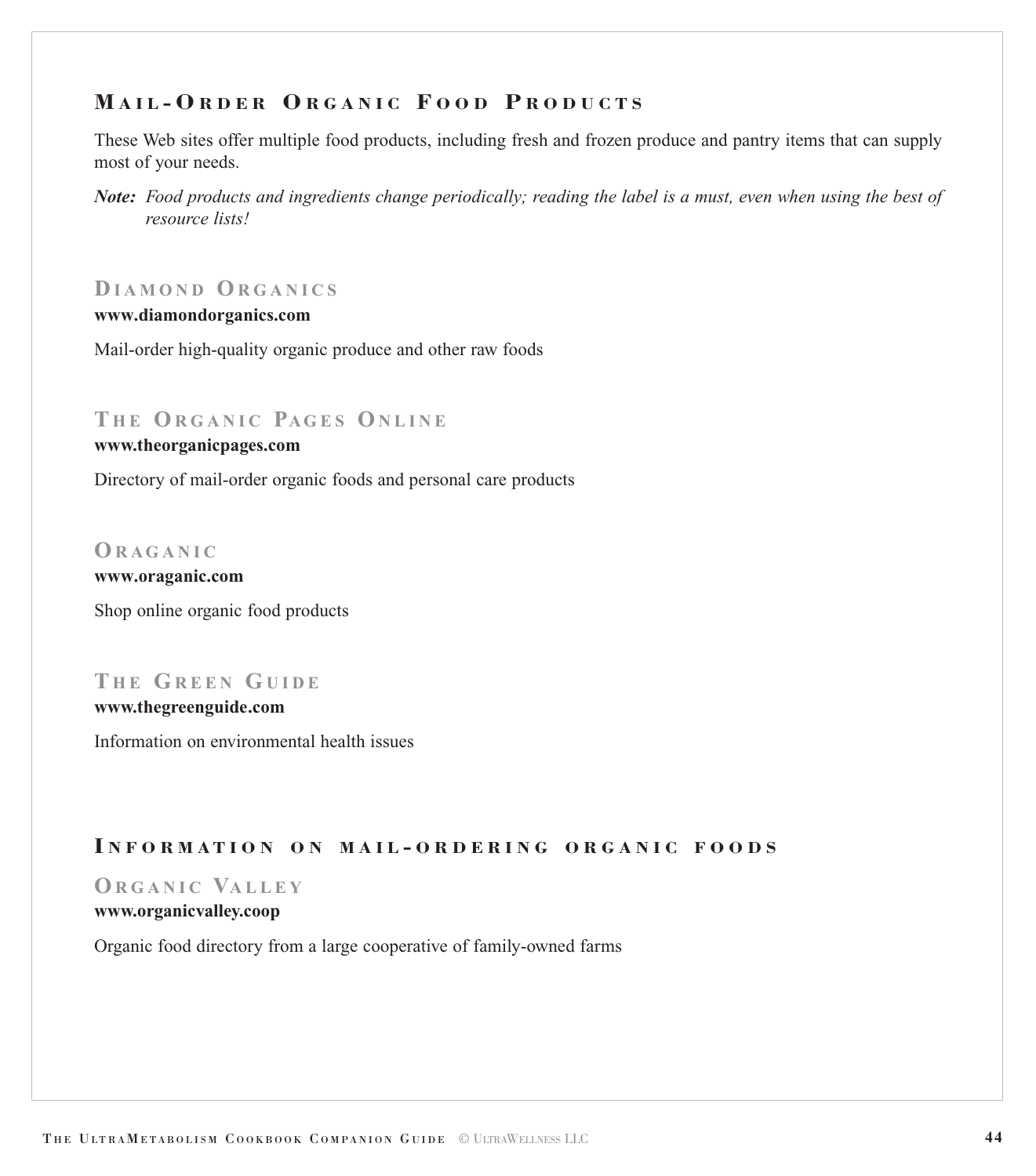# **A LLERGY GROCER**

**[www.missroben.com](http://www.missroben.com)**

Food allergy shopping made easy

#### **EF O O D PA N T RY. COM**

**[www.efoodpantry.com](http://www.efoodpantry.com) 1-866-epantry**

A variety of organic food products

# **MORNINGSIDE FARM**

**[www.morningsidefarm.com](http://www.morningsidefarm.com)**

A complete selection of natural and organic foods

# **ORGANIC P ROVISIONS**

**[www.orgfood.com](http://www.orgfood.com)** A natural foods and products store

# **C HERRY MOON FARMS**

**[www.cherrymoonfarms.com](http://www.cherrymoonfarms.com) 1-888-378-2758**

Organic fruit, snacks, and gift baskets

# **ORGANIC P LANET**

**[www.organic-planet.com](http://www.organic-planet.com)**

Organic foods such as nuts, seeds, dried fruits, and specialty grains

# **S N O PA C F OODS**

**[www.snopac.com](http://www.snopac.com)**  Mail-order organic frozen vegetables and fruits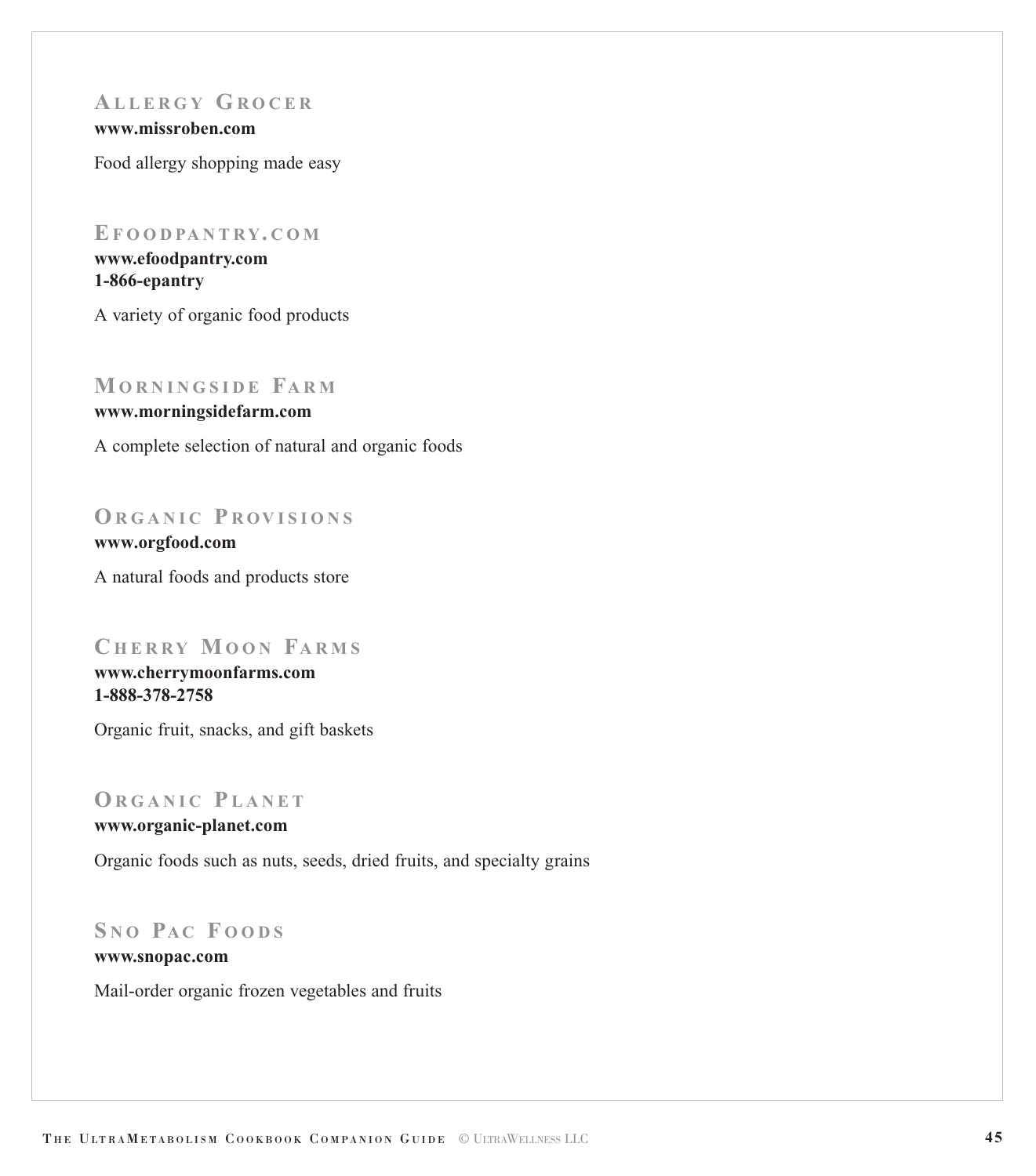# $SUN ORGANIC$ **FARM**

**[www.sunorganicfarm.com](http://www.sunorganicfarm.com) 1-888-269-9888**

Mail-order organic food products

# **V EGAN ESSENTIALS**

**[www.veganessentials.com](http://www.veganessentials.com)**

A variety of organic vegan items, including food bars and snacks

# **P RODUCE**

# **B RASSICA P R OTECTION P R ODUCTS LLC**

### **[www.brassica.com](http://www.brassica.com)**

Brassica products, including sprouts and tea, developed by scientists at Johns Hopkins Medical School

### **C ASCADIAN FARM**

**[www.cfarm.com](http://www.cfarm.com)** Frozen organic vegetables and fruits

#### **C HRISTOPHER R ANCH**

**[www.christopherranch.com](http://www.christopherranch.com)**

Ready-to-use garlic products

### **MUIR GLEN**

**[www.cfarm.com](http://www.cfarm.com)** Organic tomatoes and tomato products

# **WYMAN ' S**

**[www.wymans.com](http://www.wymans.com)**

Wild blueberry and other fruit products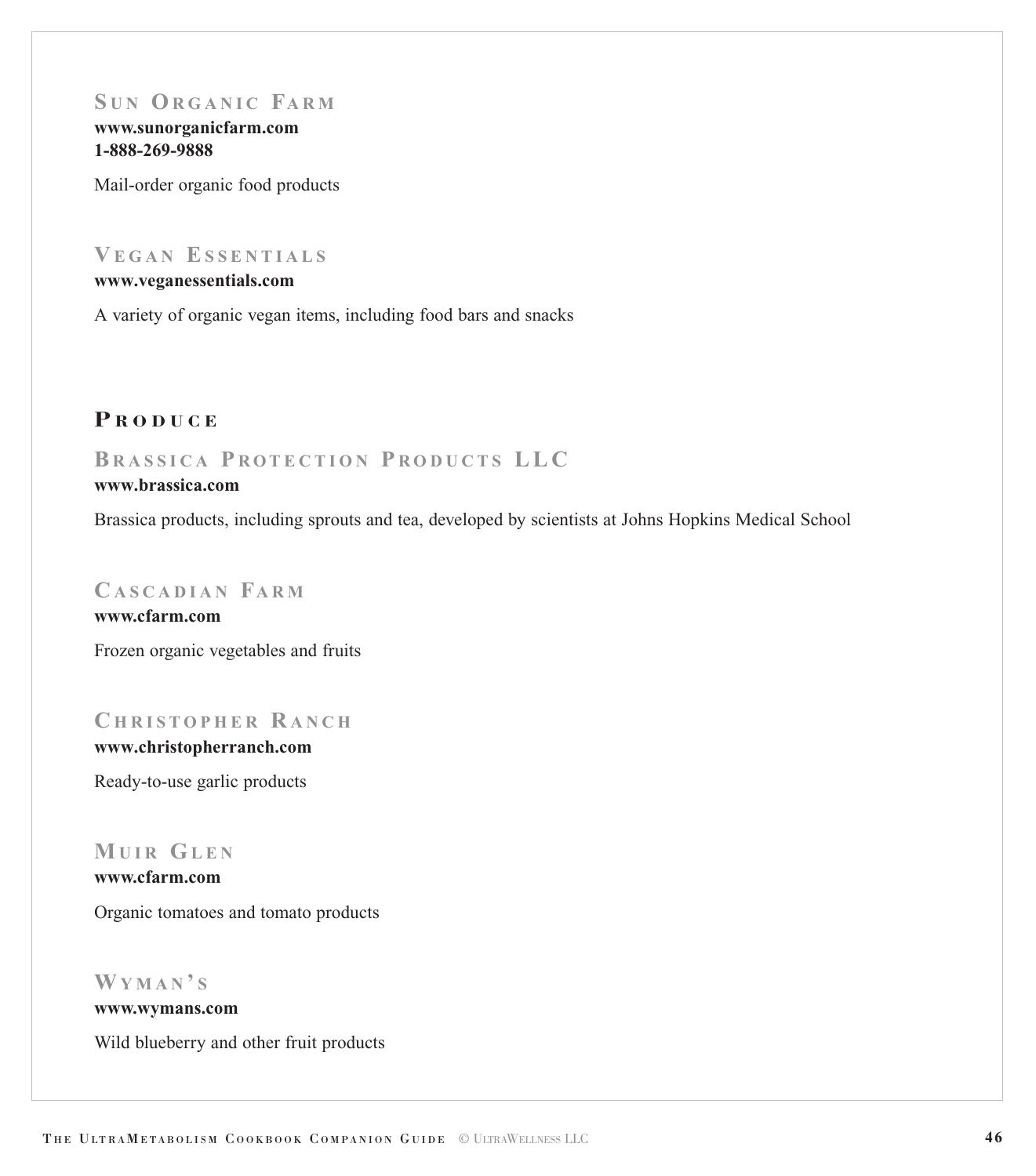# **P OULTRY, E GGS , M EAT, W ILD G AME , AND D AIRY P RODUCTS**

**BELL & E VA N S [www.bellandevans.com](http://www.bellandevans.com)**

All-natural fresh and frozen poultry items

**BLACKWING , I N C . [www.blackwing.com](http://www.blackwing.com)** Wild game and organic poultry, including dried jerky snacks

**N IMAN R ANCH**

**[www.nimanranch.com](http://www.nimanranch.com)** A great source of organic animal products

# **B.C. NATURAL F OODS**

**[www.colemannatural.com](http://www.colemannatural.com)** Premium natural and organic meats

# **A PPLEGAT E FARMS**

**[www.applegatefarms.com](http://www.applegatefarms.com)**

Produces natural and organic meats and assorted frozen food items

# **EB E R LY P OULTRY FARMS**

**[www.eberlypoultry.com](http://www.eberlypoultry.com)** Certified organic poultry

# **FAGE P RODUCTS**

**[www.fageusa.com](http://www.fageusa.com)** Authentic Greek yogurt and Greek food products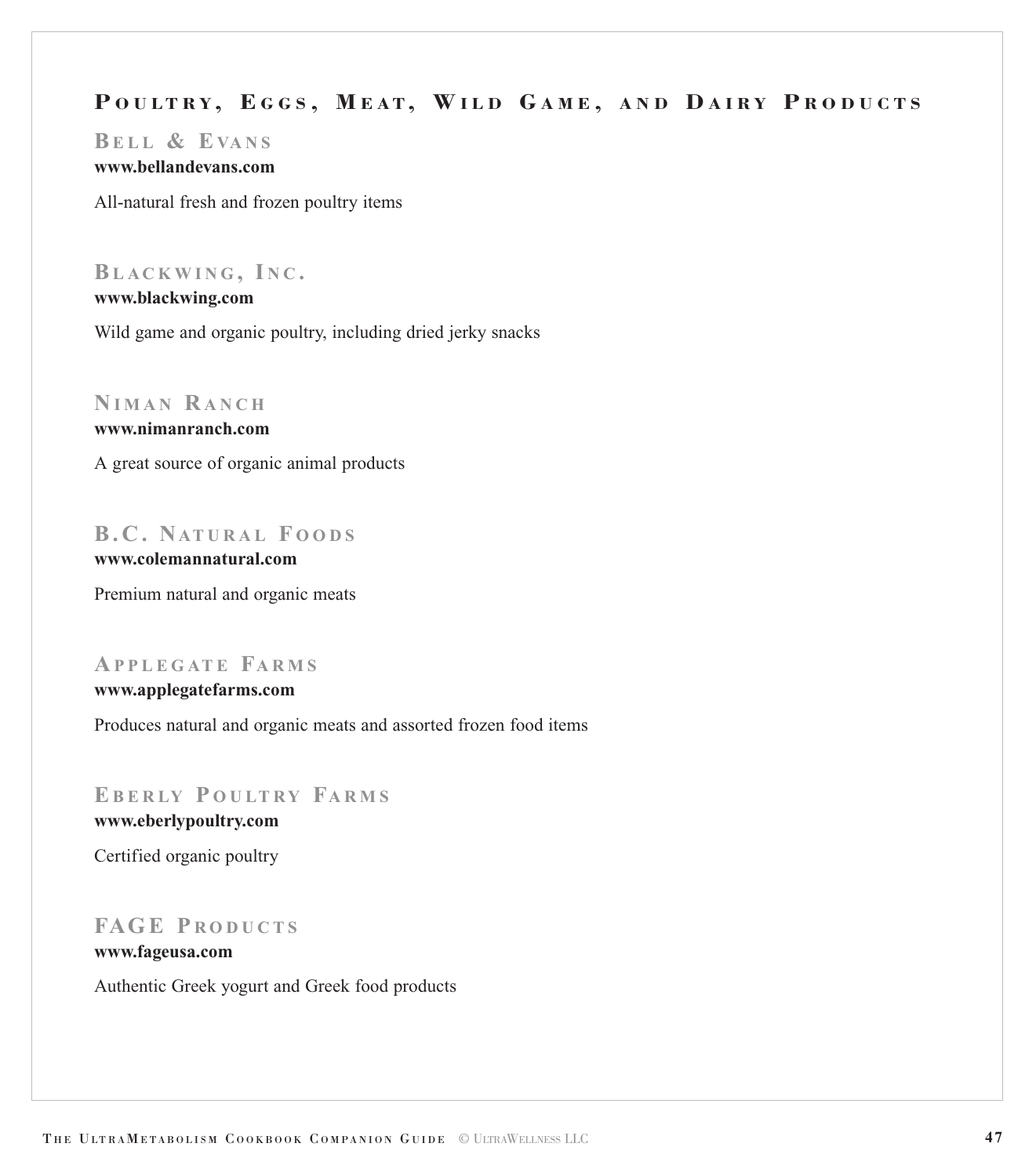# **MEYER NATURAL A NGUS**

#### **[www.meyernaturalangus.com](http://www.meyernaturalangus.com)**

"Certified Humane Raised and Handled" natural Angus beef with no hormones and antibiotics

# **MURRAY ' S C HICKEN**

#### **[www.murrayschicken.com](http://www.murrayschicken.com)**

"Certified Humane Raised and Handled" antibiotic-free chicken

# **ORGANIC VALLEY**

#### **[www.organicvalley.com](http://www.organicvalley.com)**

Organic meats, dairy, eggs, juice, and produce from more than 600 member-owned farms across the country

# **P ETE AND GERRY ' S ORGANIC E GGS**

# **[www.peteandgerrys.com](http://www.peteandgerrys.com)**

Organic omega-3 and cage-free omega-3 eggs

#### **P LAINVILLE FARMS**

**[www.plainvillefarms.com](http://www.plainvillefarms.com)** Antibiotic-free turkey and deli items

# **S HELTON ' S P OULTRY**

**[www.sheltons.com](http://www.sheltons.com)** Organic poultry products

# **S PRINGFIELD C REAMERY / NANCY ' S YOGUR T**

# **[www.nancysyogurt.com](http://www.nancysyogurt.com)**

Cultured dairy and soy yogurts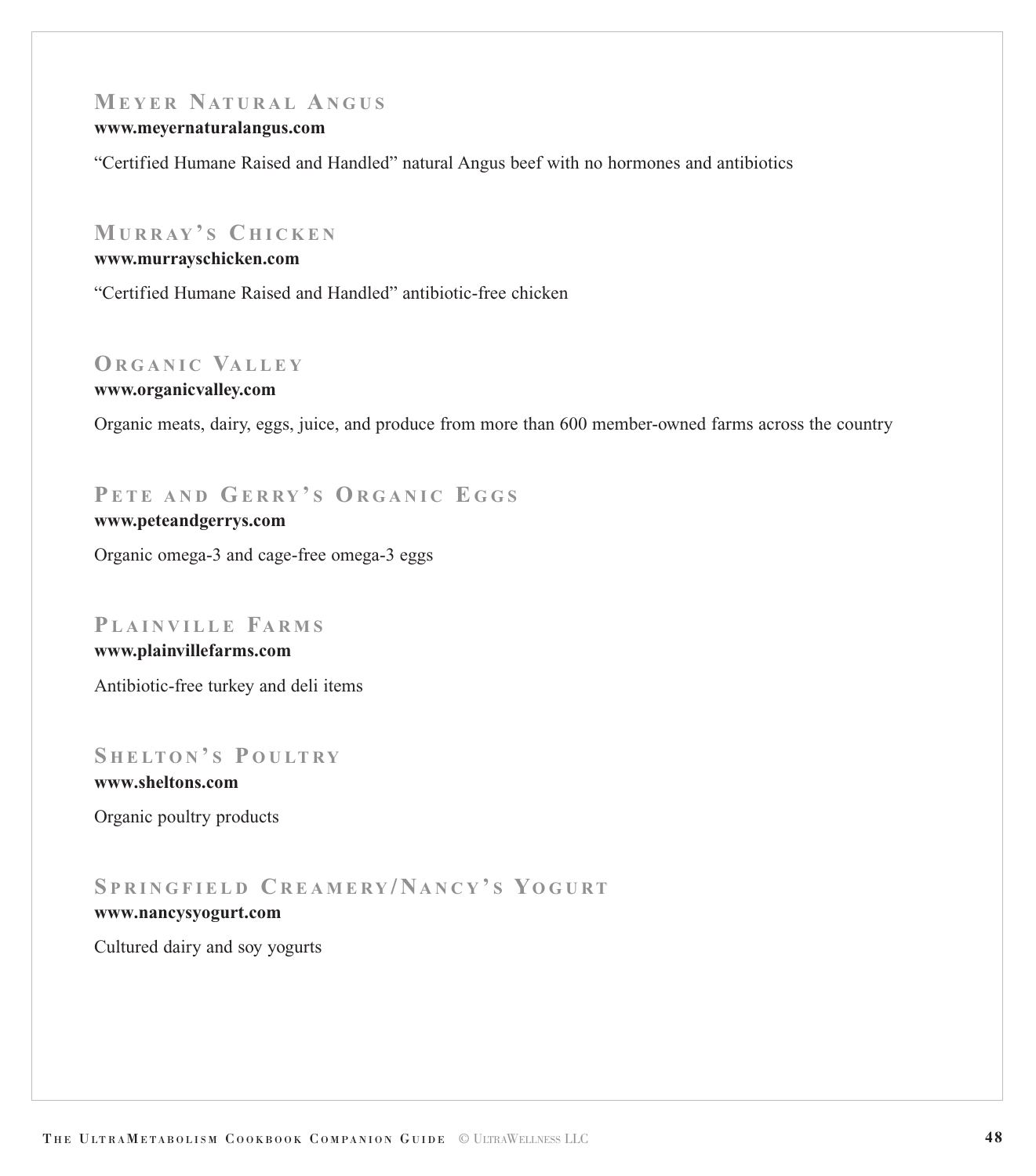#### **S TONYFIELD FARM [www.stonyfieldfarm.com](http://www.stonyfieldfarm.com)**

Organic dairy and soy yogurt

# **W HOLE - G RAIN AND S PROUTED - G RAIN F OOD P RODUCTS**

# **A LVA R A D O S T. B AKERY**

#### **[www.alvaradostreetbakery.com](http://www.alvaradostreetbakery.com)**

A variety of organic sprouted-wheat breads, bagels, buns, tortillas, and pizza breads

### **A R R OWHEAD MILLS**

#### **[www.arrowheadmills.com](http://www.arrowheadmills.com)**

Whole grains, whole-grain products, and flaxseed

#### **HODGSON MILL , I N C .**

**[www.hodgsonmill.com](http://www.hodgsonmill.com)** Complete line of whole-grain food products

# **F OOD F O R LIFE**

**[www.foodforlife.com](http://www.foodforlife.com)**

Organic sprouted-grain (flourless) cereals, breads, tortillas, and many other products

# **F RENCH MEADOW B AKERY**

### **[www.frenchmeadow.com](http://www.frenchmeadow.com)**

Organic sprouted-grain breads and bread products

#### **GRAINAISSANCE**

#### **[www.grainaissance.com](http://www.grainaissance.com)**

Organic brown rice mochi (Japanese rice snack) for breakfast, snack, or dessert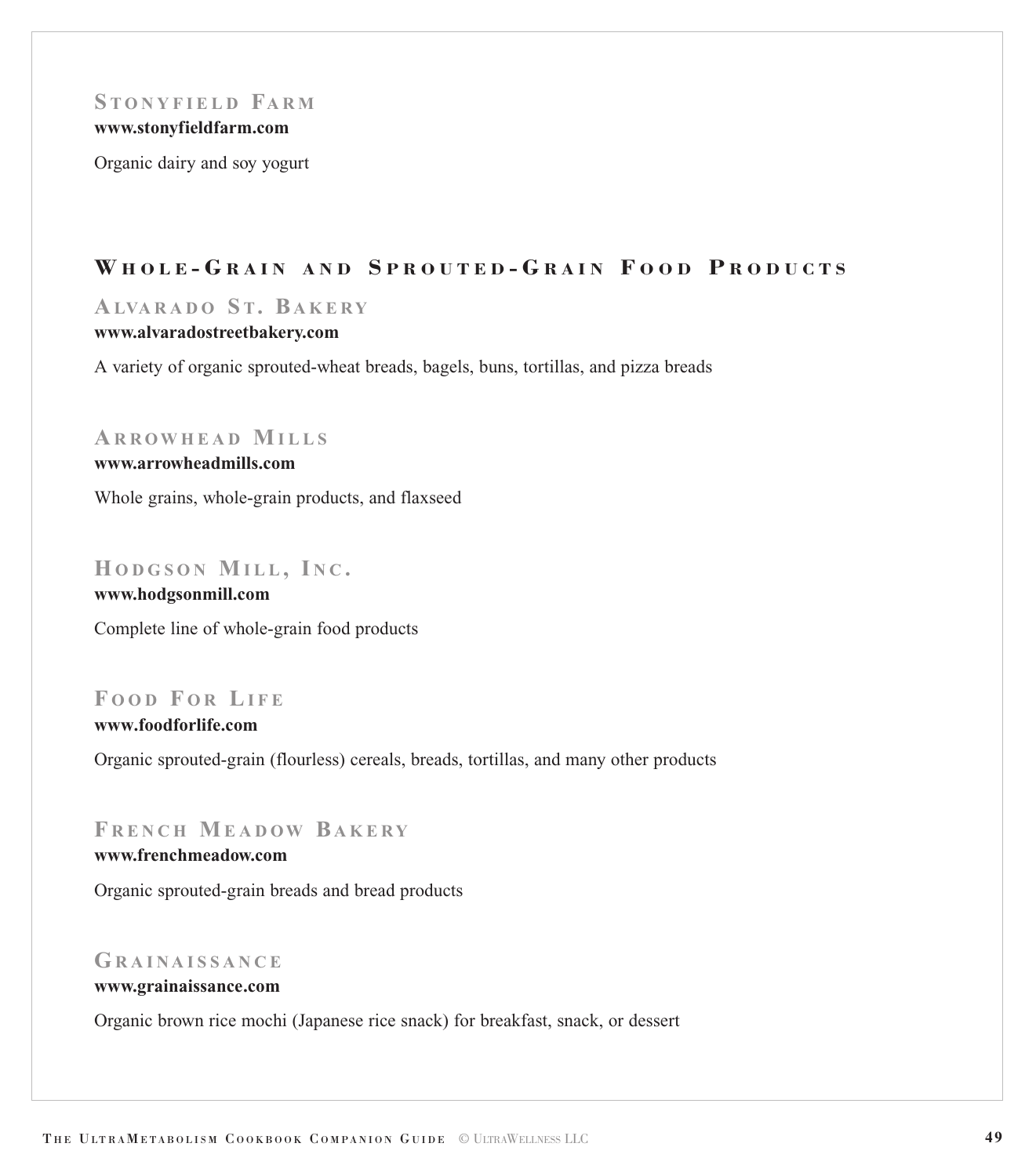# **MATTER OF F LAX**

**[www.matterofflax.com](http://www.matterofflax.com)**

Flourless flax crackers

# **NATURE ' S PATH F OODS I N C .**

#### **[www.naturespath.com](http://www.naturespath.com)**

Variety of whole-grain food products including cereals, snack bars, and frozen food items

### **PACIFIC B AKERY**

**[www.pacificbakery.com](http://www.pacificbakery.com)** Organic wheat-alternative and yeast-free breads

# **S HILOH FARMS**

**[www.shilohfarms.net](http://www.shilohfarms.net)** Whole grains, whole-grain products

# **U.S. MILLS**

### **[www.usmillsinc.com](http://www.usmillsinc.com)**

Organic cereals (Erewhon and New Morning), including Uncle Sam brand

# **F OOD B ARS**

**BI O I NTERNATIONAL I N C ./ORGANIC F OOD B A R , I N C .**

### **[www.organicfoodbar.com](http://www.organicfoodbar.com)**

Food bar made with organic ingredients

### **L ÄRABARS— HUMM F OODS [www.larabar.com](http://www.larabar.com)**

Vegan bar made with nuts, seeds, and dried fruit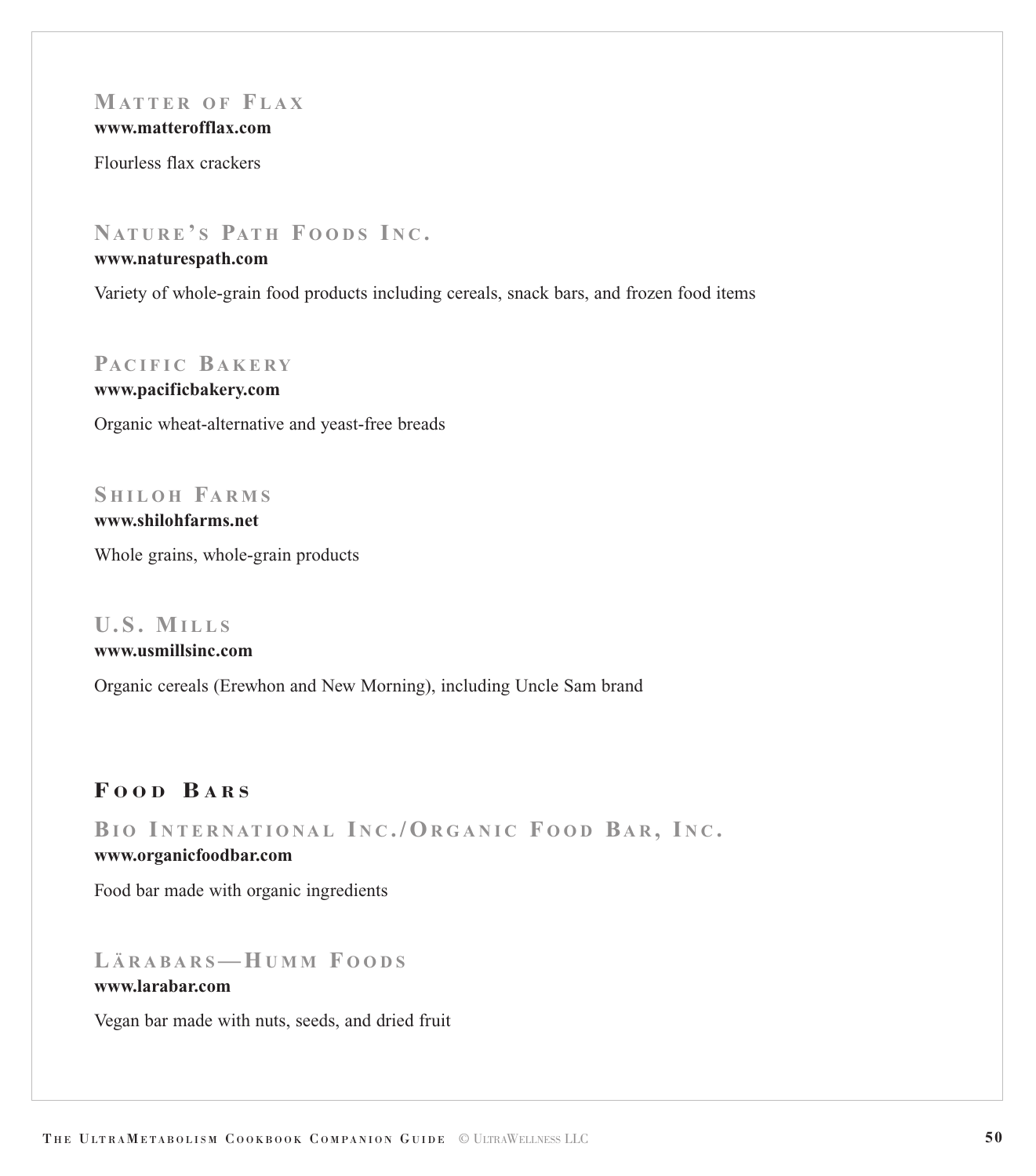#### **N U T I VA [www.nutiva.com](http://www.nutiva.com)**

Organic hemp protein bars and other products

# **P EACE WORKS**

**[www.peaceworks.com](http://www.peaceworks.com)**

Fruit and nut snack bars and specialty foods

# **N UTS , S EEDS , N ATURAL N UT AND S EED B UTTERS , AND F LAXSEED M EAL**

**B O B ' S R E D MILL NATURAL F OODS , I N C .**

#### **[www.bobsredmill.com](http://www.bobsredmill.com)**

Complete selection of organic stone-ground, whole-grain products

# **ONCE AGAIN N U T B UTTER**

#### **[www.onceagainnutbutter.com](http://www.onceagainnutbutter.com)**

Organic nut and seed butters, nuts, and varietal honeys

#### **S PECTRUM**

#### **[www.spectrumorganics.com](http://www.spectrumorganics.com)**

Complete line of high-quality oils and flaxseed meal

# **G LUTEN - F REE P RODUCTS**

**GLUTEN - F REE D IET BOOK**

#### **[www.glutenfreediet.ca](http://www.glutenfreediet.ca)**

Best book on gluten-free diets with brand-name products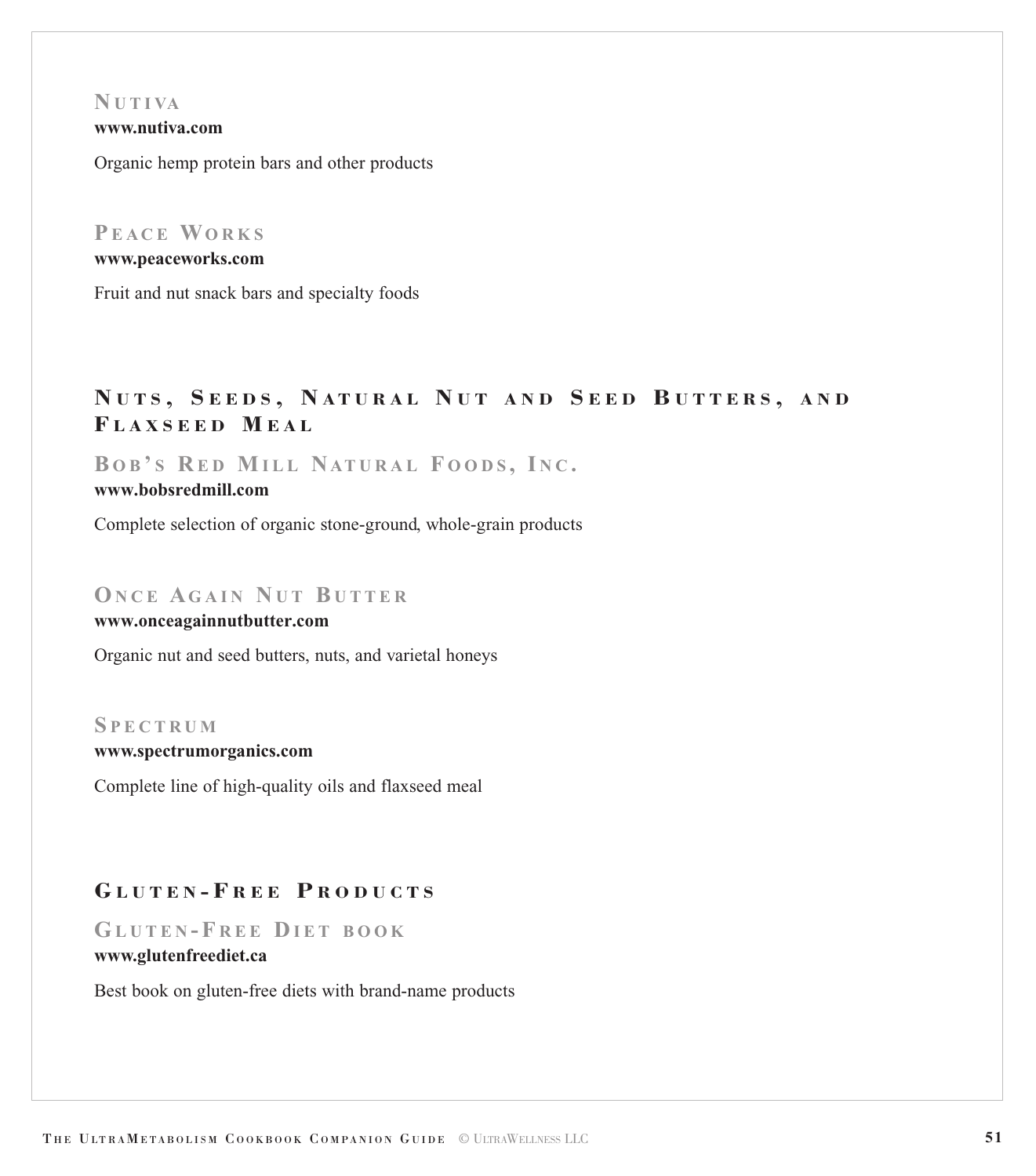# **A LLERGY GROCER**

**[www.missroben.com](http://www.missroben.com)**

Complete line of low-allergy and gluten-free products

#### **MR S . LEEPER ' S PASTA**

#### **[www.mrsleeperspasta.com](http://www.mrsleeperspasta.com)**

Wheat-free, gluten-free corn and rice pastas and other dishes

# **N U - WORLD A MARANTH , I N C**

**[www.nuworldfoods.com](http://www.nuworldfoods.com)**

Gluten-free, nonallergenic, ready-to-eat cereals, snacks, and baking ingredients

# **E NJOY LIFE F OODS**

**[www.enjoylifefoods.com](http://www.enjoylifefoods.com)**

Foods free of common allergens (NO wheat, gluten, dairy, soy, eggs, nuts, etc.)

### **F OOD FOR LIFE B AKING C O .**

#### **[www.foodforlife.com](http://www.foodforlife.com)**

Complete line of organic sprouted-grain, wheat-free, gluten-free, and yeast-free baked goods

#### **HEARTLAND ' S FINEST**

**[www.heartlandsfinest.com](http://www.heartlandsfinest.com)**

Gluten-free product line, including dry bean flours

# **J UICERS AND B LENDERS**

**C HAMPION J UICER BY P LASTAKET MF G ., I N C . [www.championjuicer.com](http://www.championjuicer.com)**

Rated as one of the best juicers available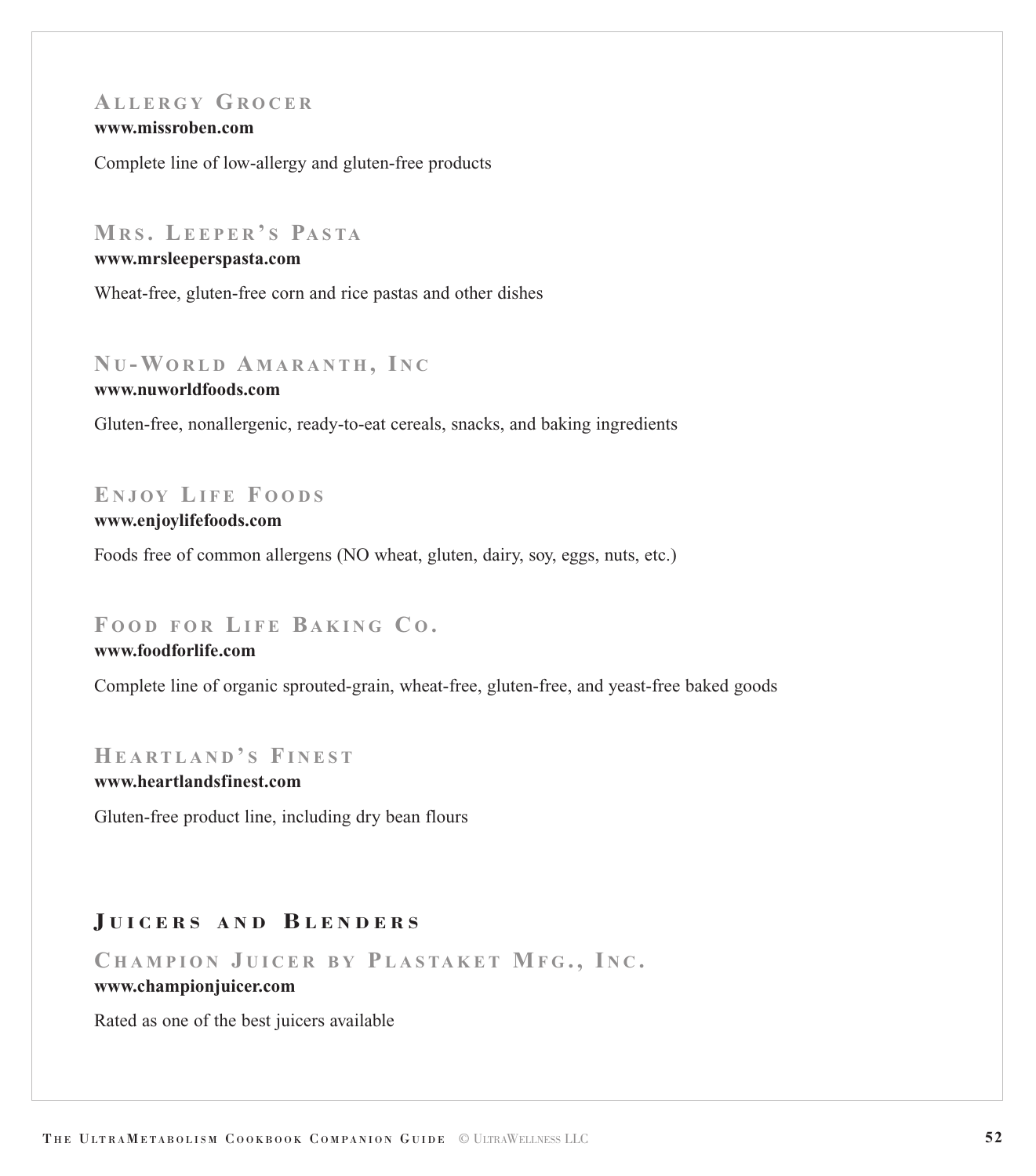# **V ITA - MI X C ORP.**

**[www.ultimateblender.com](http://www.ultimateblender.com)**

High-performance blender for whole foods

### **C HOCOLATE**

#### **C HOCOLATE S PRINGS**

#### **[www.chocolatesprings.com](http://www.chocolatesprings.com)**

A wide range of high-quality chocolate items, including chocolate nibs

### **DAGOBA ORGANIC CHOCOLATE**

#### **[www.dagobachocolate.com](http://www.dagobachocolate.com)**

Premium organic chocolate products, including raw chocolate nibs

# **GREEN AND BLACK ' S ORGANIC C HOCOLATE**

**[www.greenandblacks.com](http://www.greenandblacks.com)**

Organic fair-trade chocolate products

### **R APUNZEL P URE ORGANICS [www.rapunzel.com](http://www.rapunzel.com)**

Organic food products, including chocolate, soups, baking ingredients, and more

# **TERRA N OSTRA ORGANIC**

**[www.terranostra.us](http://www.terranostra.us)**

Organic chocolate products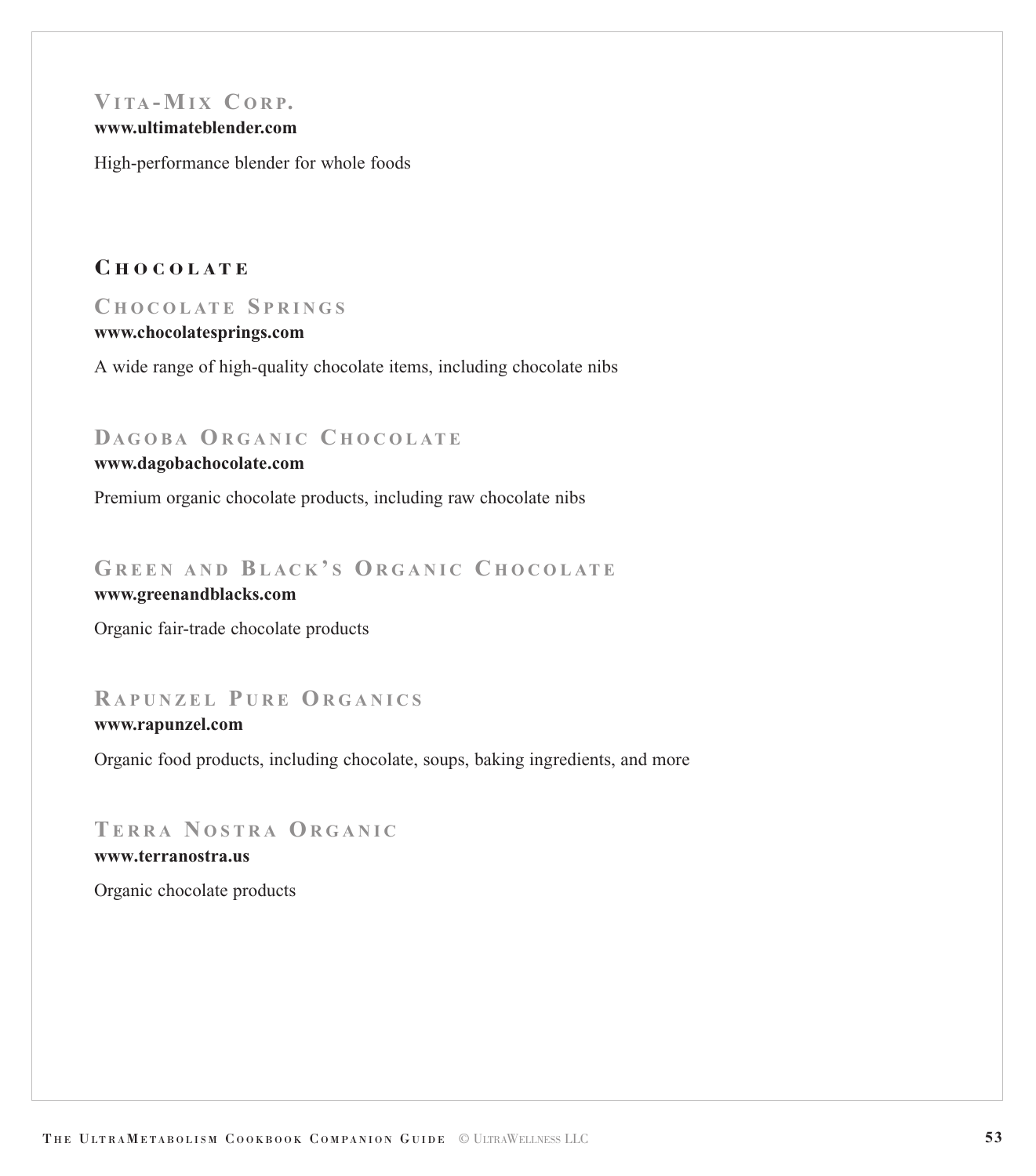# **B EVERAGES**

### **C HOICE ORGANIC TE A**

**[www.choiceorganicteas.com](http://www.choiceorganicteas.com)**

Variety of organic teas

#### **N UMI TE A [www.numitea.com](http://www.numitea.com)**

Organic teas

# **S ANFAUSTINO /CCW HOLDINGS I N C .**

#### **[www.sanfaustino.com](http://www.sanfaustino.com)**

An effervescent mineral water imported from Italy

# **F ISH AND S EAFOOD**

**V ITAL C HOICE [www.vitalchoice.com](http://www.vitalchoice.com)**

Wild fish including salmon and sardines

# **C ROWN P RINCE NATURAL**

**[www.crownprince.com](http://www.crownprince.com)** Wild-caught, sustainably harvested specialty canned seafood

**E COFISH [www.ecofish.com](http://www.ecofish.com)** Environmentally sustainable seafood

# **O MEGA F OODS**

### **[www.omegafoods.net](http://www.omegafoods.net)**

Wild fish burgers that are dairy- and gluten-free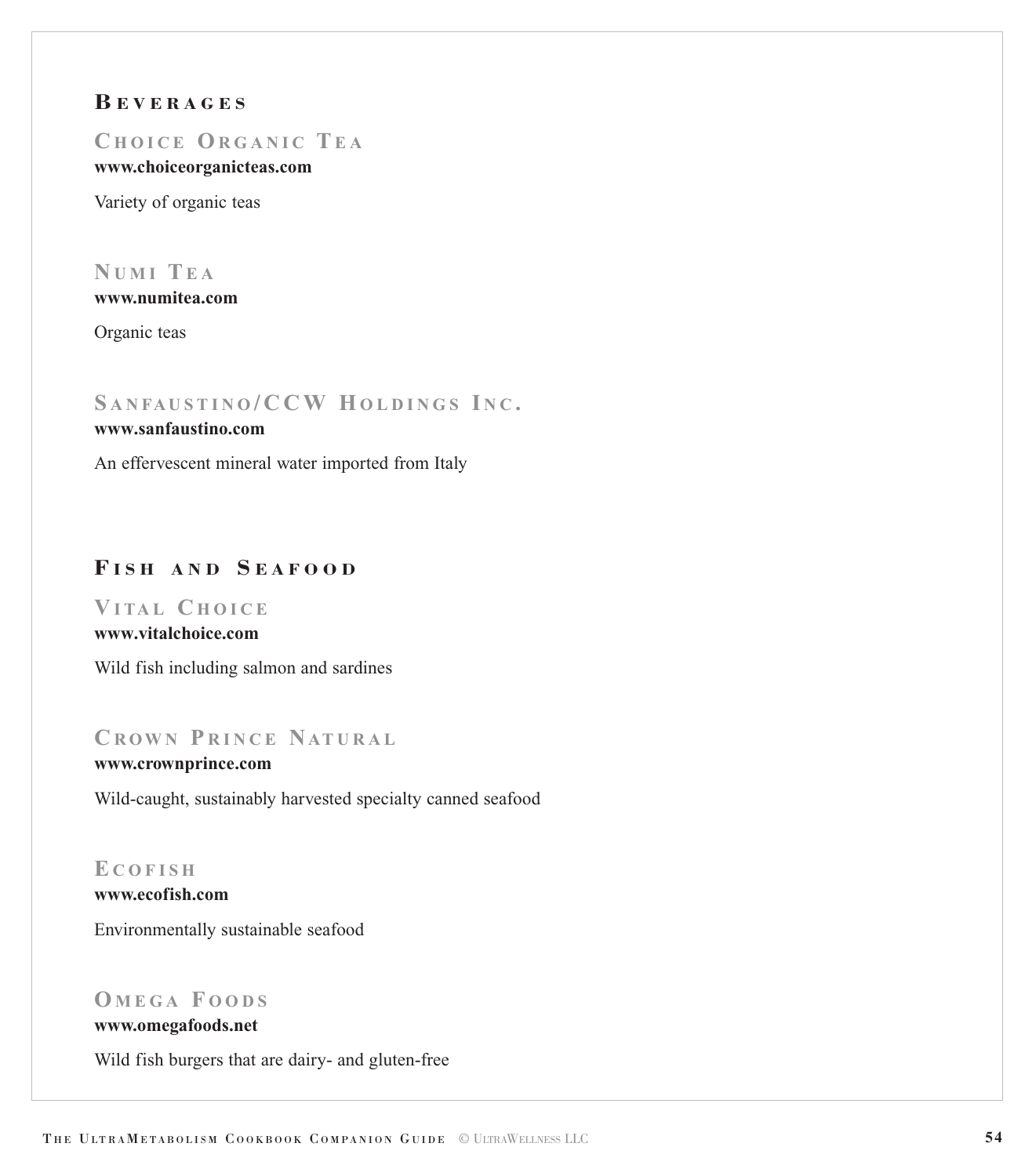### **S E A BEAR— WILD S ALMON J ERKY [www.seabear.com](http://www.seabear.com)**

Wild salmon jerky for snacks and "pack and go" food

# **D R Y G OODS AND C ONVENIENCE I TEMS**

#### **A PPLEGATE FARMS**

#### **[www.applegatefarms.com](http://www.applegatefarms.com)**

Hormone- and antibiotic-free poultry and vegetarian jerky

### **EPICUREAN I NTERN ATIONAL / T HAI KITCHEN**

#### **[www.thaikitchen.com](http://www.thaikitchen.com)**

Thai foods including sauces, soups, and convenience meals

#### **MOOSEWOOD**

#### www.o qqugy qqf lnqf u.com

Organic frozen food entrees, baked goods, and soups

# **D R . MC D OUGALL' S R IGHT F OODS**

#### **[www.rightfoods.com](http://www.rightfoods.com)**

A variety of vegan products, including cereals and soups

### **E DEN F OODS**

**[www.edenfoods.com](http://www.edenfoods.com)**

Organic food products including soups, condiments, whole grains, and entrees

# **E DWA R D & S ONS T RADING C O .**

#### **[www.edwardandsons.com](http://www.edwardandsons.com)**

Innovative organic vegetarian grocery items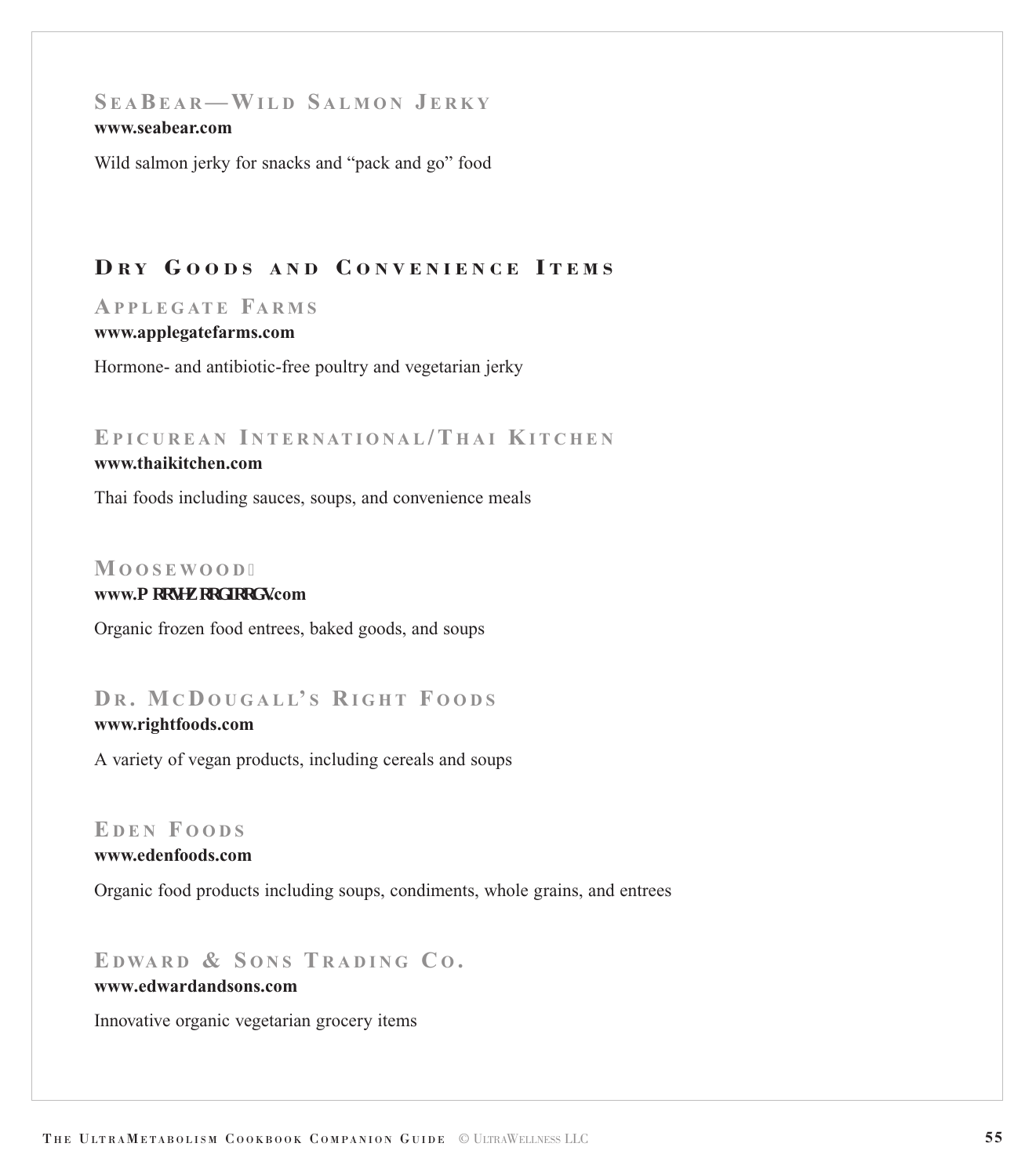# **HAIN C ELESTIAL GROUP, T H E**

#### **[www.hain-celestial.com](http://www.hain-celestial.com)**

A wide range of natural food products

**HOMEGROWN NATURALS AND C O .**

#### **[www.homegrownnaturals.com](http://www.homegrownnaturals.com)**

Entrees, soups, and condiments

# **I MAGINE F OODS**

**[www.imaginefoods.com](http://www.imaginefoods.com)**

Organic nondairy soups, broths, and other standard stock pantry items

# **MEDITERRANEAN ORGANIC**

#### **[www.mediterraneanorganic.com](http://www.mediterraneanorganic.com)**

Organic specialty foods such as artichokes, olives, capers, and fruit preserves

### **N S PIRED NATURAL F OODS**

#### **[www.nspiredfoods.com](http://www.nspiredfoods.com)**

Natural food brands such as Sunspire and Tropical Source (nondairy chocolate), Maranatha (natural nut butters), etc.

**N EAR E AST [www.neareast.com](http://www.neareast.com)** Grain- and bean-based convenience dishes

# **PA CIFIC F OODS O F OREGON**

#### **[www.pacificfoods.com](http://www.pacificfoods.com)**

Soups, broths, and nondairy beverages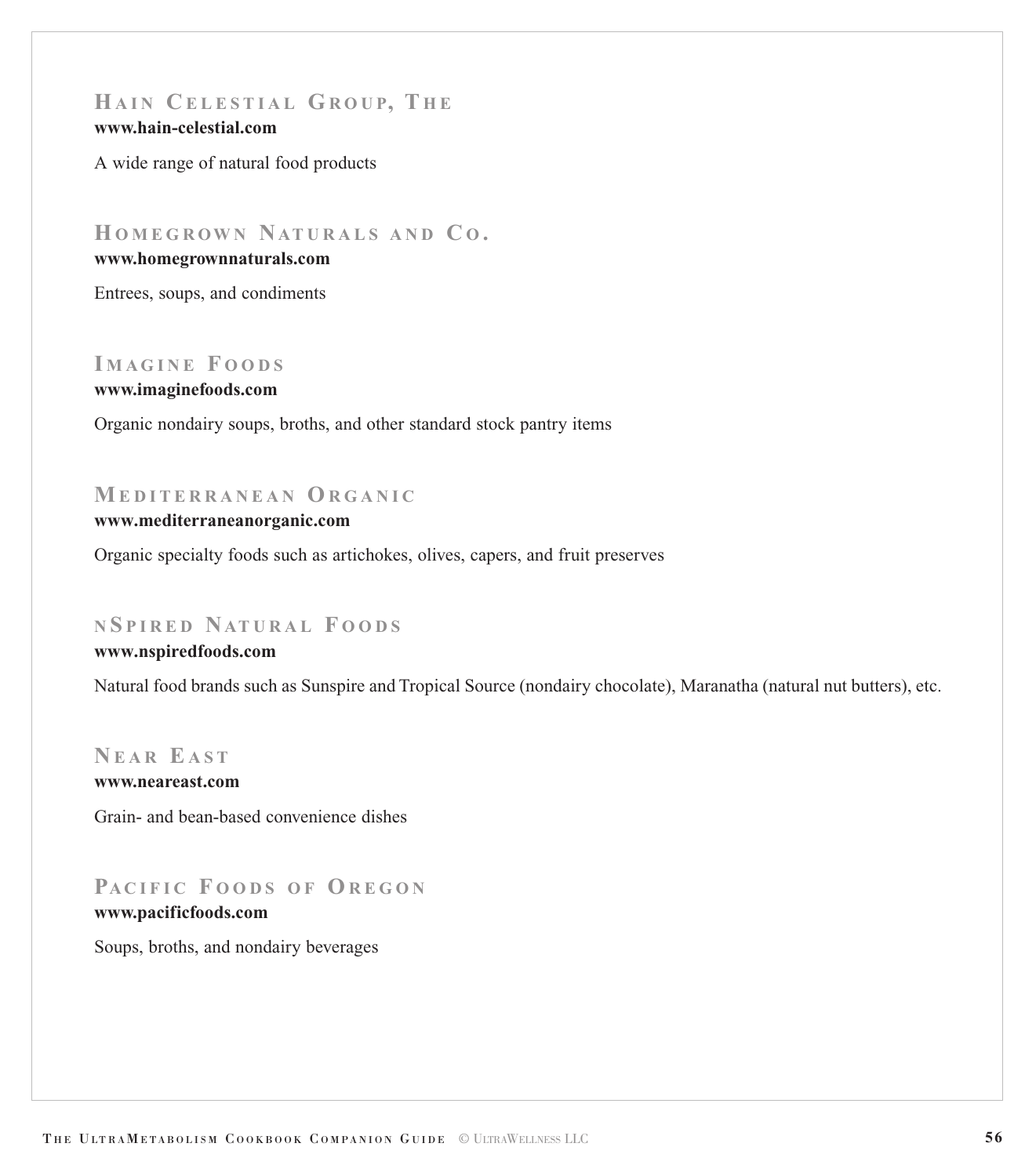# **S EEDS OF C HANGE**

**[www.seedsofchange.com](http://www.seedsofchange.com)**

Organic frozen entrees, sauces, dressings, and grain dishes

# **TASTY BITE**

### **[www.tastybite.com](http://www.tastybite.com)**

Ready-to-eat authentic Indian meals

# **T RADER J O E ' S**

**[www.traderjoes.com](http://www.traderjoes.com)** Natural food shopping with a variety of great convenience food items

**T REE OF LIFE**

**[www.treeoflife.com](http://www.treeoflife.com)** A wide range of organic food products

#### **WHOLE F OODS**

**[www.wholefoods.com](http://www.wholefoods.com)** Natural food shopping mecca with products from A to Z

# **S E A V EGET ABLES**

**MAINE C OAST S E A V EGETABLES**

#### **[www.seaveg.com](http://www.seaveg.com)**

A wide variety of sea vegetables, including six organically certified types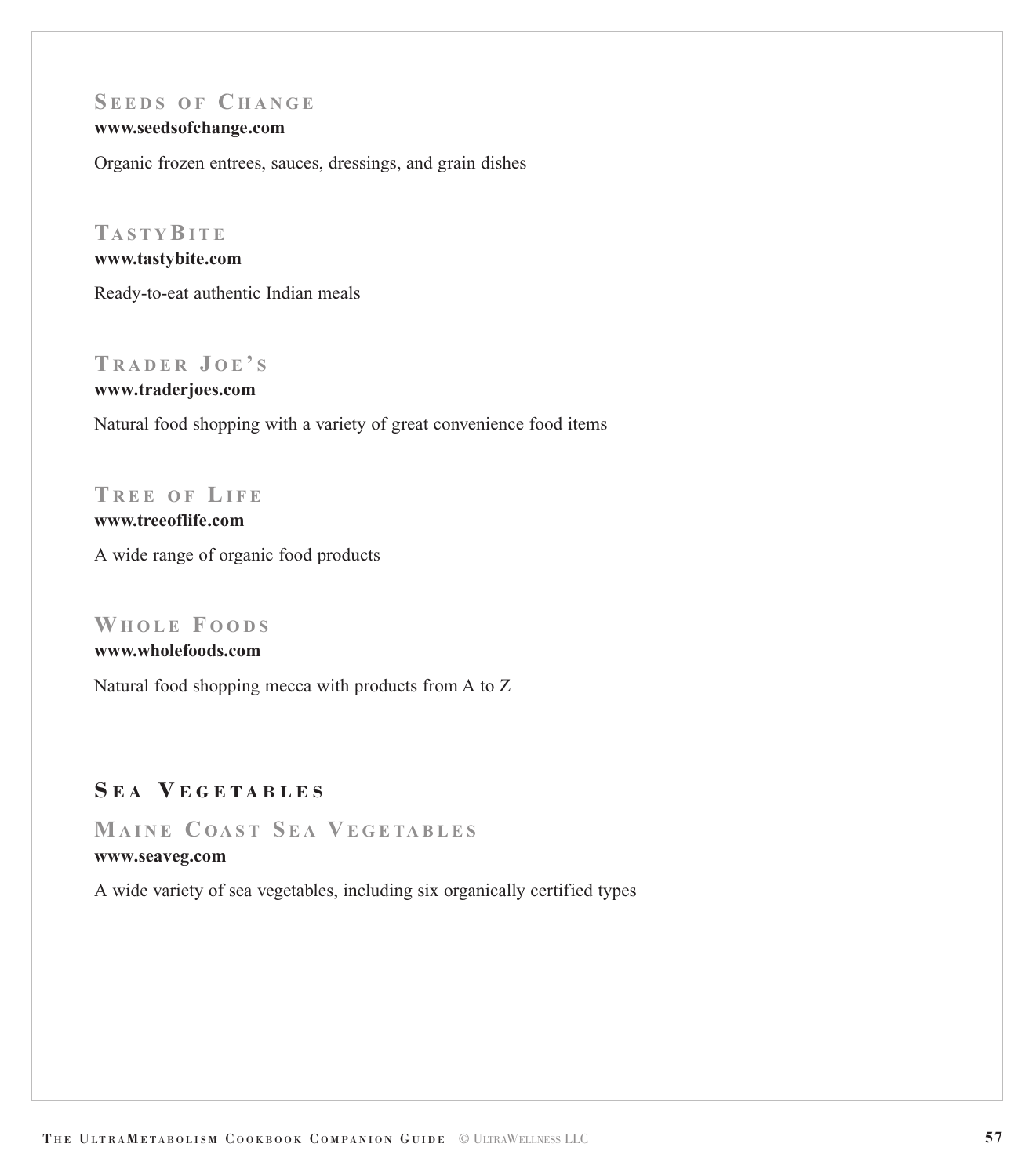# **S PICES AND S EASONINGS**

**D IAMOND ORGANICS**

### **[www.diamondorganics.com](http://www.diamondorganics.com)**

Fresh herbs and spices

**F RONTIER NATURAL P RODUCTS C O - OP [www.frontiercoop.com](http://www.frontiercoop.com)**

Organic spices and seasonings

# **S PICE HUNTER , T H E**

**[www.spicehunter.com](http://www.spicehunter.com)**

Spices and seasoning blends

# **B EANS**

**MEDITERRANEAN D ELIGHTS [www.mediterraneandelights.com](http://www.mediterraneandelights.com)**

Organic hummus and fruit spreads

# **S O Y AND N ONDAIR Y A L TERNA TIVES**

#### **I M AGINE F OODS**

#### **[www.imaginefoods.com](http://www.imaginefoods.com)**

Organic nondairy beverages, soups, and broths, and Soy Dream gluten-free nondairy beverage

**LIFEWAY F OODS , I N C .**

#### **[www.kefir.com](http://www.kefir.com)**

Probiotic dairy and soy beverages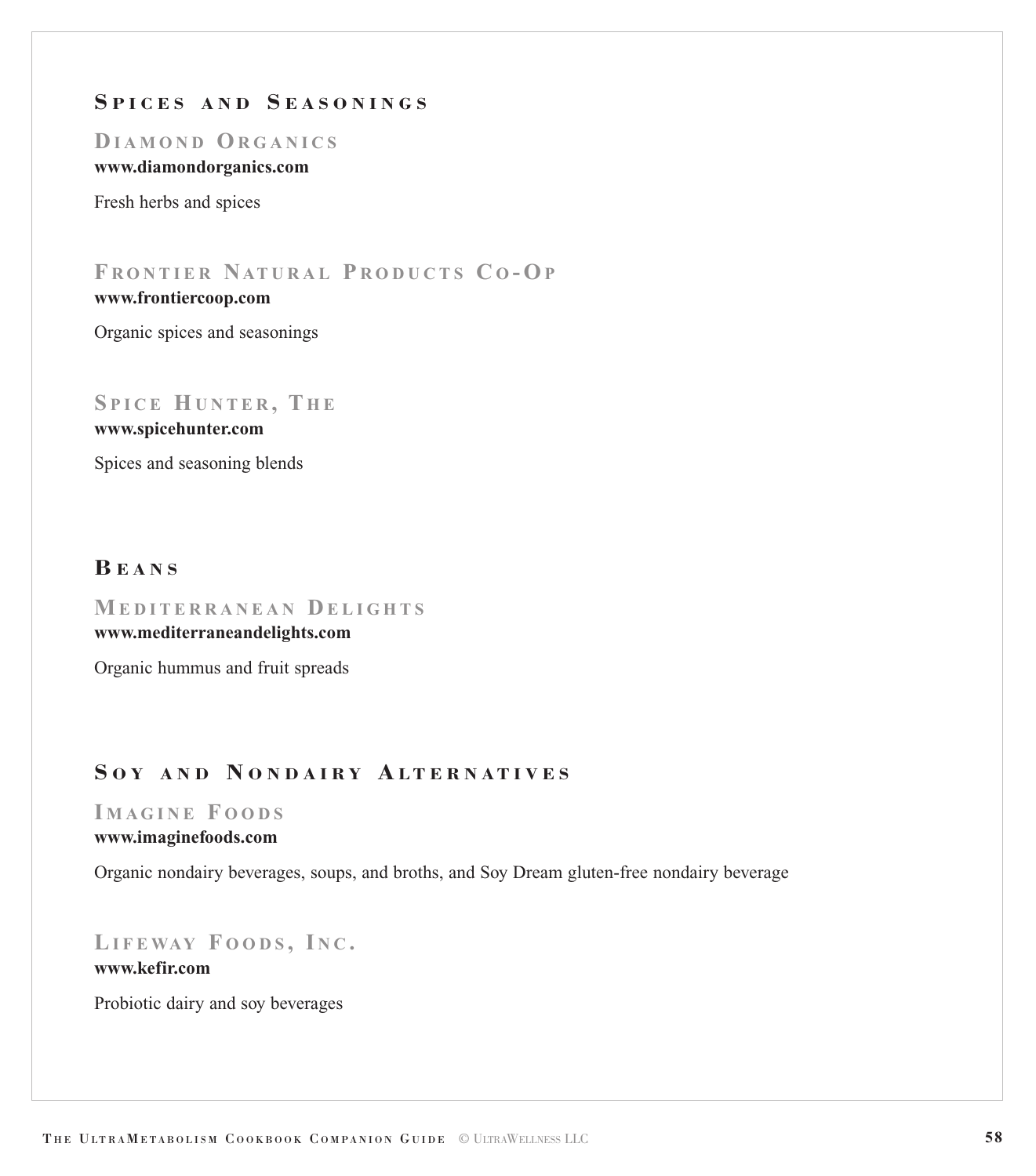# **LIGHTLIFE F OODS**

**[www.lightlife.com](http://www.lightlife.com)**

Organic soy foods, including organic flax tempeh

# **V ITASOY USA**

#### **[www.vitasoy-usa.com](http://www.vitasoy-usa.com)**

Soy foods including Nasoya, Vitasoy, and Azumaya brands

# **WESTBRAE WESTSOY**

**[www.westbrae.com](http://www.westbrae.com)**

Soy food products including gluten-free, unsweetened soymilk beverage

# **WHITE WAV E**

**[www.SilkIsSoy.com](http://www.silkissoy.com)**

Makers of Silk soymilk, Silk soy gluten-free beverages, and other soy food products

#### **WHOLE S OY C O .**

**[www.wholesoyco.com](http://www.wholesoyco.com)** Organic cultured soy food products

**MORI - N U [www.morinu.com](http://www.morinu.com)** Organic soy food products

# **R OA D ' S E N D ORGANICS [www.chreese.com](http://www.chreese.com)**

Dairy-free, organic, vegan cheese alternatives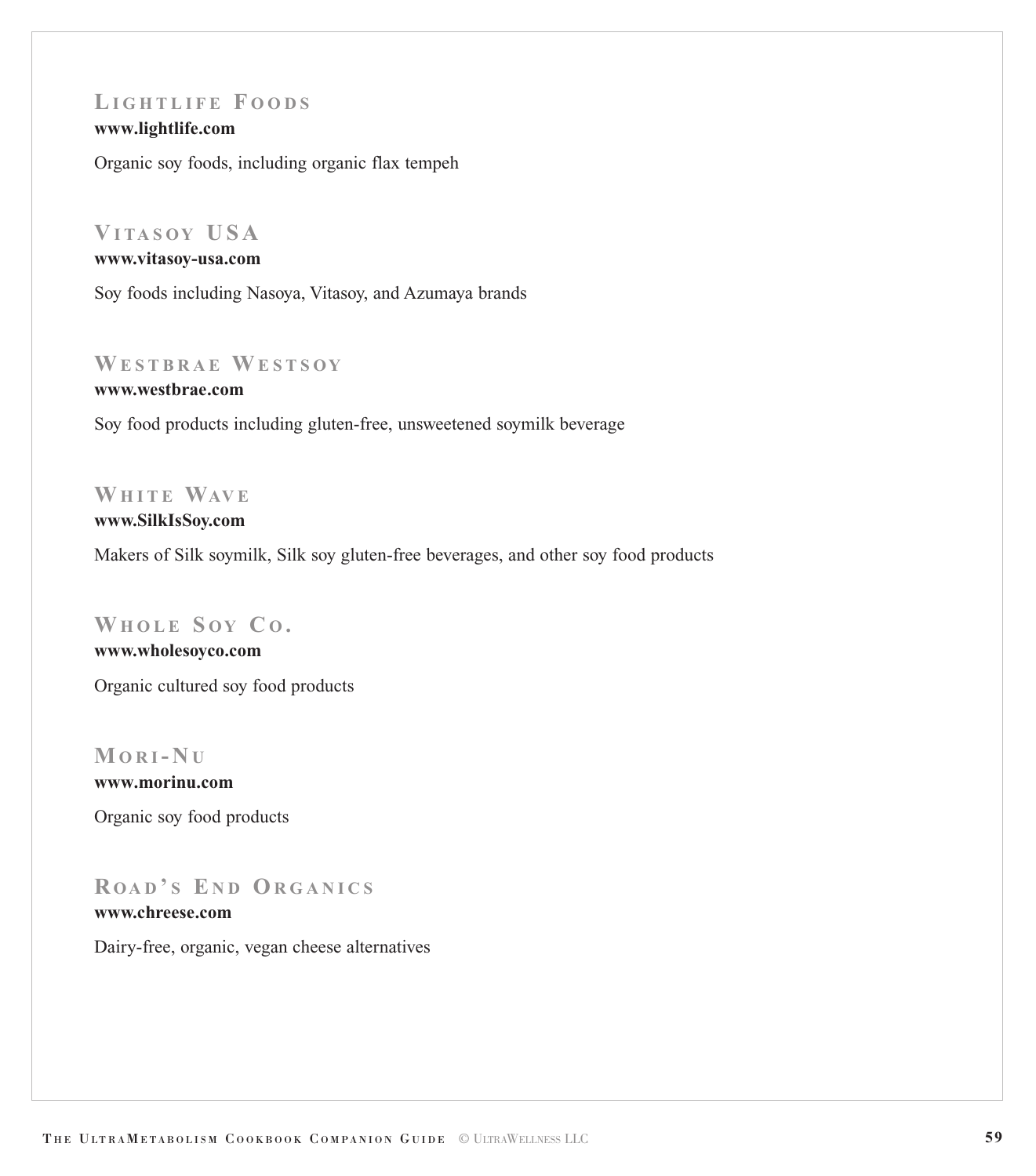# <span id="page-60-0"></span>**T URTLE I SLAND F OODS**

#### **[www.tofurky.com](http://www.tofurky.com)**

Organic vegan soy food products

#### **S NACKS AND S UCH**

# **MARY ' S GONE C RACKERS**

#### **[www.marysgonecrackers.com](http://www.marysgonecrackers.com)**

Organic wheat-free, gluten-free crackers and baked goods

### **J UICES**

# **KAGOME INC**.

#### **[www.kagome.us](http://www.kagome.us)**

One hundred percent vegetable and fruit blends

# **L AKEWOOD ORGANIC AND P REMIUM J UICES**

#### **[www.lakewoodjuices.com](http://www.lakewoodjuices.com)**

Organic 100 percent fruit and vegetable juices

### **R.W. KNUDSEN FAMILY**

#### **[www.knudsenjuices.com](http://www.knudsenjuices.com)**

One hundred percent vegetable and fruit juices

### **K ITCHEN T OOLS**

The following are excellent resources for high-quality kitchen tools. Remember, arming yourself with good kitchen tools is analogous to buying a good pair of hiking boots before you climb Mount Everest. You need to have good kitchen tools if you want to make your kitchen a focus in your home for health and weight loss.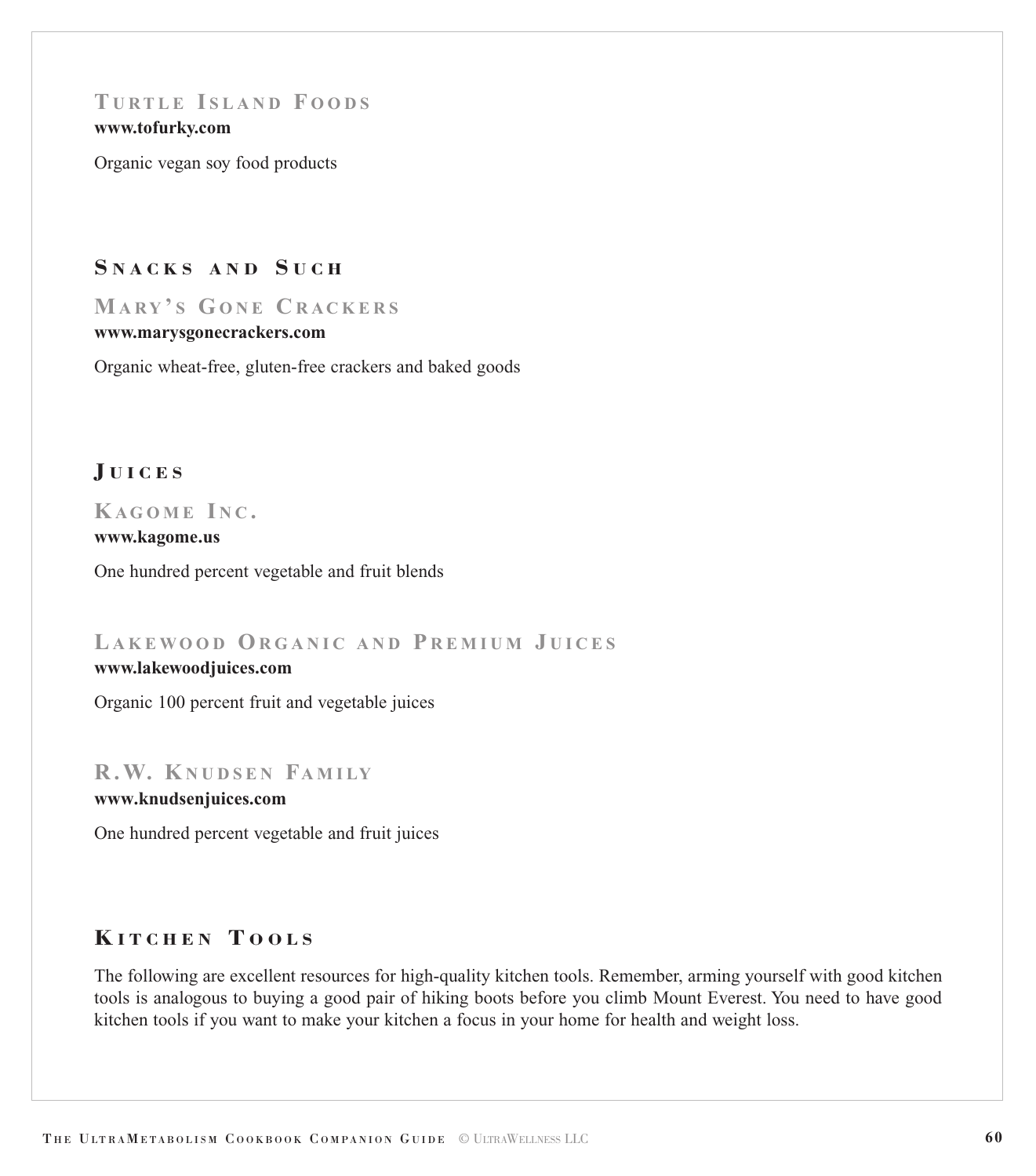# <span id="page-61-0"></span>**WILLIAMS - S ONOMA**

P.O. Box 7456 San Francisco, California 94120-7456 1-800-541-2233 **[www.williams-sonoma.com](http://www.williams-sonoma.com)**

# **C HEFS C ATALOG** P.O. Box 650589

Dallas, TX. 75265-0589 1-800-967-3291 **[www.chefscatalog.com](http://www.chefscatalog.com)**

# **S EAFOOD S AFETY**

These Web sites have up-to-date indications on what seafood is currently safe to eat and what you might want to avoid. You may want to check these periodically to make sure you are eating nontoxic, sustainably fished seafood.

# **U.S. FDA C ENTER FOR F OOD S AFETY AND A PPLIED N UTRITION [www.cfsan.fda.gov/seafood1.html](http://www.cfsan.fda.gov/seafood1.html)**

Information on fish safety, including advisories

# **BLUE OCEAN I NSTITUTE**

**[www.blueocean.org](http://www.blueocean.org)**

Guide to ocean conservation

#### **AQ UA CULTURE**

**[www.aquaculture.co.il](http://www.aquaculture.co.il/index.htm)**

Information on the growing demand for aquaculture